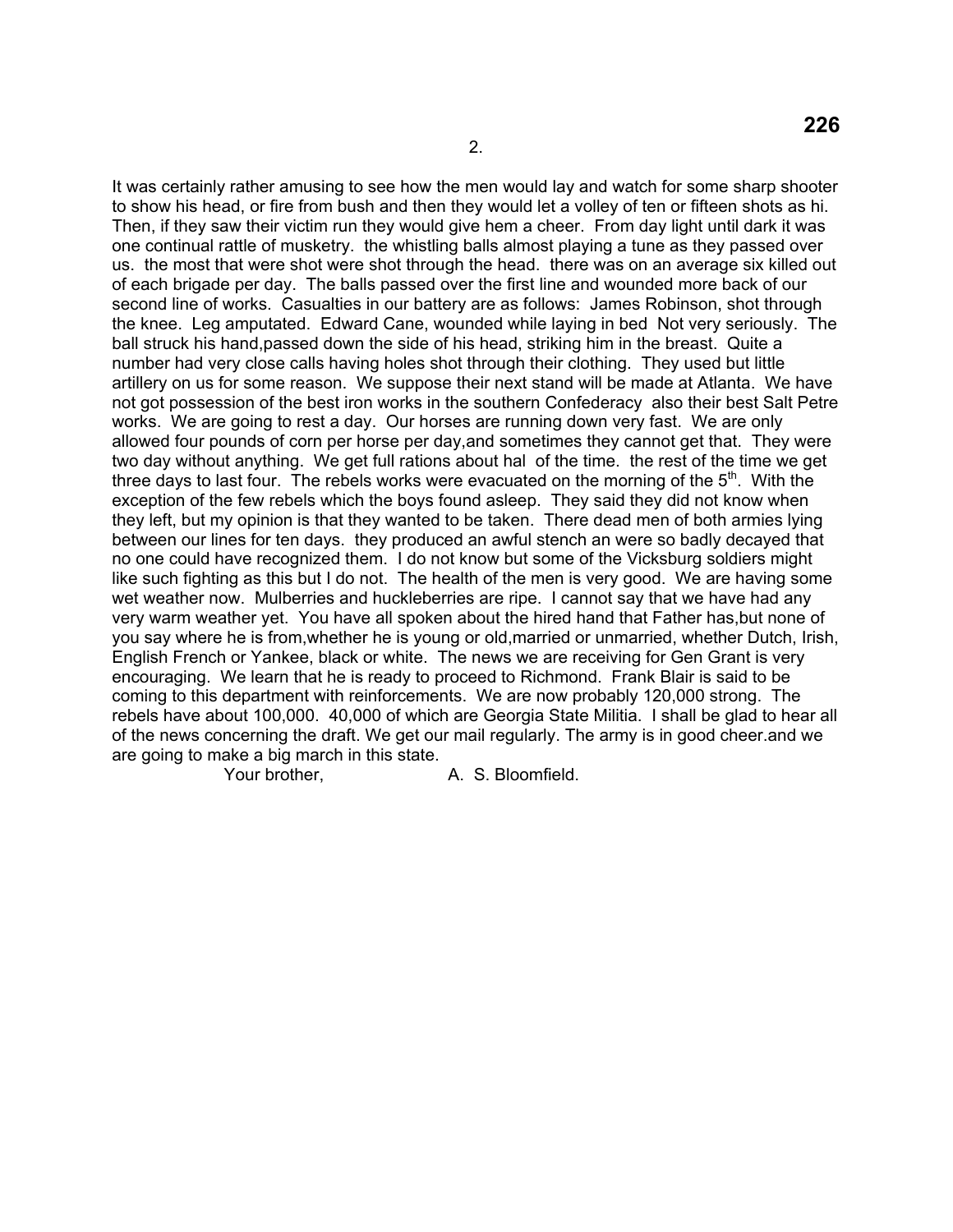IN CAMP A FEW MILES FROM THE RAILROAD IN THE WOODS FOUR MILES FROM MARIETTA. IF YOU KNOW WHERE WE ARE YOU KNOW MORE THAN I DO,

June,  $12^{th}$ , 1864.

Gertrude:-

I received your welcome letter dated on the  $2<sup>nd</sup>$  of this month and you say you have not heard from me for five weeks. this is the fourth I have written since we left Nashville. since I wrote you last the army has been lying still, I suppose to get some rest, but day be fore yesterday our lines advanced. We found the enemy in a strong position not over four miles from our lines. We immediately moved up and built fortifications. From what I can learn we have sent two or three corps around on our left flank and are going to try and cut off their place of crossing the river. Rumors are that there is only a small force on this side of the river. We are about thirty miles from Atlanta at present. Everything goes on smooth and I think we are going to have success,although they strongly contest every foot of the ground. While I am writing I hear considerable firing on our right. It all consists of musketry,but there has been some artillery firing on our left. Probably ten miles distant.

 We heard, Wednesday,that V.B. Stanford, is dead and that his body had been sent home. From what I hear from Ohio there has been a great amount of sickness this year. More than common.

 It has rained all day today and I can almost say for a week. The roads are almost impossible, or rather the woods and fields for we do not travel a great on roads of late. We are receiving flattering news every day from General Grant's a my.

 It seems to be the general opinion of rebel and Union soldiers that this is the last year of the war. This seems to e all that I can say of this last week's campaign.

From your affectionate brother,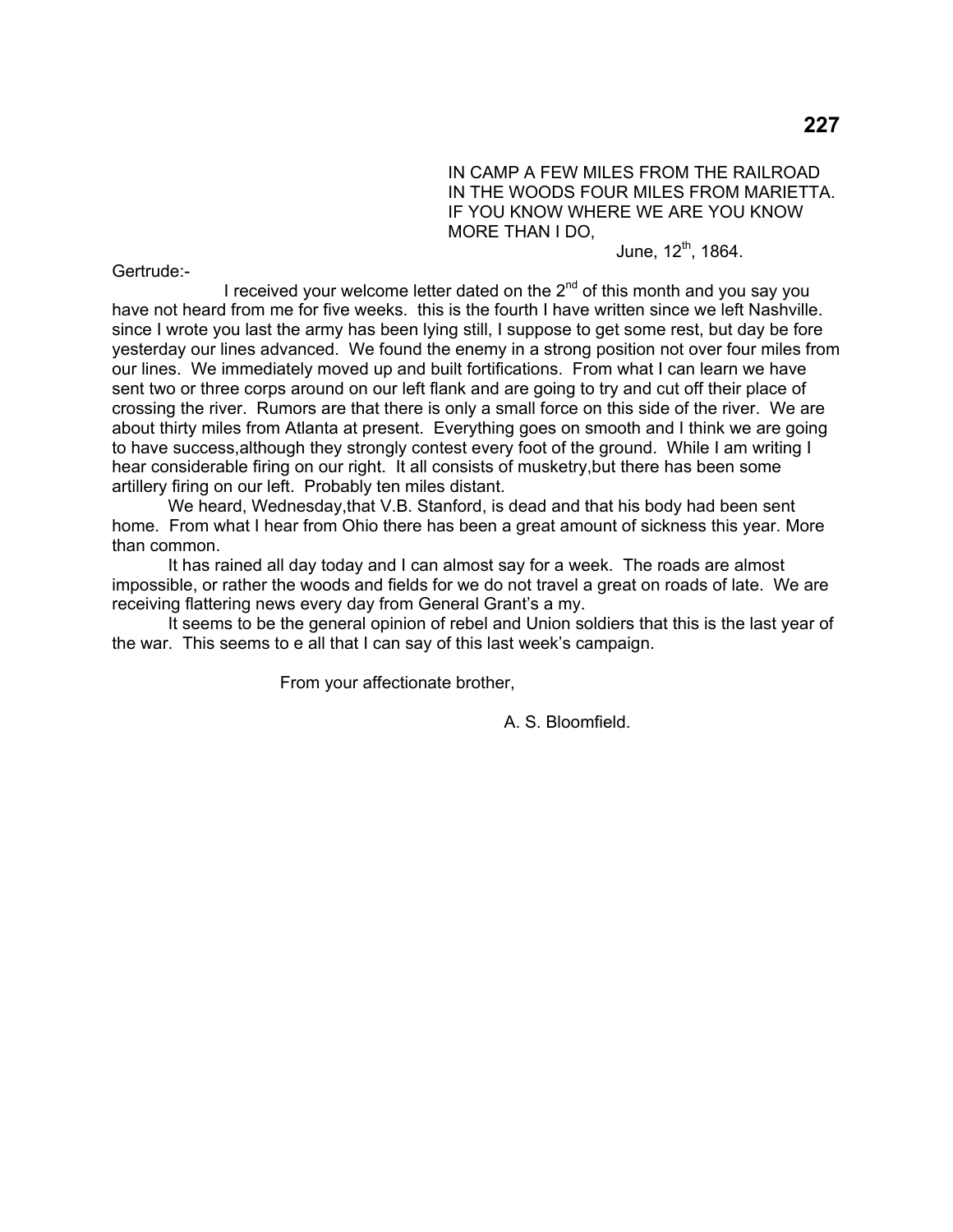IN CAMP ON THE 2<sup>ND</sup>. LINE OF BATTLE 3 MILES WEST OF MARIETTA,4 MILES FROM KENNASAW MOUNTAIN. June, $26^{th}$ ,1864.

Respected Sister:-

I received your welcome missive of the  $18<sup>th</sup>$  of the present month and was pleased to learn that all was well a home. I wrote to you on last Monday and I told you that all was quiet along the lines, but in less than an hour after I had sealed the letter, our battery and the other one in our division were ordered to the skirmish line for the purpose of shelling our front to find the position of the rebel's battery if they had any. We succeeded in drawing fire from three different batteries. They had a murderous cross-fire onus but we only lost one man. D.E.Griswell from Ravenna. One bone broken in this right arm below his elbow. The other battery had two men wounded and lost eight or ten horses. We had a few ounded. Since that day we have not tried to drive their center but once and we were victorious in that undertaking. It was done to straighten our liens. We were under artillery fire once since last Monday's spree, but we kept our heads below our works and let their shots go screaming on. We are constantly in range of their sharp shooters, but by being careful one can get along without being exposed very often. Last Wednesday we made an assault on their lines with the artillery to draw their attention while some other parts of lines were advancing. I am sorry to say that Robert J. Crockett was wounded but not dangerously. A musket ball passed through the fleshy part of this arm. The day before Peter Yachamer received a similar wound. Last Thursday James Curtney was shot through the hip and only lived twelve hours. there is scareely a boy but can relate some narrow escape he has in this campaign. I suppose the people at the north all think we will be in possession of Atlanta by the fourth of July. I cannot see it yet but hope it may be so. I can tell you they do not drive worth a cent. We find them in good fortifications every where we go. Our captain is chief of artillery in this division. Lieut. Scovel has command of the battery. We all consider him competent. It has not rained for a few days and the prospects are now that we shall have some clear and I suppose very warm weather.

 Yesterday there was heavy cannonading on our left. I hard of the result. Last night I was uncommonly quiet and the general opinion was that they were evacuating, but we find it quite different. We find plenty of Johnies in the ditches in our front yet.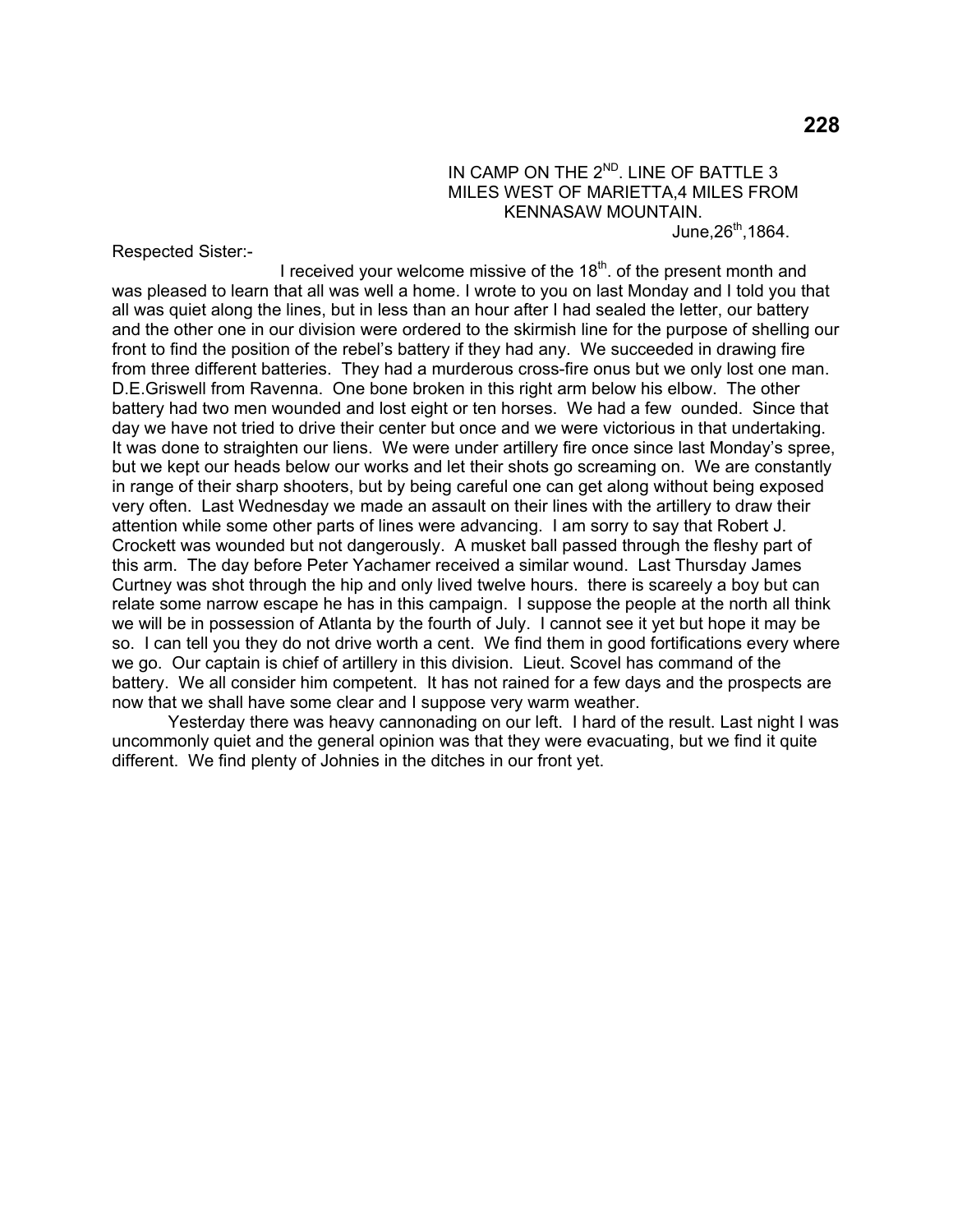The rebels have eight or ten pieces of artillery on the top of Kennasaw mountains that they amuse themselves with by shelling our lines and wagon trains. The infantry are up so close to the foot of the mountain that they are out of danger.

 Our long range twenty pound Parrot guns can throw shell to any point of the mountain. The mountains are two peaks and should have been called twin mountains. They are so much alike that one can hardly be distinguished from the other.

 Give the enclosed order to father and he can go to J. Kendrick and draw my bounty money and put it to any use he chooses. We get but little news from Grant's army but I think he has placed himself in such a position that it will bring things to a focus pretty soon. Things must come to a head in this department pretty soon now. I have just heard that the  $15<sup>th</sup>$ . A.C. is moving around to the right so we are going to flank them a little. That is what gets the Johnies.

No more at present.

From your affectionate brother,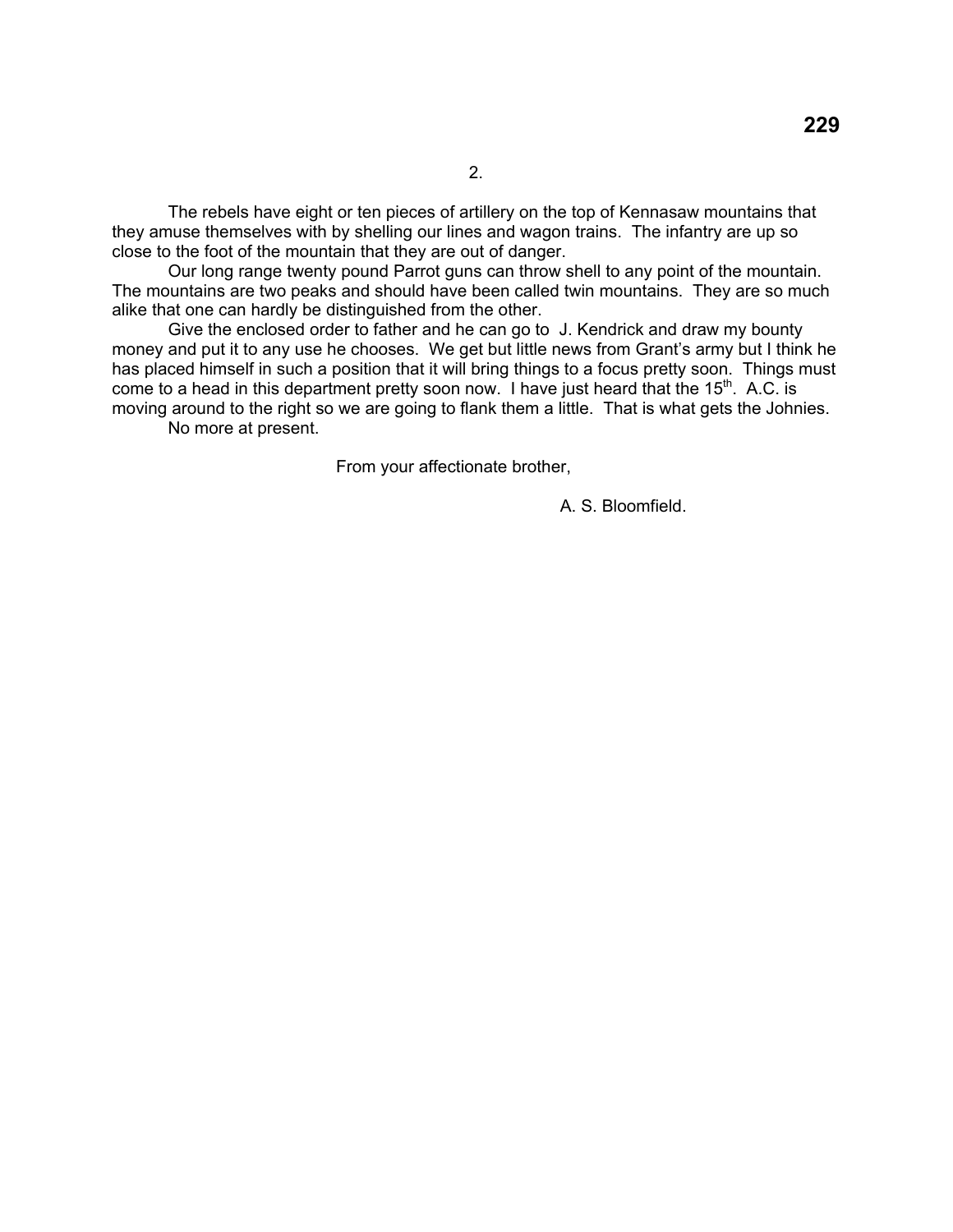### IN RESERVE BATTLE LINE TWO MILES FROM THE FRONT SKIRMISH LINES, 5 MILES SOUTH OF MARIETTA.

July,  $4^{th}$ , 1864.

Respected Mother:-

 It is with pleasure that I write to you today. I received the letter you wrote on the 22<sup>nd</sup> of last month. I am well and enjoying uncommon good health this summer. the weather has not been very hot yet. When we awoke yesterday morning to our surprise we found the rebels works around Marietta evacuated. We immediately took up our lies of march, but before we had gone a mile beyond the town we came in contact with their rear guard and brisk skirmishing continued the remainder of the day and up to the present (12fP.M. midnight) we have not succeeded in driving them. It is my belief that we are not pressing them very hard. The fourth A.C. is on the extreme left. The remainder of the army is going to flank them on the right. We took two thousand prisoners yesterday. Marietta is a very pretty town as is also the country around. I do not hardly think that any of our forces will get to see Atlanta today as has been predicted by some of the papers. From what I can learn they dont calculate to make a stand there. they may make a feeble one at the river which is six miles this side. The deserters all say that they are gong to make a stand nine miles on the other side of Atlanta at Cedar bluff. Every thing is working in our favor here and from what I can learn General Grant has the Johnies in a pretty tight place at Richmond.

Mother, this is rather a different way of spending the  $4<sup>th</sup>$ . from what they do in Ohio. I am in hopes by the next  $4<sup>th</sup>$ . that I shall be where I shall not hear the booming of cannons an the screaming of shells. I f they should boom let them only be charge with the bl ank catridge.

 Mother you must excuse the shortness of this letter for from some cause or other you always want to hear from me the oftenest when I have the least time to write. When the excitement is all over here then is when I can write best, but I su pose it is then that you have the least concern about my well-fare. Dont give up writing, Mother, I can read them very easily. All the trouble is I do not get to read enough of them. Good bye,

From your affectionate son,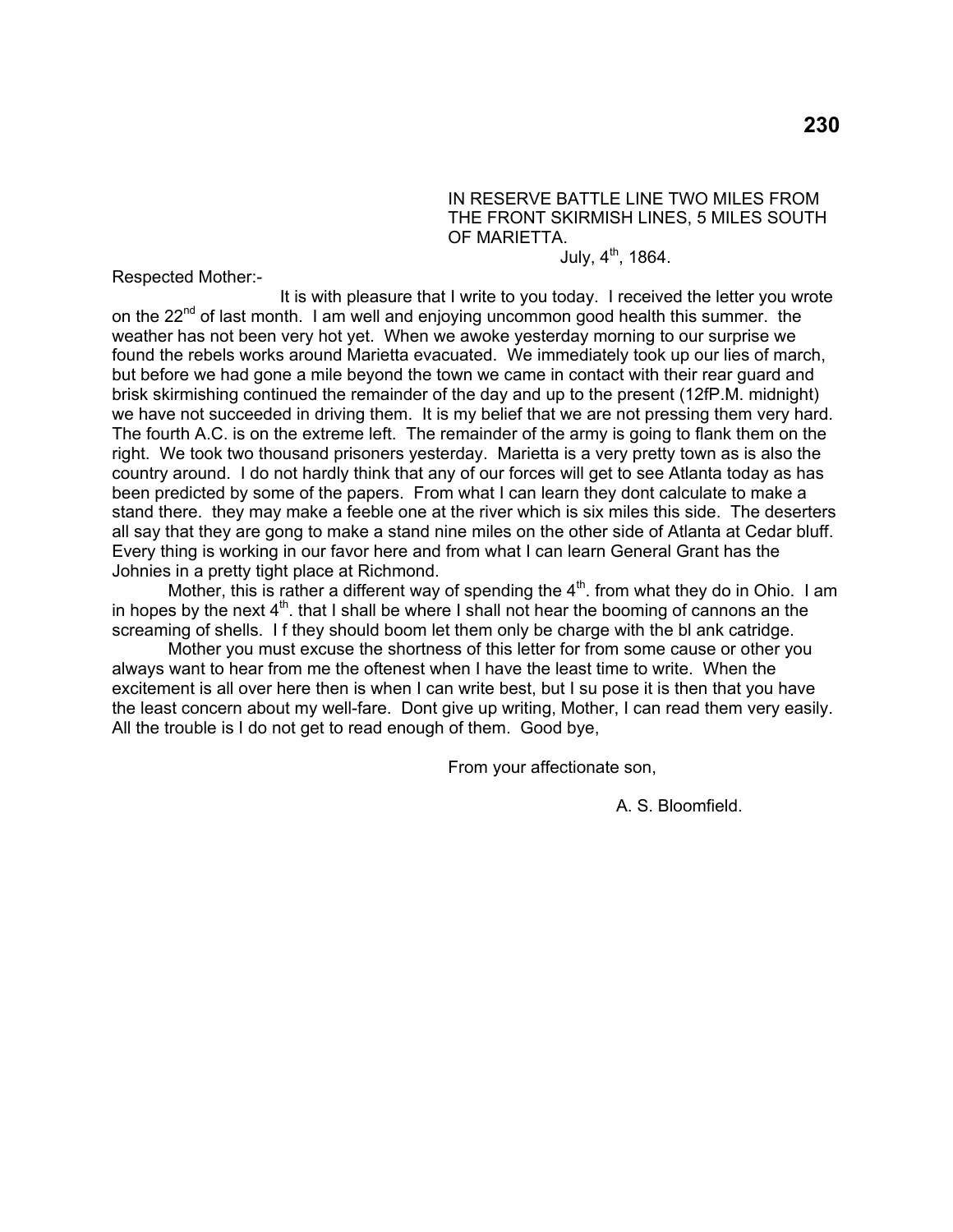## IN CAMP AT ROSSELL, 15 MILES FROM MARIETTA, 18 MILES UP THE CHATTAHOUCHA RIVER FROM WHERE THE RAILROAD CROSSES IT

## July, 11<sup>th</sup>, 1864

Respected Sister:-

 I received your letter a few days ago and perused it s contents with much pleasure. from what you say about your trip to Alliance there must have been two pretty sick girls about that time. When you get those pictures wont you send me one. I should like a photograph of each one of our folks. You spoke about Mart and John Engledue being in the army but you do not say what regiment they belong to. If you can find out send me the number of their regiment, division and corps for I expect they are in this department. Most all of the western troops are here. The main part of the army lies about twenty miles below. Our division and one division of cavalry was all that has been here for some time. Yesterday the  $16<sup>th</sup>$ . A.C. arrived here. Things look now as though Atlanta was going to be flanked on the left. Every body at the north seems to think Sherman would be at Atlanta by the fourth but the time has not come. I do not think he wants to take it yet. From where we were on the  $5<sup>th</sup>$  of July we could see Atlanta very plain although we were twelve miles away. The rebels hold a fortified position on the north side of the river, also the bridge. Our cavalry took possesion of this place on the 5th. of July. There were several large cotton mills driven by water, all of which were ordered burned by the orders of General Sherman. They must have cost hundreds of thousand of dollars. Some of the buildings were five stories high, all brick and stone. The village contains about one hundred houses. They are nearly allowed by the same man who owns the ills. His name is King. He had a son killed at the Battle of Shilo. He was a Brigadier General.He has since lost tow more sons. He has gone to Atlanta now. There were three hundred women here. They sent them north today. The whole town is as good as destroyed. We got here last Saturday evening so yesterday was well put in by Battery A. One would laugh to come into our camp an see what we have. We have full access to all of the houses, so you may guess have out tent well furnished. If it is only for a few days. I see some less than a dozen tables some nice parlor tables, cane bottom chairs and all sorts of dise dishes. I just saw one of the boys nacking up a lounge that looks very much like the one in our parlor. Nearly every man has a mattress to sleep on. One of the boys has a great big mirror put up on a tree.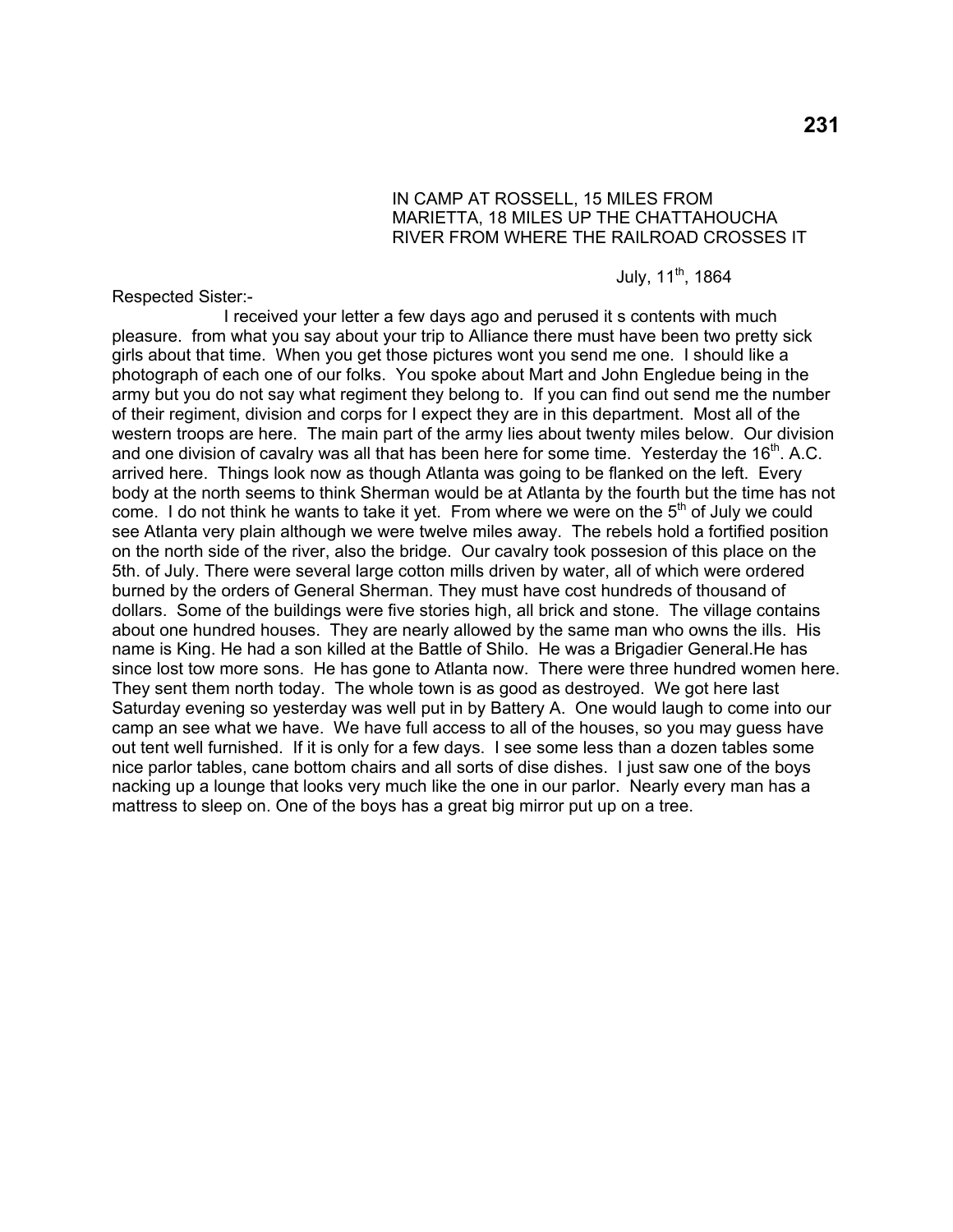Before me sets a beautiful mirroe looking glass. I will just say that I am writing on a table. Since we came out here on the flank we have been living on the top shelf. As long as we stay up near the large part of the army we get but fet vegeatabls

 But now we have plenty of applies, black berries, potatoes, squashes ,etc. We also get a few other luxuriesxxx lately such as chickens, turkeys, onions, cucumbers, honey, peas, beans, and all kinds of garden sass.

You inquired of me if I knew of any thing going on on the  $4<sup>th</sup>$ . I can tell you what kind of a time I had. We lay in the second battle line all day. The ones in the front line had a rather a rough fourth of July ball. We get but little news from the army of the Potomac.

 The health of the battery is very good at present. Maxwell sits before me on a lounge talking about various things. One thing he said that he would like to listen to the sweet notes of a \$90.00 melodian about this time of the day.

Tell Celestine I see Mr. W bent over a sheet of paper and I guess that his is writing to----

Writing as often as convenient, and you will oblige.

---

Your brother,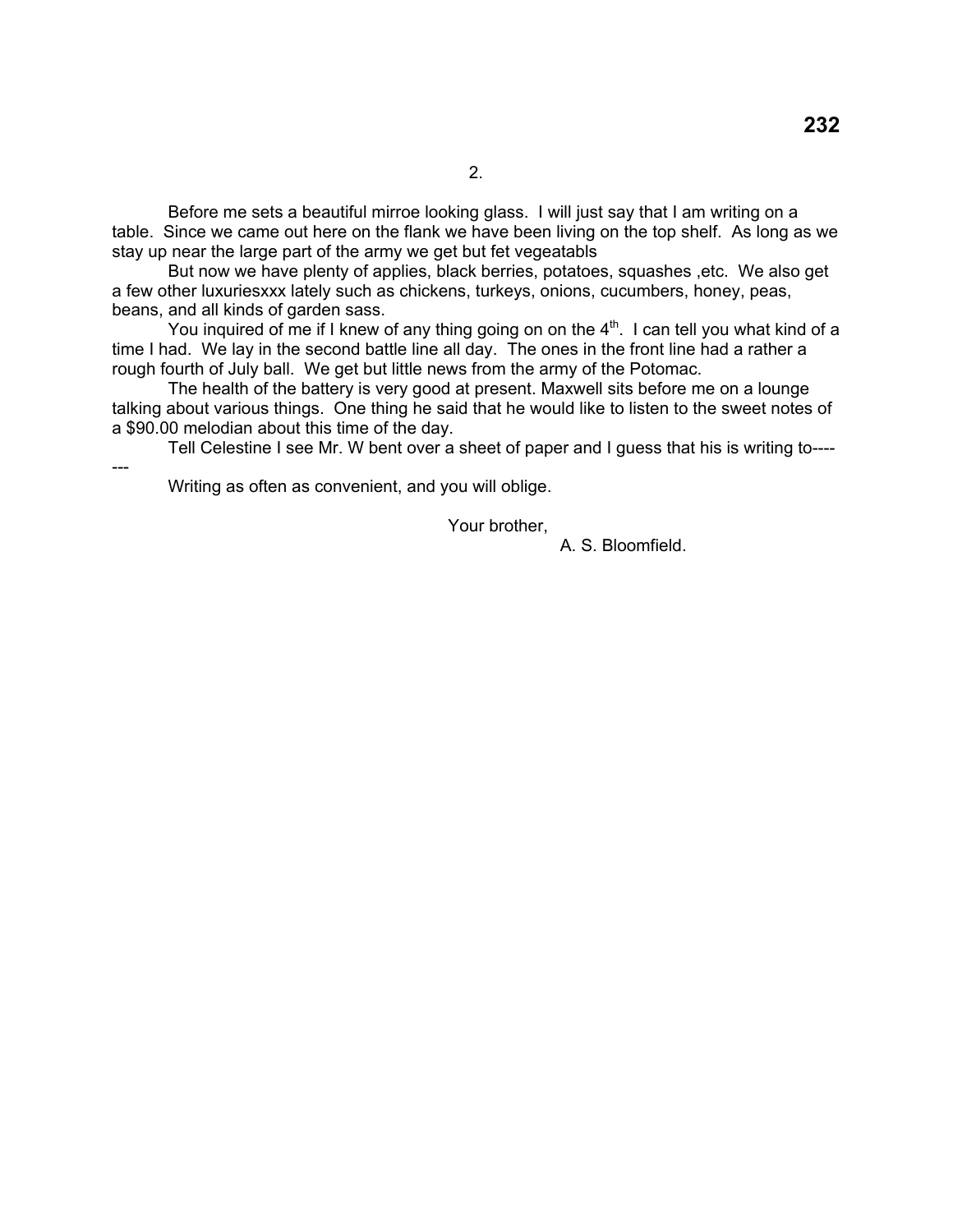#### IN CAMP 8 MILES NORTHOF ATLANTA, GA.

July, 17<sup>th</sup>, 1864.

Respected Father:-

I received your welcome letter written on the  $2<sup>nd</sup>$  of this month a few days ago. From what you say and what I can learn from the papers it is a general complaint all over Ohio, Indiana, Illinois and Michigan that the crops are light a general thing., With a good crop of corn farmers in Ohio can get along very well. You get a very good price for your wool, but my opinion is that if gold keeps on the rise wool will be higher. I have seen quotations already as high s one dollar. I expect to see things on the rise as long as this war lasts, without there is some other kind of money system adopted.

 You say you have purchased a share in the south half of Grandfather's old place,and that it cost you about \$32.00 per acre. Now, does 32 dollars in green backs pay this. Even if they should get to be so useless as to take \$5.00 to buy one of gold now is the time for men to purchase land. I do not think it rises in proportion to other things. That land would have brough that piece before the war commenced. Other things have risen to double to what they were three years ago. What does Uncle T. Maxwell pay per acre for the north half? It is certainly worth considerably the most. All that I can say for the election held in our town is that I am in hopes that I shall hear as good ax report from the elections held this fall. As far as I am posted the army is as well satisfied with the men nominated for our next president and vice president as they could be. It would have been impossible to get men that every one would vote for.

 I am very happy to inform you that A. Southworth is all right. He was not in the engagement you spoke of. Nearly the whole loss was in the army of the Cumberland which consists of the  $4<sup>th</sup>$  and  $14<sup>th</sup>$  A.C. Southworth belongs to the 23<sup>rd</sup> A.C, the army of the Ohio. That corps has lost but two men in this campaign.

Battery D is in the  $23^{rd}$  A.C. I was over to see the boys yesterday. They lay on the left of our corps. They say they have fired as many rounds as all of the rest of the batteries in their corps and they have lost but one man killed and one wounded.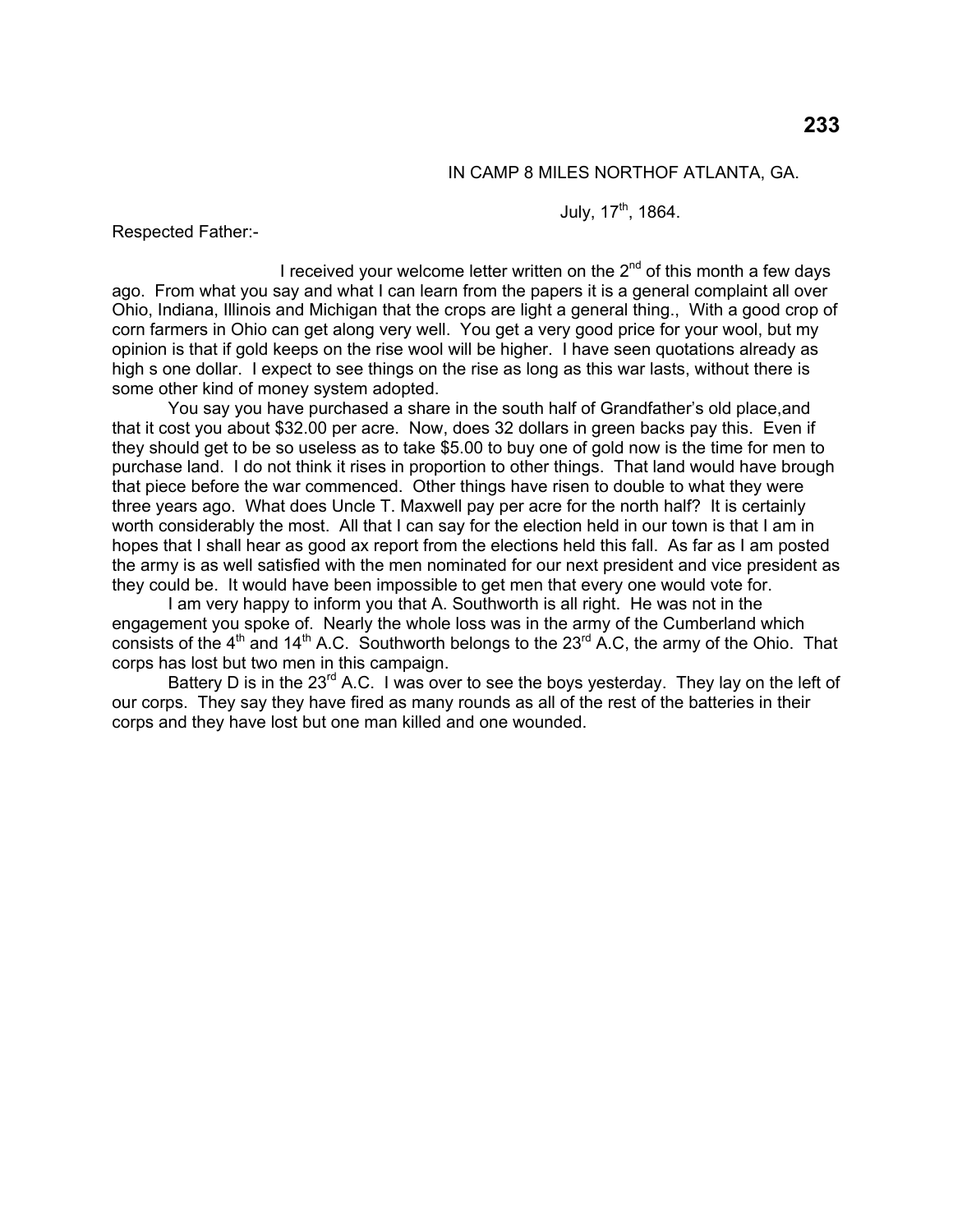They have not fired as much as our battery has. the way the blunt of this campaign stands now is as follows: First in the number of killed and wounded is the  $4<sup>th</sup>$ .A.C. Second, the 14<sup>th</sup> A.C. Third, the 20<sup>th</sup>. A.C. fourth the 15 & 10 which are bout equal.  $5<sup>th</sup>$ , the 17<sup>th</sup>. A. C. and last of II is th 23 $^{rd}$  A. C.. Every one both rebel and Union seems to think that this is the last year of the war, but I do not have the least doubt but that most of the troops will have to say in the field another winter. The cursage sinking the Alabama was a beg thing and I'll bet my bottom cent it made Johnny bull's eyes stick out till one could have snapped them off with a grape vine. English oak and iron so much famed in poetry will not stand the Yankee inventions of 64. Thee has been some excitement in the east by that rebel force of fifteen or twenty thousand getting up close to Washington, but I say and so does every soldier in the front, let them go it. If the state militia cannot raly and drive the cavalry back. I do not think they will get General Grant to let go his hold on Richmond. In my opinion he has a sure t ing on Virginia though it may take months to get it entirely rid of an army. A rumor is afloat that Joe Johnson has sent two corps of his army to reinforce General lee. Others think they have gone to Mobile. Last Friday it was reported that our cavalry had possession of Atlanta. Cols. of regiments read this to their men and said that it was orders from General Sherman that each commander should read it to his men, but I do not think they stayed there a great while. From all accounts there is no large force in our front at present. We have not fired a gun for nearly ten days and I hear bur little skirmishing. there are but tow corps across the river here. they are the  $5<sup>th</sup>$  and 23d A.C. the 16<sup>th</sup> A.C. crossed ten miles above this place yesterday. I hear some artillery firing on our right. Cant say what it amounts to. It must have been on the north side of the river. We have our position well fortified with both flanks resting on the river. We have three pontoons thrown across the river here and the pioneers are now building a stationary wagon bridge. the pontoons used in this army now are an improvement over the old one. They are light frames constructed like a wood rigging, are about four feet wide, twenty inches deep and nearly twenty feet long. This frame is covered with heavy duck canvass. they leak but very little and are much lighter than the old wooden pontoons.

Today there was one or two divisions of our  $8<sup>th</sup>$ .A.C. and a part of the 23<sup>rd</sup> A.C. went out to reconoiter. some say that the  $14<sup>th</sup>$ . A. C. are going to lay another pontoon below us and in the front.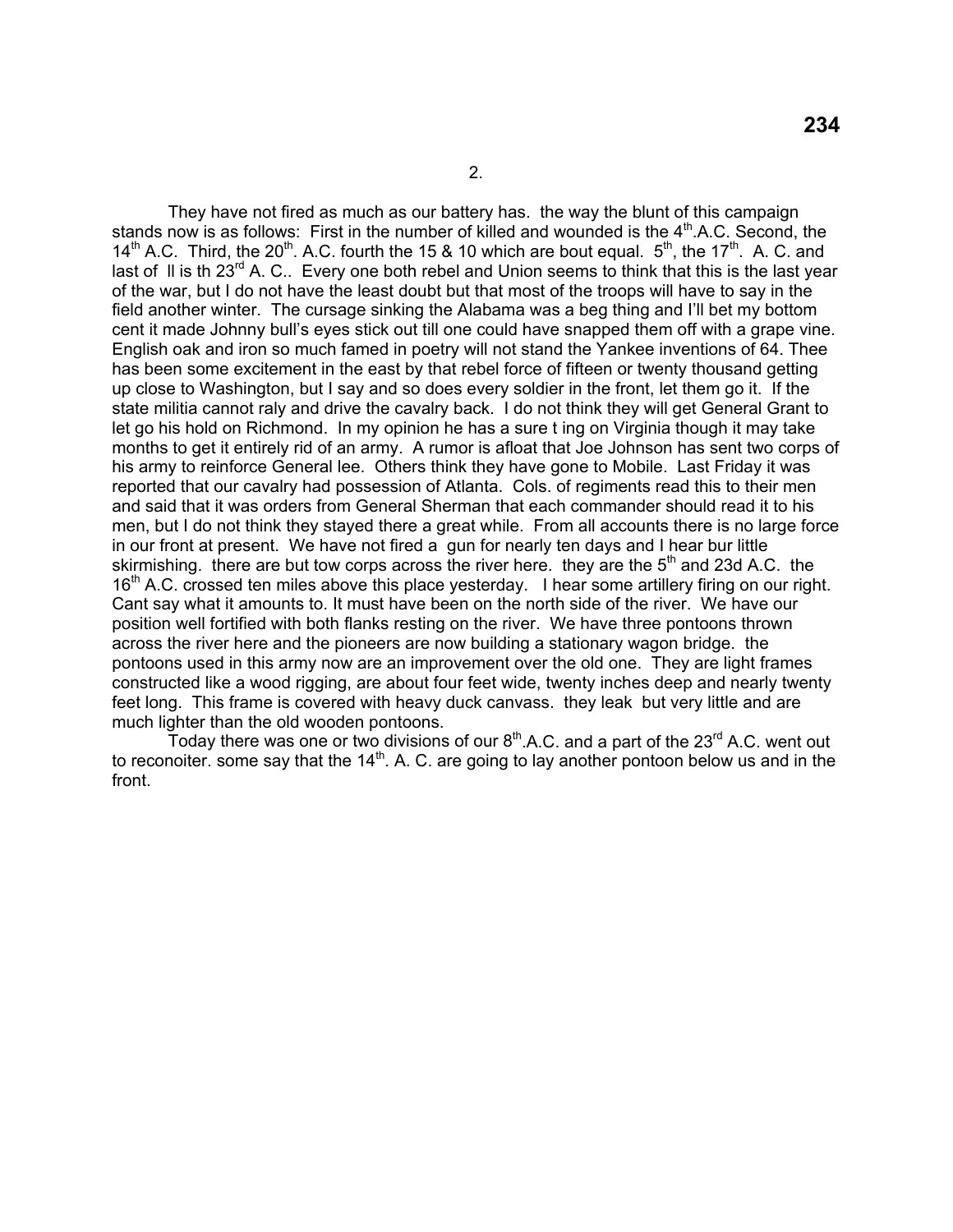It is now about ten o'clock and do not hear any noise. It has been my opinion for the last week that the Johnies had about all left. Sherman does not seem to crowd them very hard. he acts just as if he wanted them to stay by him. I believe we could have been at Atlanta weeks ago if it would have been policy to have done so. We have been blessed with numerous showers this summer and for my part I cannot see any objections that one can raise about the climate of this state. It is but little warmer than in Ohio

 I have just heard that Arthur Davis was taken prisoner while out black berrying, or rather he went out and has not been seen since.

 Some of our boys got a letter a few days ago from R. J Crockett. He is in the hospital at Nashville and is doing well. This army seems to think they will be paid off soon. They are making out the pay rolls for six months pay. There is a report that the  $20<sup>th</sup>$  and  $13<sup>th</sup>$ . A. C. have gone to the army of the Potomac. We are all waiting very patiently for the news of the surrender of Fredericksburg. It certainly will come before many days.

 Father I think this will suffice for the news from Battery A. With my best wishes for your health and well-fare, I remain

Your affectionate son,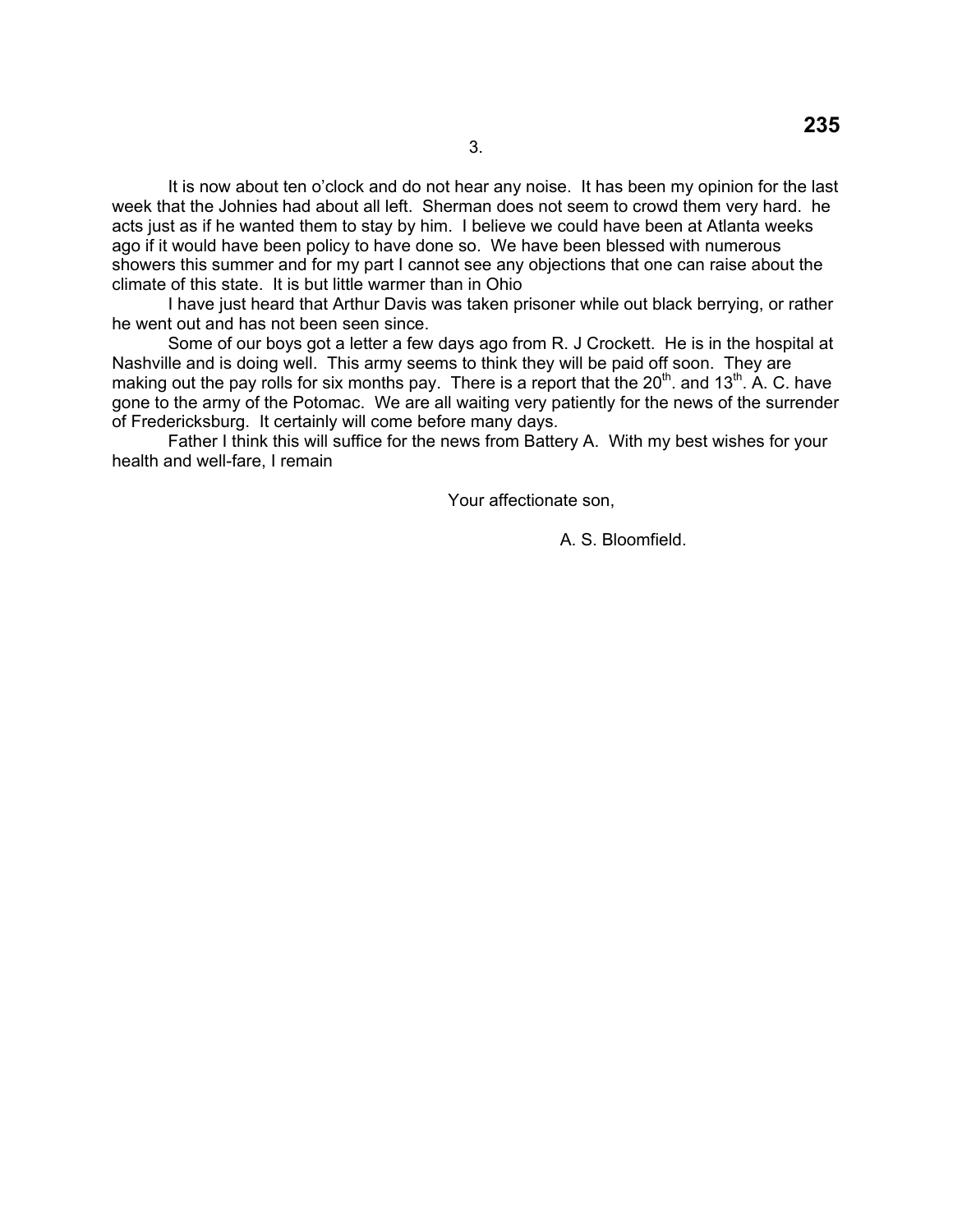#### CAMP ONE MILE AND A HALF OR TWO MILES FROM ATLANTA, GEORGIA.

July, 24- 1864.

Dear Sister:-

I received your welcome missive of the  $12<sup>th</sup>$ .. Your detailed accounts of what every one was doing about the house and form puts me in mind of telling you what is going on in our little squad or gun detachment. We have not captured Atlanta but are in battle line on at least three sides of it. Day before yesterday our left had a very heavy battle, but the fourth,  $14<sup>th</sup>$ and 20<sup>th</sup> A C had but little to do but advance their lines to the position they wanted. The battle was fought by the 15<sup>th</sup> 16<sup>th</sup>, 17<sup>th</sup> and 23d A C. The heaviest fell on the 15<sup>th</sup> and 16<sup>th</sup> A C. Our men had to fall back a little at first but before dark they gained the ground they wanted. We lost General McPherson. Our men say they lost between six and eight hundred men. Our men held the battle field and yesterday they burried two thousand five hundred rebels and three are a great many to bury yet. it seems that our men literally mowed the enemy. Our Generals say were it not for the loss of Gen. MhPherson it would be by far the greatest victory of this campaign. Our division an the  $20<sup>th</sup>$  A C had a severe fight the day before but it was light to what the fight was on the left. Since that time there had not been very heavy fighting. We are in range of the fguns they have mounte around the City and we are fortifying our position. We worked all night night before last and now we have works safe as far as the fire of the rebels artillery is concerned. Our guns being of short range we are posted at a point to repulse a charge by the enemy. We have our works about completed. With a nice bowery built over our works. None but the ca noneers are with the guns. We have a hogshead laid on the side and sunk into the ground for a magazine, and we are well supplied with canister and shell.

 Now you may think this rather a critical position but after all there are lots of jokes passes. Scarcely a minute passes but there is a shell or solid shot goes screaming over our heads or burries itself in the works. the enemy have several guns, may be twenty, at differen points that they can bring to bea5r on us. We do but very little firing with our battery. When we get our forts finished we will play them such as tine as they never head. We have of the brass horns to do it with. The boys stick pretty close to the ditches. One can see from one to a dozen men collected together here and there along the works watching for shots from enemy's guns. When they hear it coming they hollow lay down, and down bob their heads.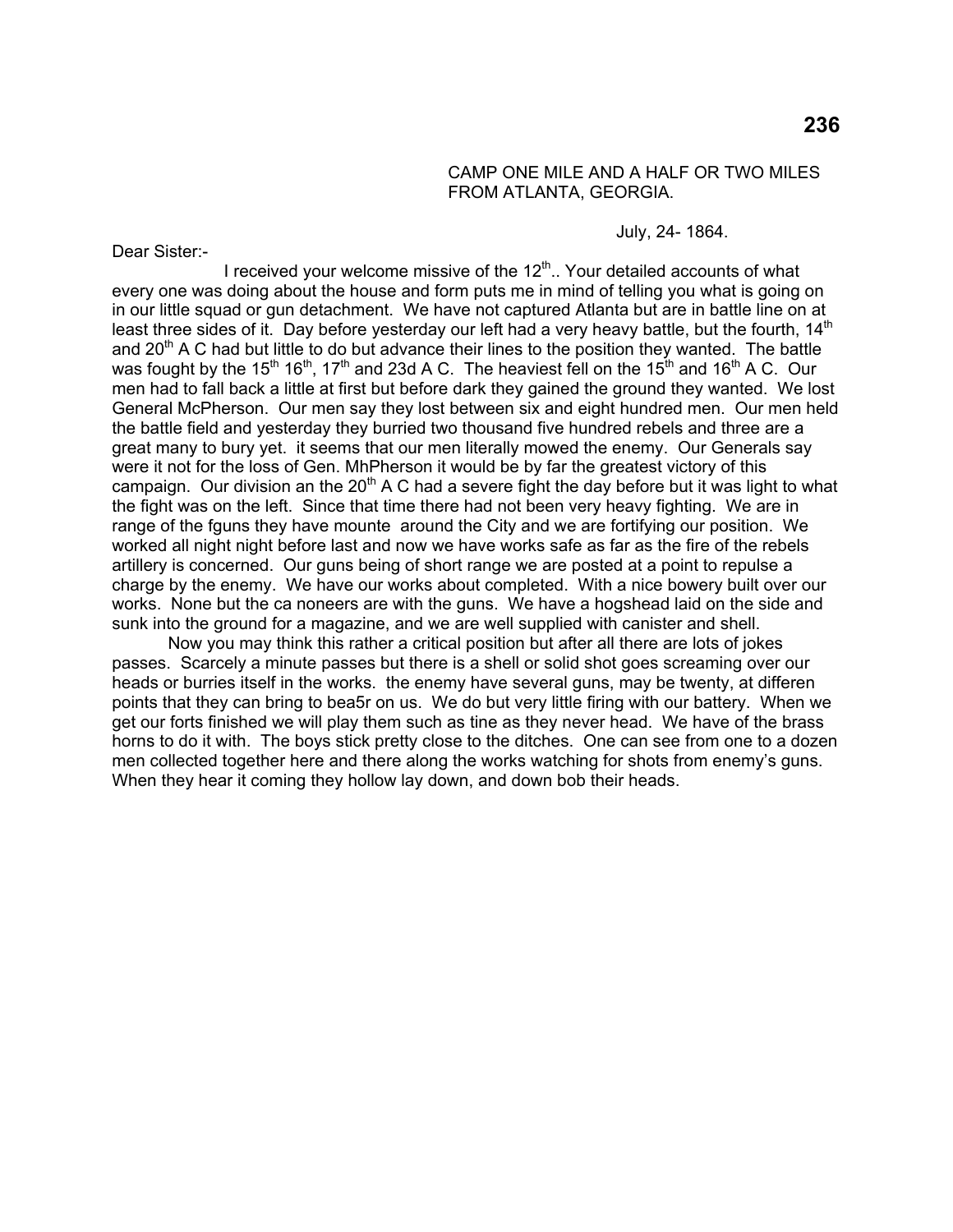Probably the shots go over our eads and go bounding and bumping along and do not stop until they get a mile in the rear. As soon as it passes over the works they look to the rear to see who it may scare. Yesterday a solid shot came over our works and struck in the rear and passing so near one of the 73<sup>rd</sup> Ind. boys that it brushed his leg. He jumped nearly as high as my head. The boys all yelled out that he need not dodge for that was one of our shell. When our battery fires the boys hollow out "Joe Johnson here is your shell" . We change it now for prisoners say General Hood is in command at present. General Ruseau is here with reinforcements. It may take a week to get this place but I don't think they can stand a siege. We see a light in the direction of the City. We supposed they are burning some of their property. They kept up a constant artillery fire all night yet I have not heard of army men being killed yet by their shelling. Battery M of our regiment reported to General Howard's headquarters. This is the battery that William Maxwell belongs to. He was over to our battery one day but I have not senn him. You speak about there being cold weather up north. So I think of the weather down here. Yesterday was nearly as coo a day as I have ever seen in this month. The heat is not half as severe as I had expected.

 You inquired of me if I tented with Charley yet. I do not. He and I have dissolved partnership without any serious loss on either side. I can think of nothing more to write at present but hope I may date my next at Atlanta.

Your brother,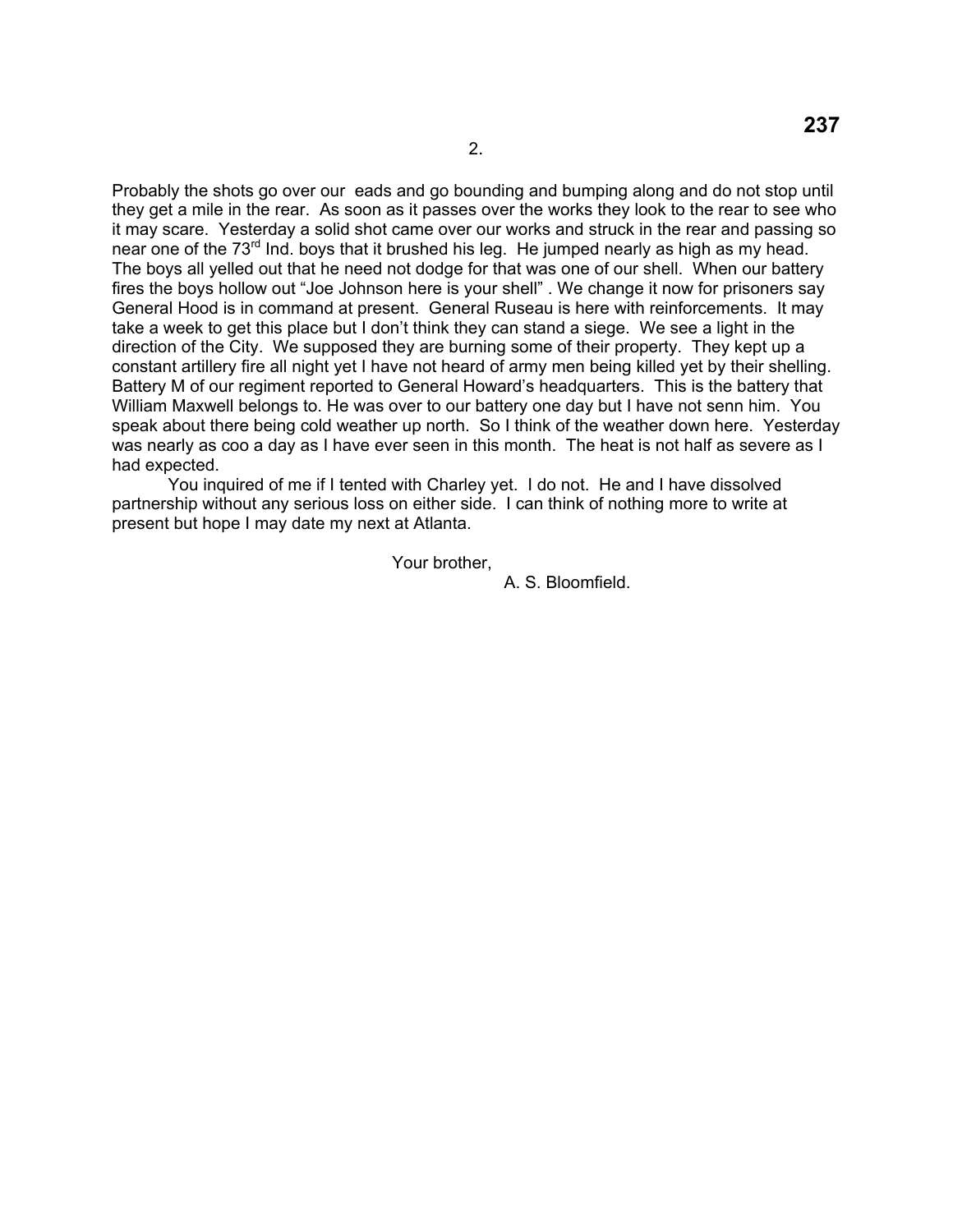### CAMP ONE AND ONE HALF MILE FROM ATLANTA, GEORGIA

July,  $30^{th}$ ,1864.

Dear Mother:-

It was with pleasure that I received your letter written on the  $19<sup>th</sup>$ . The report that you heard about our battery being cut up was false. We were in a pretty hot engagement on the  $20<sup>th</sup>$ . And lost three men. We have lost none since. You need not believe any reports until you see it in the official report and rece3ive it in a letter from some member of the battery. I am very sorry to hear that Mary Maxwell is not going to live long. Little did I think when I saw her nearly three years ago that she would waste away with the consumption in so short a time. What regiment did Stephen Osborn belong to? I cannot help but think that Robert Crockett will get along all right. The last we hear d from him he was getting along fine. The would was a light one in the fleshy part of the arm. I am sure it will be a great relief to Thomas and the girls to have a boy live at our house, if he can only make himself agreeable with all of you. You wanted to know whether Charley is my partner yet. He is not my partner any longer. Nicholas Knapp and I keep house together for the present. You know what I said about having Charley for a partner, but one day we had a few words and we dissolved partnership. Before that he never said a word against me but came down heavy against all of the rest of the Bloomfields, and now he tries to make me out a little worse than any of you. I have one consolation of knowing every man in the battery takes him to be a d- liar.

 Since I wrote last Sunday we have not advanced over a hundred yards and have done but little firing, but the enemy keep up an almost constant artillery fire from their forts doing but little damage. When they begin to shell we get behind our works and sit there safe and laugh at the music. We have orders to make our lines impregnable and I think we have them nearly so. We have several batteries near enough to throw shell into the City and they have kept up a steady fire, some throwing a shell every two minutes, others every five or ten. We have not got the place surrounded yet. But we have all of their railroads. Two of our corps had a heavy battle on the left on the 22<sup>nd</sup>. Then three corps went around on the extreme right and they had another heavy battle on the  $28<sup>th</sup>$ . Both result in great Union victories. You can learn the particulars from the papers. It is the belief of every one that the enemy are going to evacuate this place as soon as they can get their wounded away. It is our opinion that General Sherman will succeed in surrounding this place in a few days if the enemy don't slide out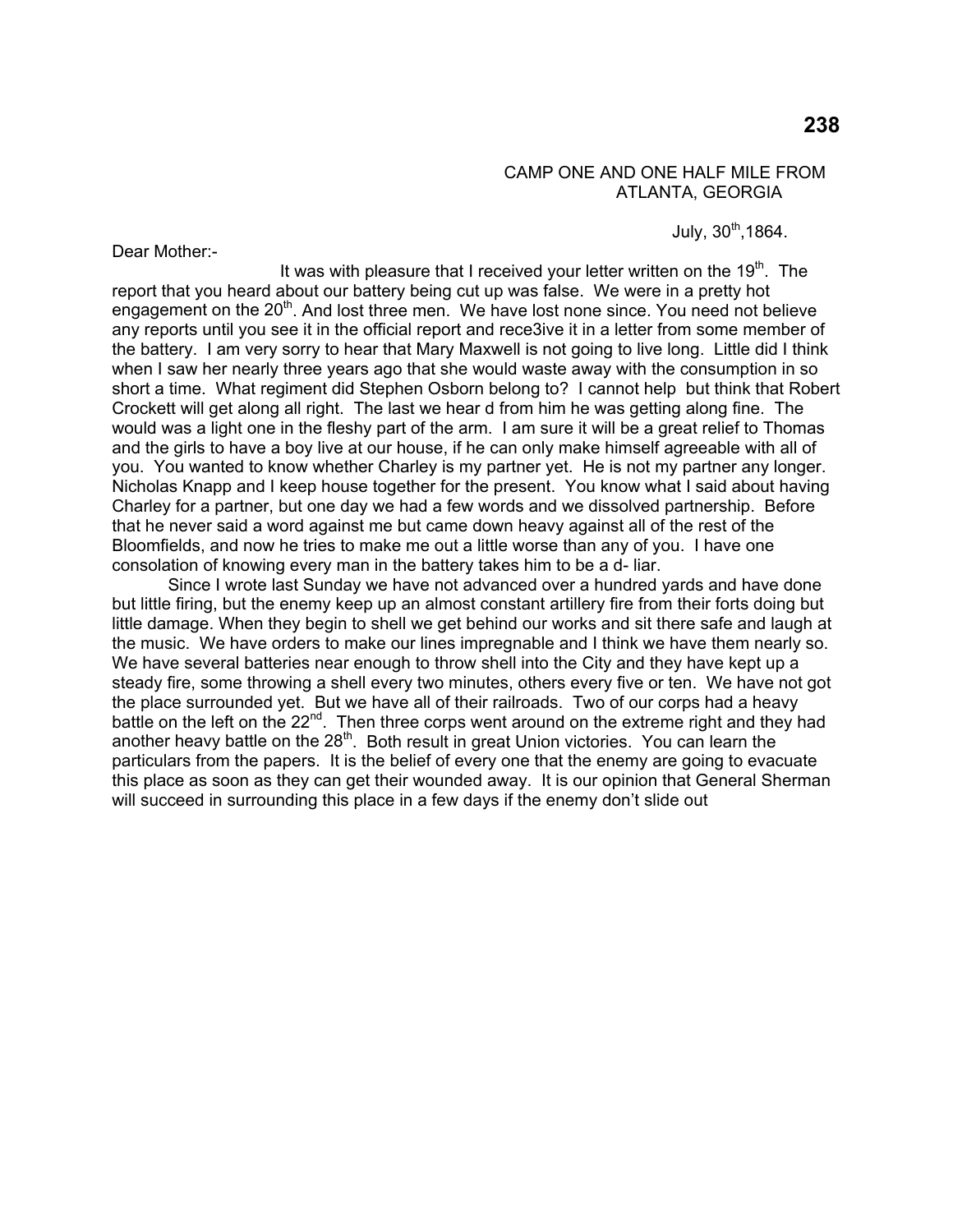We have their main line of infantry pits and have driven their skirmishers all inside of their forts. The pickets keep up a constant firing.

 Mother, you or some of the girls will oblige me by sending a blank nook for a diary. Get one about the size of that one that I got while I was going to school at Alliance. Get one that has not been purpose for a diary. I want one entirely blank. You can send a package to a soldier in the army for eight cents per pound. The weight must not exceed four pounds. The weight must not exceed four pounds.

It is pretty warm now, but heretofore it has been quite cool for July.

Write as often as convenient,

From your son,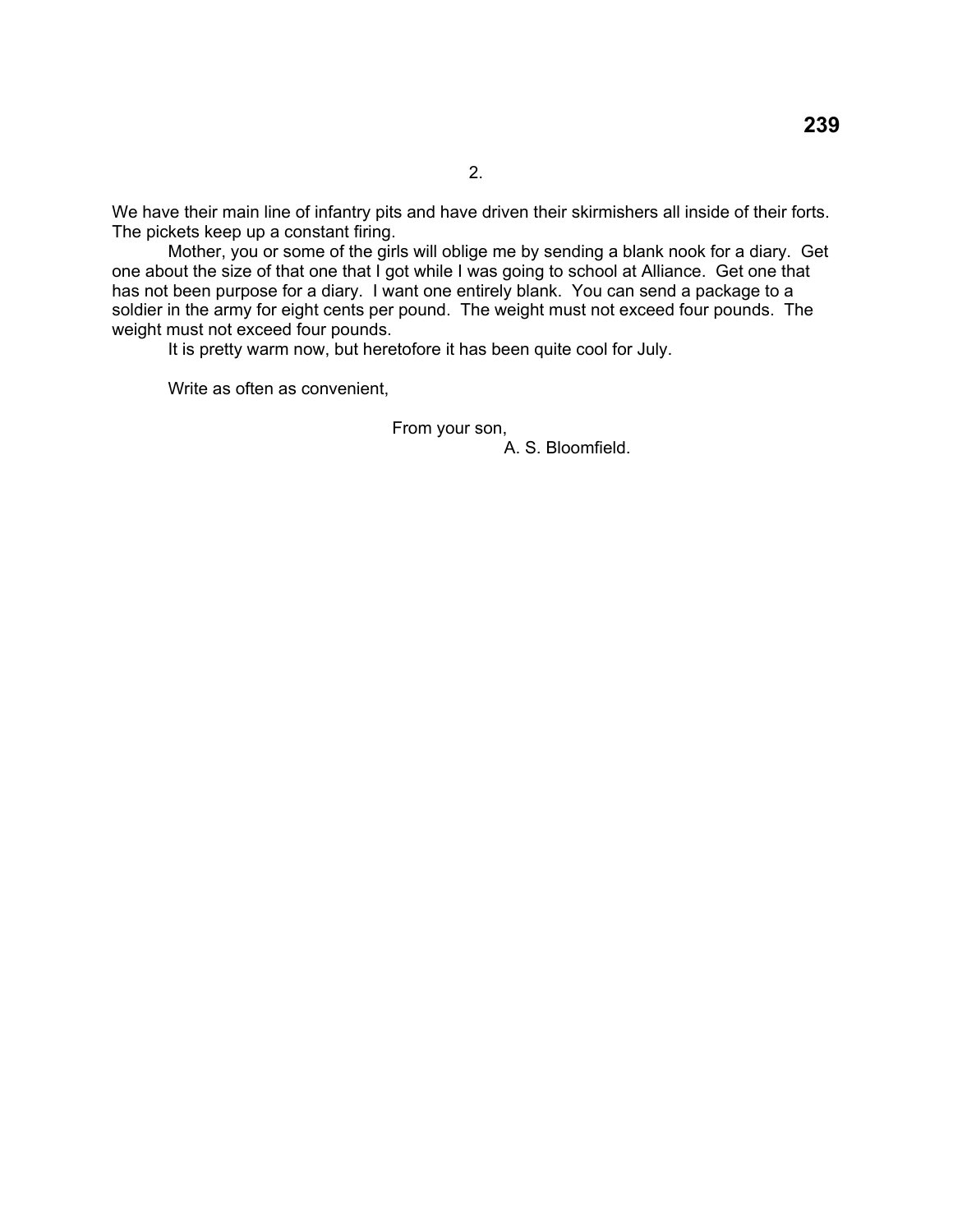### CAMP 3 MILES NORTHOF ATLANTA, GA., 1 MILE IN REAR OF BATTLE LINE.

## Aug,  $7^{th}$ , 1864

Dear Brother:-

 It is with pleasure that I seat myself in my pup tent this pleasant morning to answer your letter of the  $24<sup>th</sup>$ . You say the crops were poor. That seems to be the complaint from all parts of the state. I am in hopes that the corn crop will come out all right. I am glad to hear that you are going to school this fall. No doubt you are making the time profitable besides having a good time. Where do you calculate to board.? I think from what you say about meetings at the Five Corners and dances there abouts that times must be livelier than common around Hard Scrabble.

 You say there was a crowd at the old red mansion. You say that I would have through boys plenty this year had I been there. I must say that they must have been boys and some of them pretty small ones. As for the quantity of girls, there is no doubt but that any one could get a house full of them. But the query in my mind is that would bring them out?

 As for the draft I have but one thing to say and that is bring the men out. Now Thomas, this war question is a pretty serious thing in my mind as well as to all of the rest of the soldiers. I must tell you a little how things look to me. The first call was mostly filled with good Union men and advenxxxxxxxxxx turesome young men; by far the greater portion of these men were in such circumstances that they could have packed up and left their country on very short notice. the wealthy men that have property to defend are a as a general thing, the last ones to go. Some would pay their three hundred dollars and stay at home. I am glad that has played out on them. But here is the worst feature of the thing. A greater portion of these men are good Union men but still they will allow a minority to plot treason right in their faces, make speaches and do all manner of devilment to defeat the cause, for which thousands are sacrificing their lives every day to defend the government that protects their property. We have read about the plot of old Valls that was laid in Ohio, which was lately detected. If the north is'nt careful how they work their cards, they will et into a greater muss than the south has. If the north should get divided the country will be depopulated.

 Without Union the men are strong enough to put the rebellion down? The soldiers in the field are being is charged daily. Now, they are old seeds. They have seen blood shed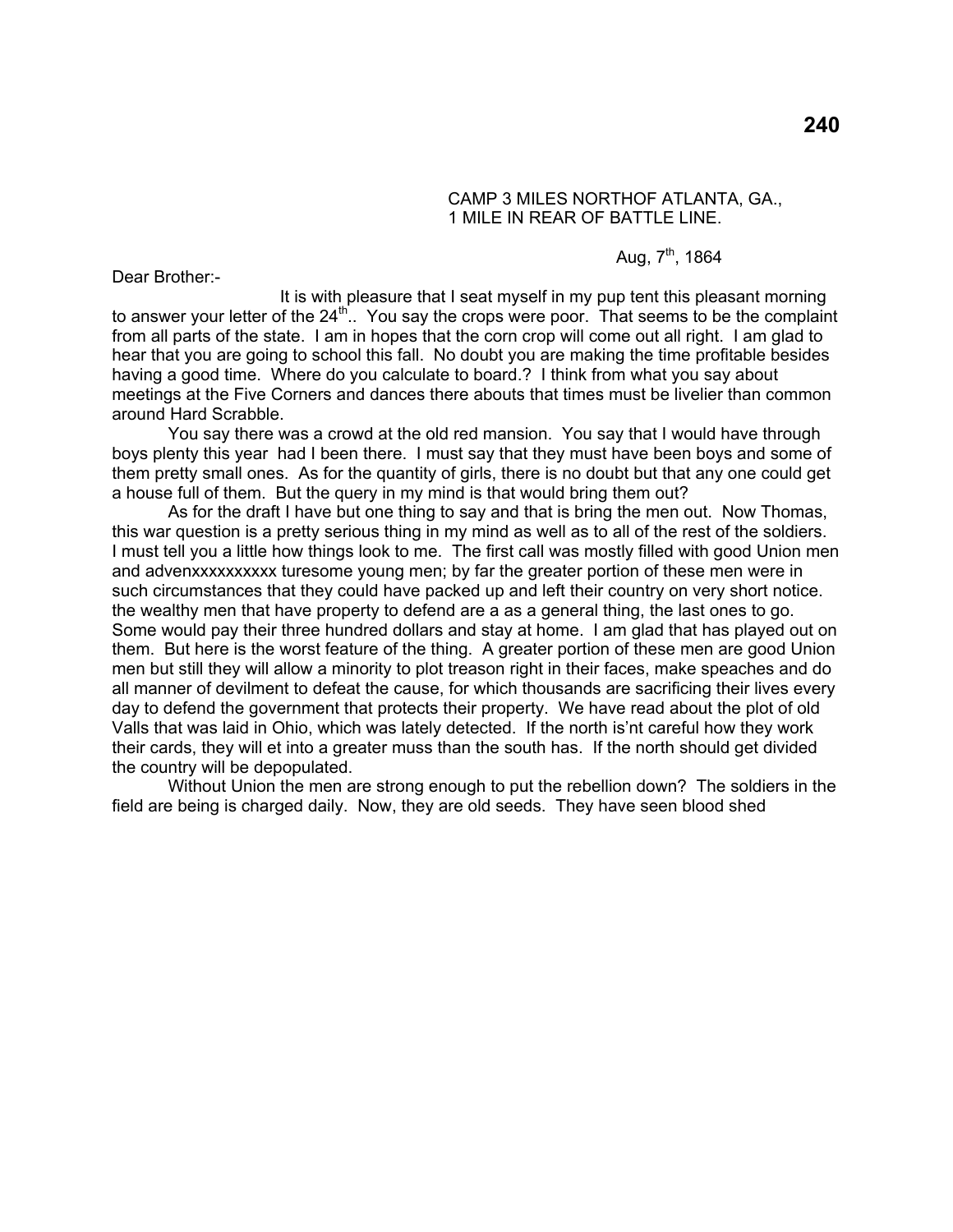and misery to the highest degree. They have seen their best friends fall at their sides. Very few of the regiments go home with one-fourth of their original number; and were it not for the civil law thousands of those copper heads would be iklled as cooly and deliberately as ever a man was shot in battle. Now let such a guerilla war fare commence in Ohio then there will be no law and these men,discharged soldiers will rally in a minute, to get an opportunity to get their revenge, and every one feels confident he is good for any two of the. Recollect that these men are mostly single men and are in very poor circumstances as far as wordly goods are concerned, so they have no one but themselves to care for.

 Just compare a citizen living at any place north unmolested by soldiers and military laws, the two things that always molests a free and civil community, with those of a soldier in the field. The citizen has the privilege to go and come as he pleases. When Sunday comes he rests. When night comes he goes to bed in a comfortable and earthly bed and in good quarters. His rations are changeable to suit his taste. He can spend the long winter evenings by a comfortable fire reading or enjoying a company of friends or of his family. His life and health are always free from all of the exposures of a soldier. When the soldier enlists he leaves all of his friends and kindred,even the most dear on earth, probably is unfortunate enough to get under tyranical officers, lives under military law, never have a moment of time that he can call his, from the time he enlists until he is discharged The rations are those a northern man would turn up his nose at, though we eat them and say we have plenty to eat. he is liable to be up all night of weeks and out in all kinds of weather. Quarters as nearly good for nothing as they can be. We are wet often for days at a time. Have long and heavy marches to make on which he must carry his rations, camp equipage etc. I will admit that this is an extraordinary campaign, but during this campaign, which make the ninety-third day, thousands of men have heard the whistling and bursting of the enemy's shell every day; and for the last sixteen days every man has been awakened by the bursting of shell and the din of battle. Yet these men are enduring all of these things and thousands of other things that I have not mentioned, to secure the liberty of a pack of aristocratic people,a portion of whom do nothing but pay a tax which in comparison with other things is insignificant. Who wonders that there are so many desperate characters among the soldiers. These are my feelings concerning the rebellion. You need not think that I am personal.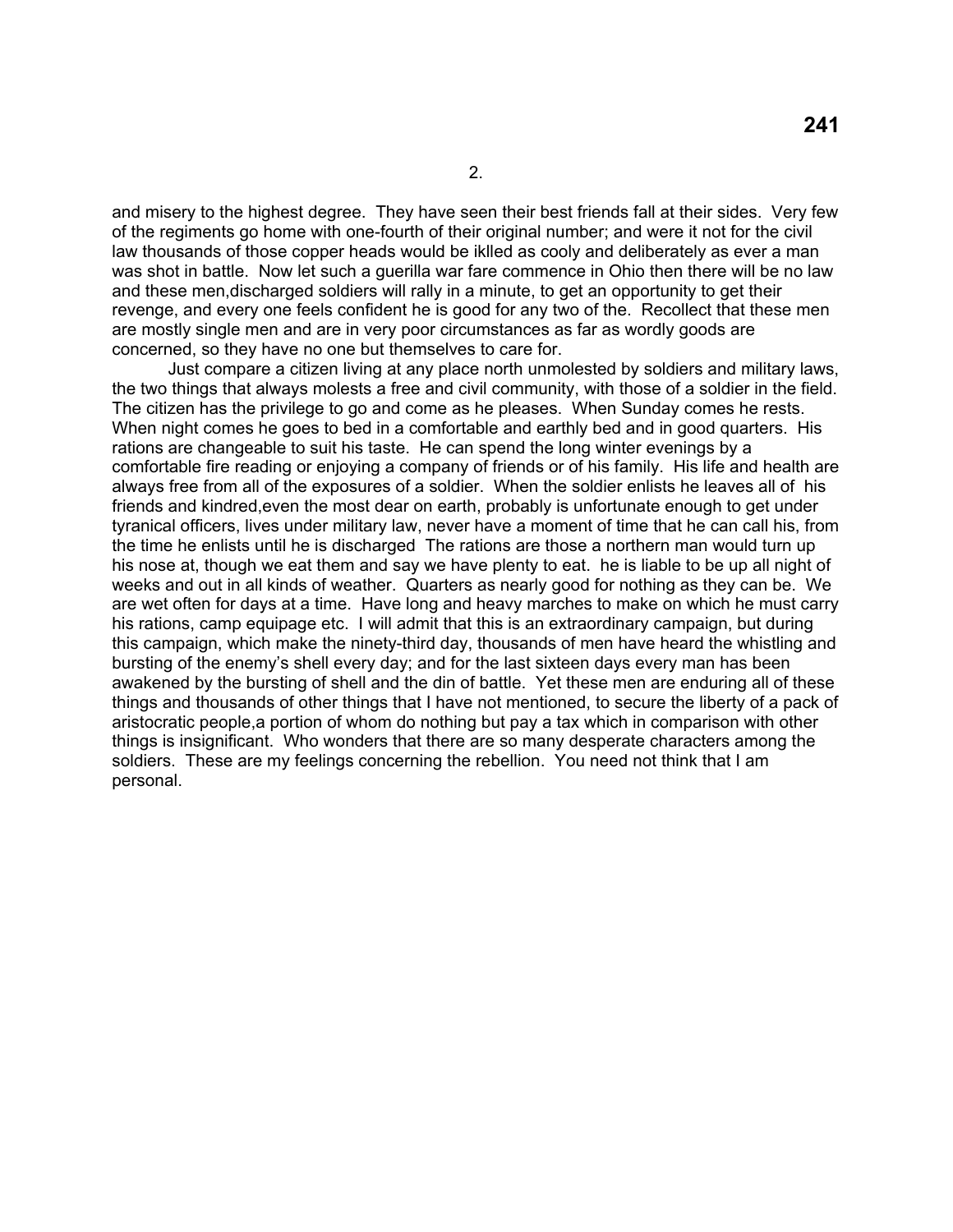for I am not. Nor, that I am dissatisfied, for I am not. Everything is working with satisfaction at the front. Yesterday the 23<sup>rd</sup> A C charged the enemy's main line of works on our extreme right and were repulsed. Some say with heavy loss, I cannot say how true that report is. Four pieces of our battery have been off on the line for one week. The rebel skirmishers are all driven in their main line of works. In front of the  $4<sup>th</sup>$  and  $20<sup>th</sup>$  A C picking firing is keep up almost without intermission. Our men have several batteries and heavy guns in good positions and with the exception of today there has been a steady fire kept up night and day on the enemy's works. Some of the guns bear on the town and the whole fire is concentrated there. We think, and the rebels say, they expect reinforcements. Deserters come in every day. I suppose that General Grant was repulsed, but I do not think it will put a stop to him carrying out his plans. he will show them there is more than one way to do some things. John Fox started home last Monday. he is going to pay you a visit. You will find him the same old cap. I cannot see any changes in him.

 Write as often as you can. Tell all of the news,as of course you can muster plenty, while you are going to school.

From your brother,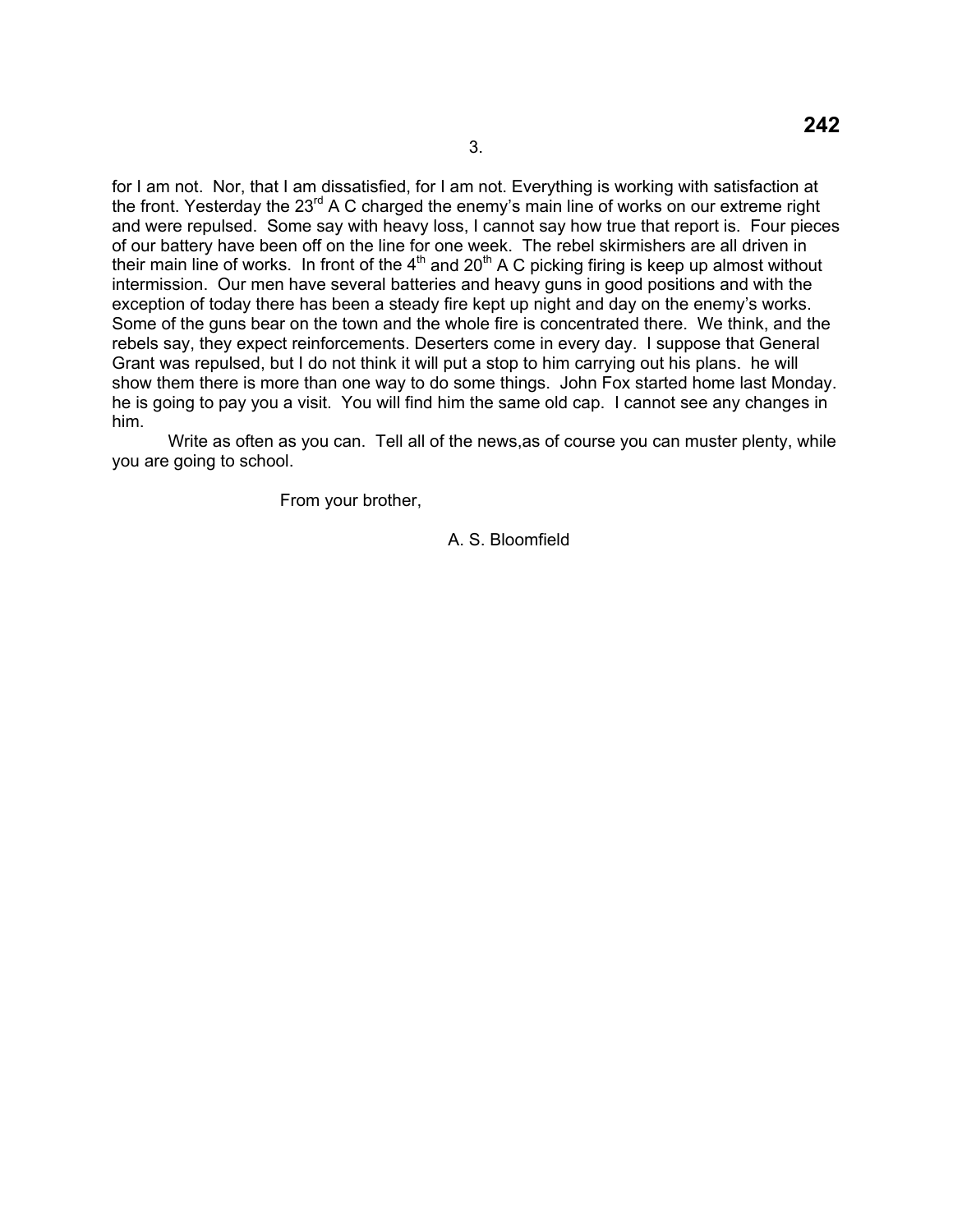#### CAMP TWO MILES FROM ATLANTA, GA.

## Aug.  $14^{th}$ , 1864

Dear Sister:-

 Gertrude I take this opportunity to answer your letter which I received yesterday. I am thankful for your photograph. There has nothing happened here of vast importance for the last week. One section of our battery remains on the lines yet. Sherman has several heavy guns ranging from 24 pounders up to 100 pounders mounted around Atlanta and for the last three days they have been throwing shells into the City. Some of our light batteries are close enough to shell the City. Last Friday our left section threw one hundred shots into the City. there are four or five and perhaps more, that throw shells into the City night and day. The shots are fired at intervals of five minutes. We can see our shells burst in the streets and we can see the citizens hurrying to and for. There are but few shots fired at their forts. Scarcely a night passes but some of their buildings are burned by our shells. Some say that we have thrown some hot shot but I cannot vouch for that. last night there was one continual roll of artillery all night. It has partially subsided today. Our skirmishers keep some of their forts silent. The general opinion is that they expect reinforcements, bullet them get their reinforcements We can hold five to our one in our front. The only why they can get us out of this is to cut our communication and flank us out. We have their communications completely cut and I think we shall be able to keep them so. If they do not evacuate soon their town will be complete ly destroyed and a soldier will not be able to get boards enougt to make him a bunk. Afairs seem to be progessing finely in the eastern army, but General Grant was never known to bestir in any of his undertakings. he has tried two different ways to get Richmond and maybe hius lasat will work but if not, I think the rhirtd willlbe the charm. The news here from Mobile is that our forces captured the City and a part of the fleet. From what you say I think some are worse scared there abou tthe draft that is to some off than the men here that are laying in line of battle not knowing what moment they are to have a general engatements I am in hopes that a good per cent of that strip will get drafted. I am sorry to learn of Bradford's and Hiram's sickness. The 100 days service will be perfect scare to the people who expect to be drafted. We had inspection today. That is all of any importance that has taken place. We have a pleasant camp and are all healthy. The old boys who did not reinlist ar every jubilant of late. they are expecting to start home in a few days. They number about 30.

Your brother, A. s. Bloomfield.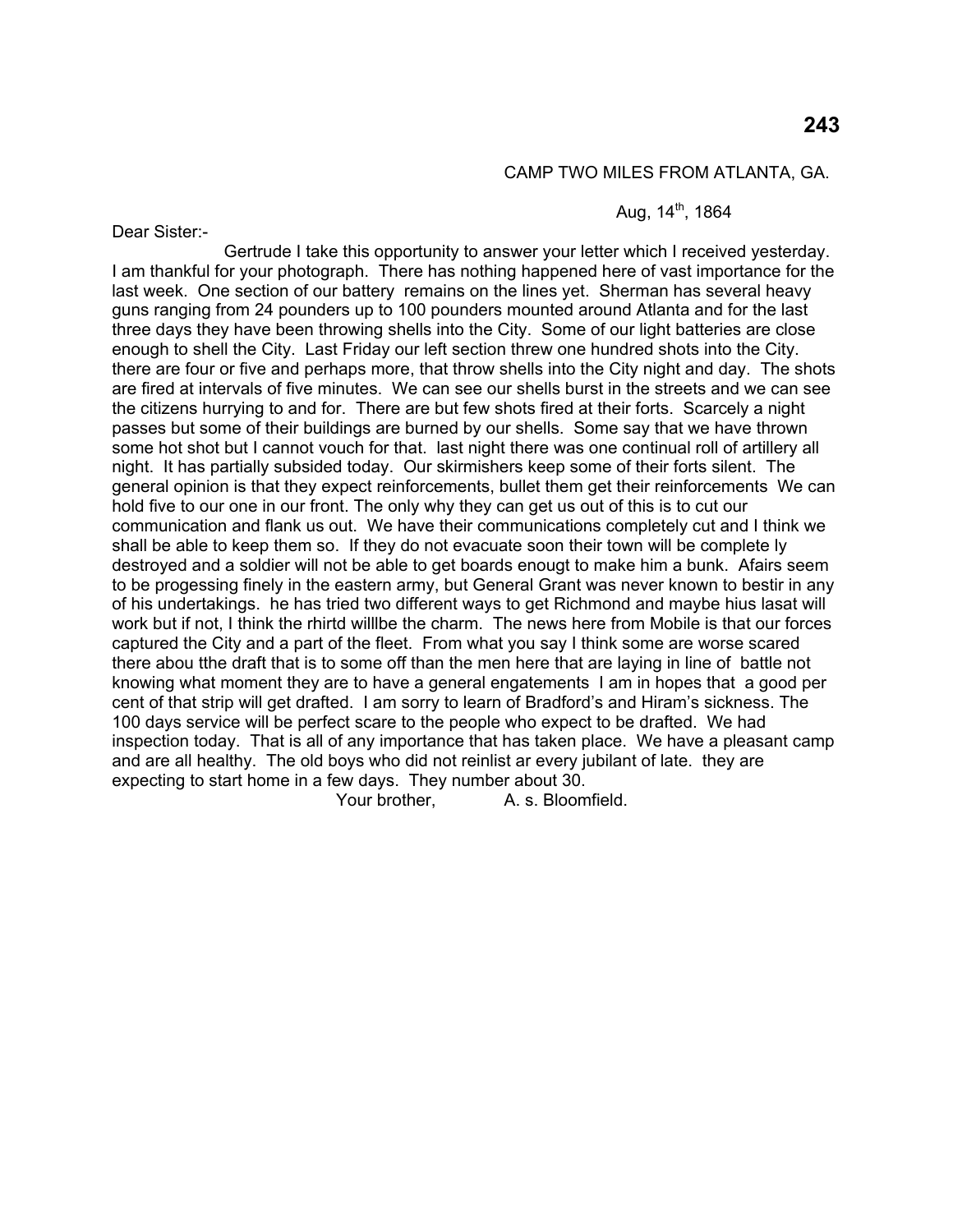### CAMP TOW MILES NORTH OF ATLANTA- GA.

### Aug.  $21^{st}$ , 1864.

Dear Father:-

 I suppose you are all very anxious to hear from me as you now we are battering away at the rebels works. For the past week it has been tolerably quiet on the west wing of the army. both armies are trying to get some advantage over the other by strategic movements. our crops commenced such a movement last Wednesday to get the rebels to draw their forces from our right. Early in the morning one division of our corps was ready to march and did march all day but when night came they pitched their pup tents on the same ground that they struck them o the morning. From the rebels main line of works they can very distinctly see our troops march along a road that runs over a hill near our lines. But just after they descended the hill as they marchd to the east, they struck into a heavy piece of timber. There they took a left wheel around in the rear of the hill and came out where they started from. By so doing one division could keep a steady line moving to our left. The regiments were accompanied with their ambulances and pack mules. The regiments would change their colors; large regiments sometimes leaving out half of their men on one round to make the deception more complete. In the read of the division followed a long ambulance train and baggage wagons. Then followed four of our guns. We drove along the line driving up onto every knob that was near their lines unlimbring and making as much noise as possible. This we did after dark. We went outside of our main line of works. At some places we would come action to the front and then have our bugler blow water call then bed call then stable call. After going as far to the left as we could we returned to the camp after the night was nearly spent. It was evident that the rebels were paying very strict attention to our movements for one could scarcely hear the report for the musket in our front.

 The next morning we had an amunition and supply train moving to our left. It was evident that our labors were not in vain for just at day break the rebels opened on the fourth A.C. with all of the artillery they could bring to bear. They shelled us for about one hour. Our guns made but few replys. This was the heaviest shelling they ever gave our liens. our men just got a little closer to their works and laughed at the trick they had played on the Johnies. I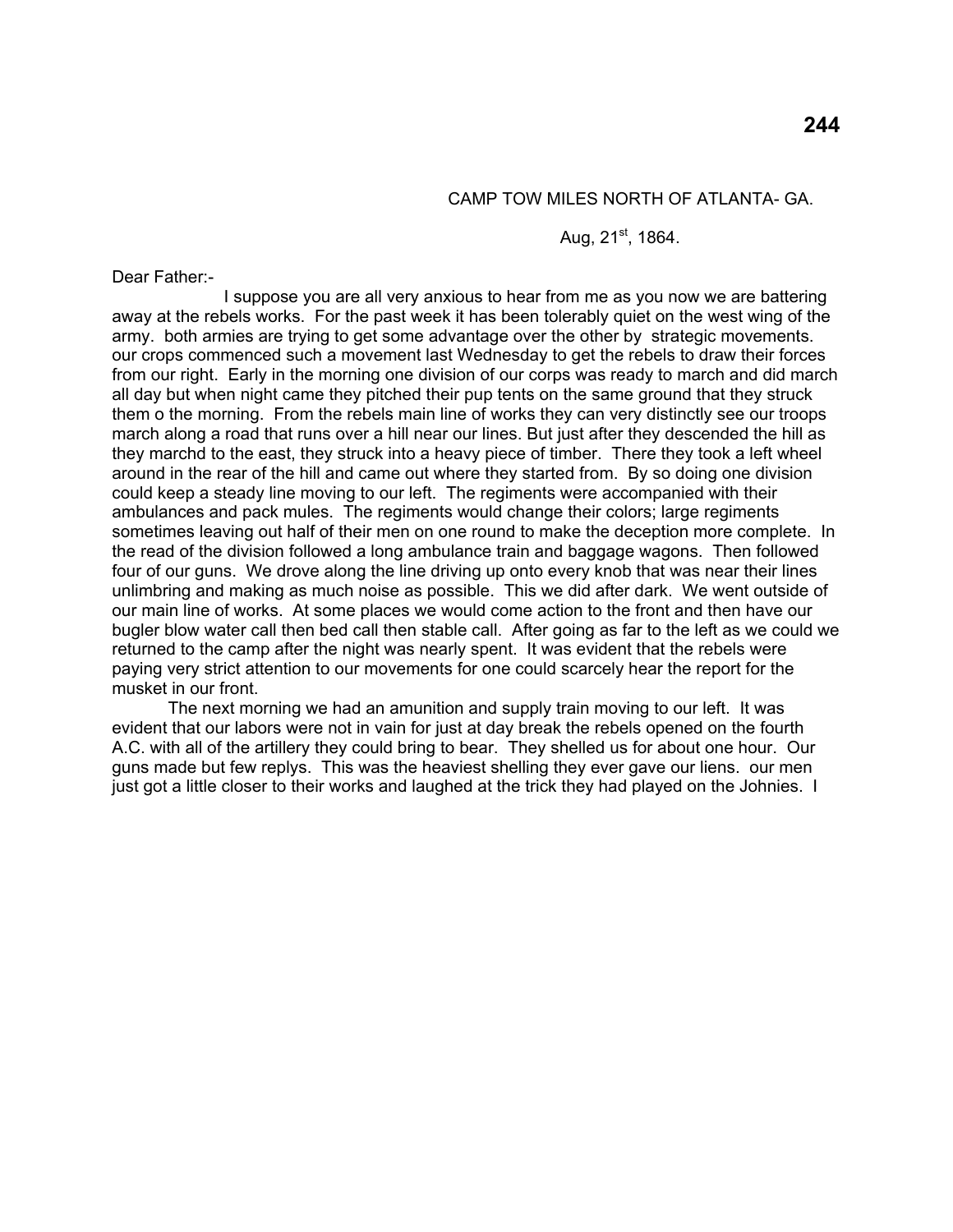did not hear of a man getting hurt.

As the rebels opened on our liens the 23<sup>rd</sup>. A.C. and another corps on the extreme right made a strike for the Macon rode. and took possession of it with but lit le resistance. All day Thrusday there s a great deal of artillery fired along with whole length of our lines but no general engagement was brought on. Our siege guns keep up a steady fire day and night on the City and their works. Scarcely a night passes but what the town is set on fire.

 Thursday morning the rebels opened on us, so Friday morning we thought we would try the game on them. We opened with all the artillery on the line expert that belonging to the  $4<sup>th</sup>$ .A.C. Our battery did not fire a shot. Tt is on the extreme right of our corps and joins the 20<sup>th</sup> .A.C. so we had a good chance to see the fire works which lasted about fifteen minutes. The firing extended seven miles to our right. This was the grandest sight I ever saw in artillery practise. there was not less than one hundred pieces, all firing as fast as was safe. A great many were siege guns. The flashes of the guns and the bursting of the shells kept the whole heavens lit up. The air seemed full of shell. The earth trembled and there was one continual roar. Since that they have kept very quiet. We have their skirmishers driven inside their main line of works. If reports are true the  $23<sup>rd</sup>$  A.C. have gone on a raid into Alabama. Some say their destination is Montgomery where they are going to join some other corps. I think it possible they may make a jumption with our fleet from Mobile at West Point or some other place below. I think they will leave their marks let them go where they will. Deserters are coming in every day, and they say that Old Hood is going to fight it out here.

 We have our lines in such a condition that they are called impregnable and the rebels do not seem disposed to try them.

 I hear today that Stoneman's cavalry has burned another train of three hundred wagons for the rebels. The rebel's cavalry was in our rear for a few days and succeeded in cutting the railroad but hey will find out that it will take a larger force than they have to spare to keep our communications cut. I still of the opinion that Grant is going to out wind the energy in Virginia.though it may take months yet.

 Father, there seems to be some fear here among the boys that there will be trouble in enforcing the draft. What do you think about it? Do you think the copperheads have any secret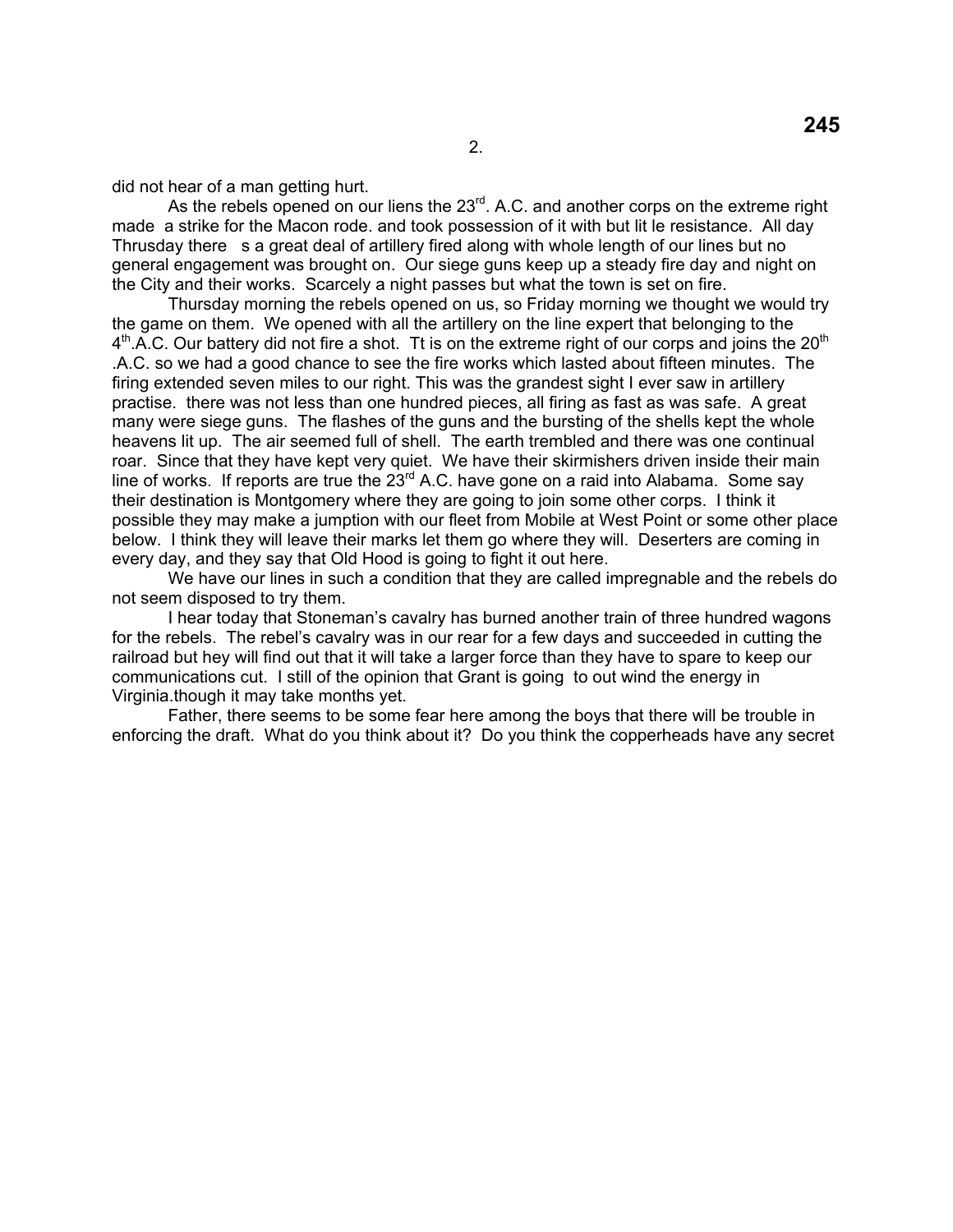organization with the intention to resist the draft? I know there is not so many copperheads in our neighborhood as there are in some other parts of the states. I think if the Union leaders of the north expect any such things they should get them selves into some kind of an organization to be ready with arms to put it down. There being old soldiers discharged every day that would delight in a hunt and if the officers would let them to in it the copperheads had better be in hell than in their fingers.

 I am in hopes that they will not do as they did in New York City the time of the riot, use blank catridges until they have knocked down and crippled half of the cannoneers with stones and clubs.

 I have just heard that the copperheads held a meeting in New Baltimore to raise money to clear the township. My health is good. It is quite cool for this time of the year. It has rained at least thirty days out of forty.

Nor more at present.

From your son,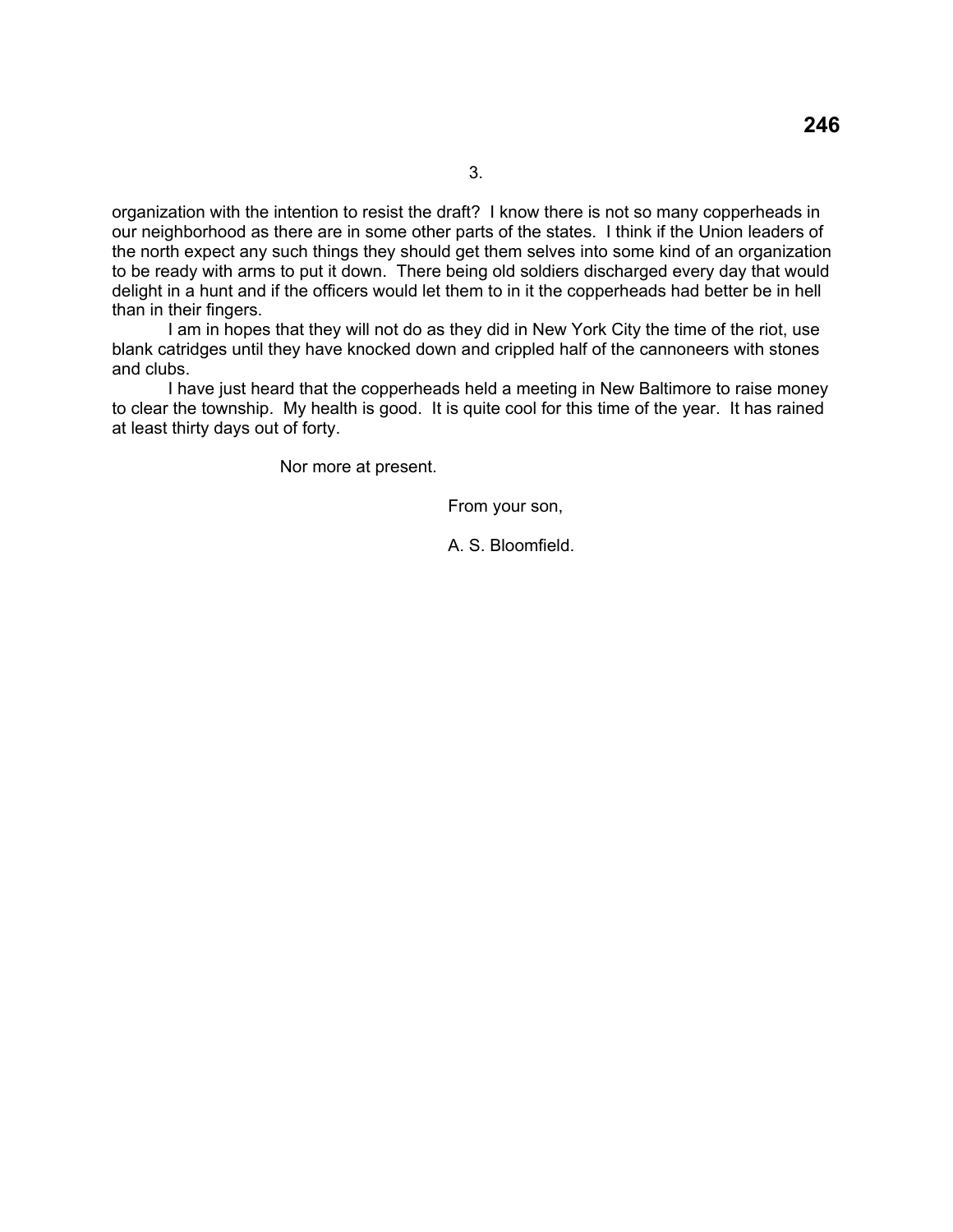#### CAMP ONE MILE EAST OF ATLANTA, GEORGIA" Sept-  $9^{th}$ - 1864.

Mother:-

 It is with joy that I humble myself today to answer your very kind letter that i received from you and continuing yours and father's photograph which I highly prize. I t gives a great deal of satisfaction to one to once in a while to even look at the pictures of their friends and relatives when they are 110 miles away. Now , I want Ella's and Thomas''s and then I will have the whole family. I have good health at present. I suppose you have learned of the great flank movement which resulted in the evacuation of Atlanta. The movement commenced on the  $25<sup>th</sup>$  b last month. All of the army moving to the right expect the  $20<sup>th</sup>$ . A C which fell back across the Chattachoucha. This movement alarmed the enemy very much. They did not seem to understand the mosement until we have possession of the railroad in the rear of Atlanta. Our men struck the road near Jonesborough twenty to miles south. The greater portion of the army was concentrated here. Three corps' of General Sherman's army swung around and held the road for ten miles between Jonesborough and East Point. This move but the rebel army in two, leaving a portion in Atlanta We cam near capturing their army at Jonesborough. Their loss was much heavier than ours at the army of the Cumberland only had a few hours of fighting to do. We captured some artillery and I saw five hundred prisoners. We followed them six mile below the latter place where we found them strongly fortified. Our rations were about run out and s the object of the campaign had been accomplished, we fell back to Atlanta. I can say where the army of the Ohio is, neither can I say where the army of the Tennessee is going to be stationed. Our officers tell us that we are to have six weeks rest.

 Mother, it is no use for me to try to describe this campaign. It is all going to printed. Every Captain ahs to give in his report. I have seen a portion of the city which was once a very nice place about the siie of Canton, but the Yankee shells have disfigured nearly every building. Some are; completely demolished Our non vets. Started home this morning. I sent a pocket diary by one of the boys., Richard dunning, is going to mail it to you at Cleveland. It seems very odd not to hear shelling and musketry. Every day seems like Sunday. I received Celestine's letter the same day I got yours. I heard that Ely Yarian was wounded by a piece of shell in the fleshy part of the arm. Not seriously. General Sherman is the man for this army. I only wish you could se the old General.

From your son,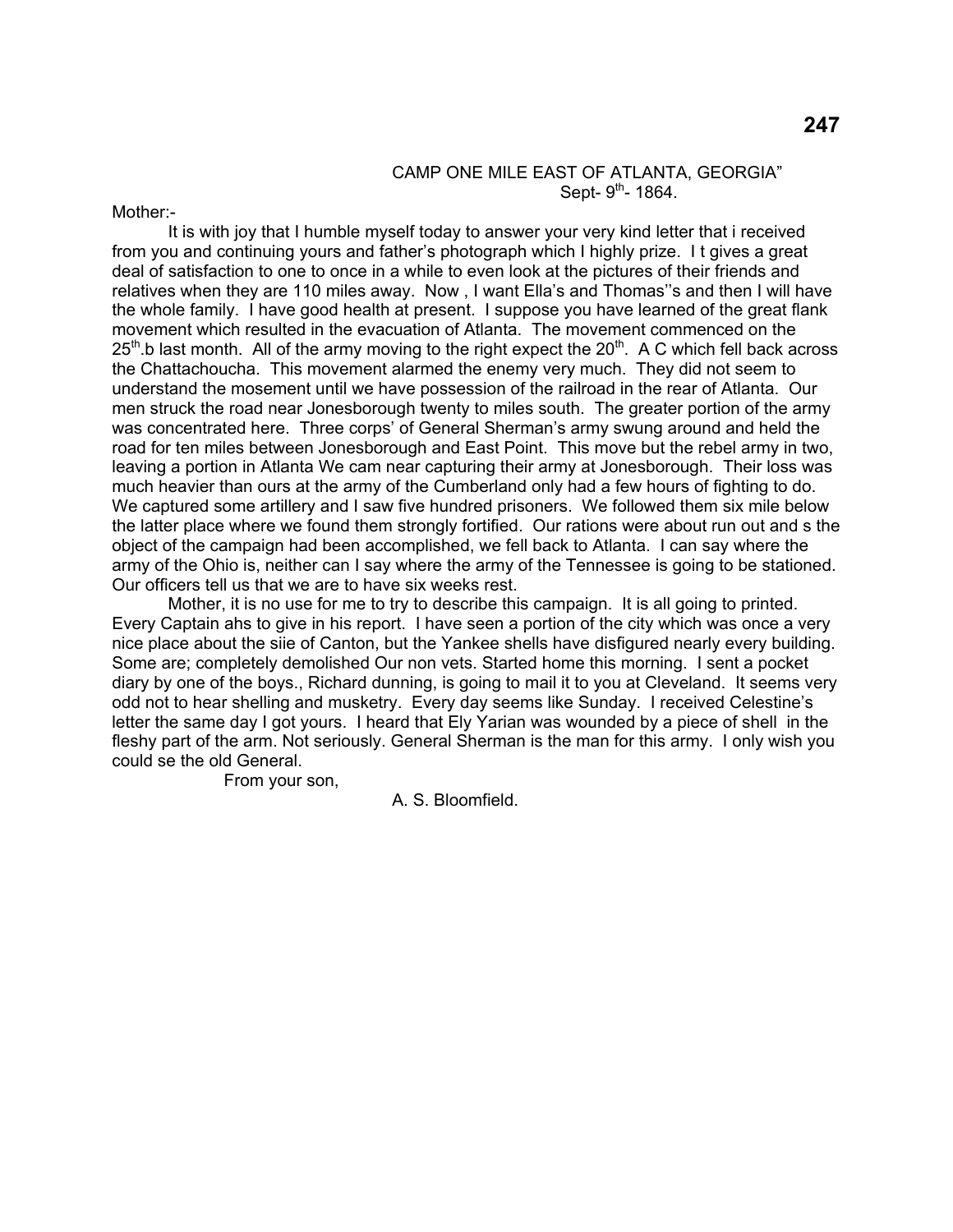#### CAMP AT ATLANTA, GEORGIA.

Sept, 14<sup>th</sup>, 1864.

Respected Father:-

Received your letter yesterday that was written on the  $4<sup>th</sup>$  of the present month. I suppose that you was going to wait until the draft but from all accounts the draft is going to be postponed for a few days. We have had the Cincinnati commercial of the  $5<sup>th</sup>$ . And from accounts enlisting never went on faster. Some counties have cleared themselves from the draft. News from New York and Pennsylvania is very encouraging for our cause. Boston has filled its Quoto. I think Gen. Sherman's victory here got more recruits in ten days that \$100,00.00 would have got and let the enemy keep this place. I did think a while that Gen Grant was going to have more than he would be able to finish this summer but know I see that he is getting reinforcements at the rat eof two thousand a day. I think the most of the five hundred thousand will be sent to Grant and Sherman and now I think that Grant will be able to hold his ground all winter if necessary.

 I don't anticipate that there is going to be any bloodshed to get the call field. I think the cop er heads are going to drop it until the presidential election, when there will not be so many Union men in the north to oppose them.

 I am going t o tell you just what I think will knock al of their plans higher than Gilroy's kite, that is for General Grant to occupy Richmond a few days before the election. Such a victory would be worth thousands of armed men to the civil Authorities of the United Sates. You seemed to think when you wrote that General Sherman fought a Battle at East Point, but that was a mistake. We struck the railroad several miles sough to East Point. The right being on the road at Jonesborough 22 miles from Atlanta. Here is where all of the righting was done. The army of the Tennessee occupied the place and done x most of the fighting. The  $14<sup>th</sup>$  A C had a brisk engagements in the afternoon of the second. They lost several men in a charge in which they took the enemy';s works with tow batteries and considerable other property. Also five hundred prisoners.

 The enemy left all of their dead and wounded on the field. If the day had been a few hours longer we might have captured one division. The 4<sup>th</sup> and 23d A C were getting in their rear. The next day we followed them up six miles to Bear river where we found them strongly entrenched and by the morning of the  $4<sup>th</sup>$ . It was found that the remained of Hood's army, the corps that evacuated Atlanta has joined him. This was found out from Prisoners taken on our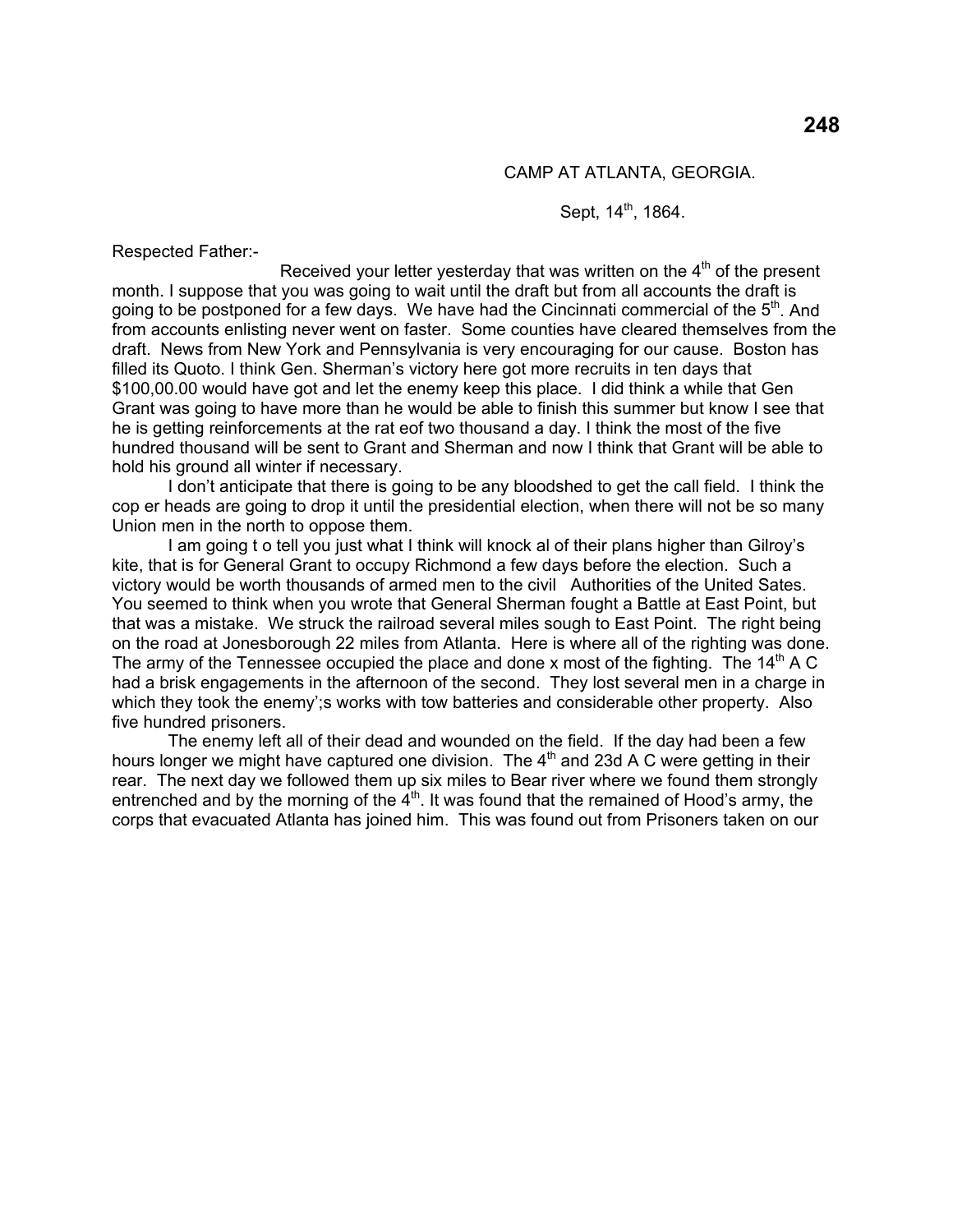left flank. They had passed around us to our left. We destroyed twenty-five or thirty miles of the two railroads, so I suppose General Sherman through that this work was done for a few days. On the morning of the 3<sup>rd</sup>, before day break, we hard an awful noise in our rear that created considerable talk in camp. Every one knew that no battle would be fought with the force that was left sounding half as terrific, although it was eighteen miles air line from Jonesborough we could hear the shells burst very plain. Could also see the light from the burning trains. They burned eighty cars loaded with amunition principally shell. We saw some eleven inch shells. These explosions last for over two hours. There were several car loads of musket and one battery of light guns. The engines were partially destroyed. They burned their rolling mill after taking out the tools and nearly all of the machinery. I have only seen two stationery engines. Left in the City. One was at a watering tank the other was in a brewery which was burned and stood near our skirmish line. I ha spent two days in looking around the City and the more I think and look the more I become convinced that this was one of their important points. The city is about the size of Canton, Stark County, Ohio. The railroad facilities are far ahead of Chattanooga and Nashville, and I think they are nearly equal to Cincinnati.

 There are four or five engine horses, two of them are the first class. One is stone and the other brick, are well finished and complete circles, and will accomodate forty engines each. To one is attached a large repair shop. There are two good depots; one is a splendid brick and will contain four trains. There is a large car sop but from appearances it has not been run very strong for the past two years. There are plenty of ware houses. Every thing is ready for our men ship months or years supplies. The City is already fortified. I have only seen five siege guns captured here but they say there are more.

 The Works around the City are very great. I do not think they could have been taken by any assaulting party with a single line of infantry. I only wish you was here to see the work the shells done that were thrown into the city by our batteries. Some of the buildings are in perfect ruin. I see some brick buildings with more than a hundred holes through the walls. In a brick building a shot make a round hole the size of the ball, but a frame building it tears all to pieces. Every family had their gopher holes dug out in some favorable slope. One Cit. told me that our shells killed several. One man and his wife were both killed in bed. Another came out of this hole to chop some wood one morning and a ball came along and took off his head. His wife ran out to this aid and a shot struck her in the killing her instantly. It sounds like peace not to hear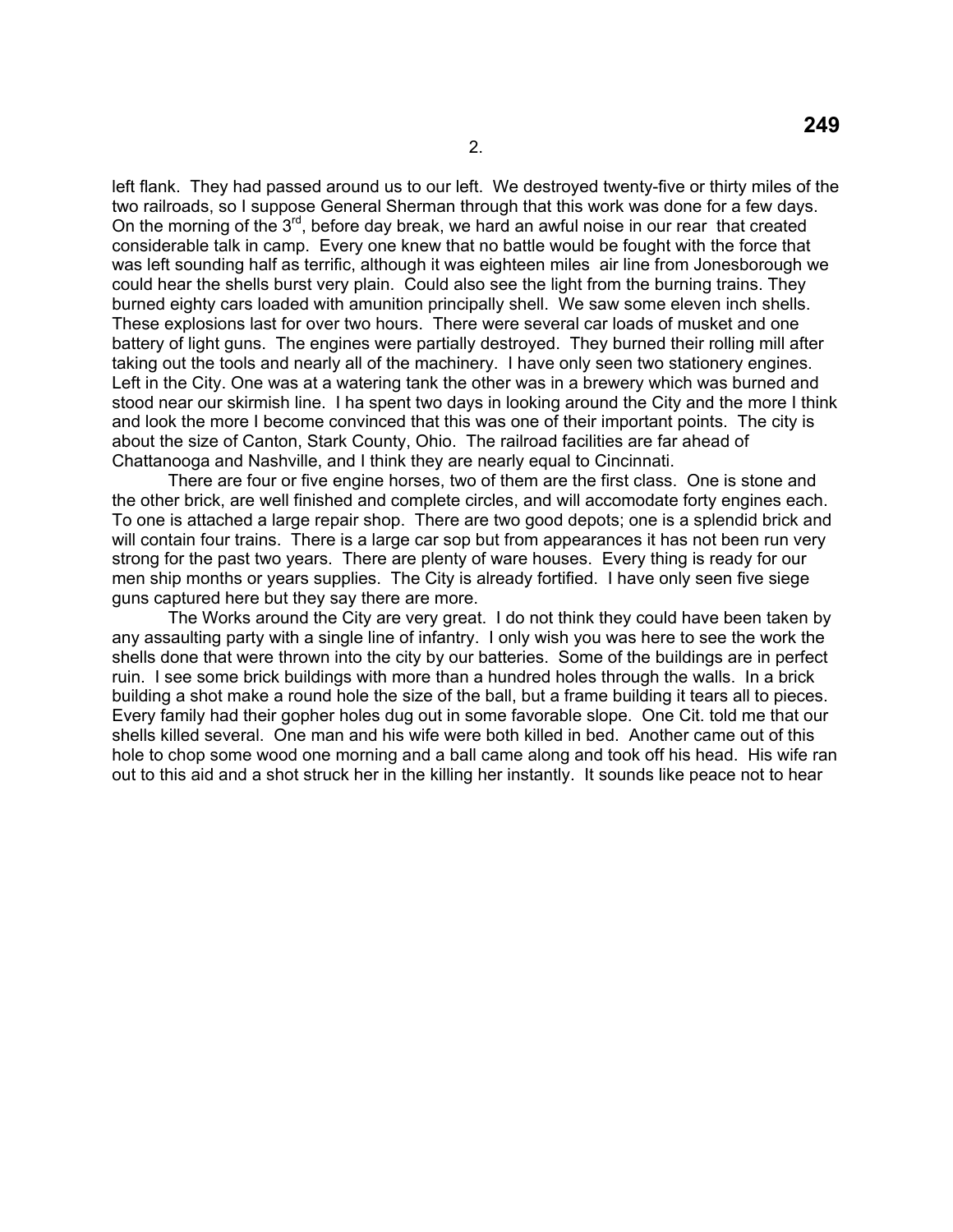the rattle of musketry, the booming of artillery and to see the cars running regularly. From all accounts Wheeler is making a big raid up in Tennessee, but that does not affect the grit of the army. The boys say it is well enough for the fellows in the rear a little to do. General Ruseau will hold them about level. We are on three quarters rations now. But still we must have six months rations this side of the Tennessee river. We are getting all of the forage we can from the country. I thin we have made a pretty large whole in Old Jeff's haversack. We are daily expecting the news of the fall of Mobile. It certainly will not hold out much longer. The way this army is distributed, as near as I can tell you, is as follows: The army of the Tennessee consisting of the 15<sup>th</sup>, 16<sup>th</sup> and 17<sup>th</sup> A C is commanded by General Howard, are on the extreme right at shantytown. Howard at onetime had command of our corps. He has but one arm. The army of the Cumberland, consisting of the  $4<sup>th</sup>$ , 14<sup>th</sup> and 20<sup>th</sup> A C form the center and are station ed at this point. The commander is General Thomas. The army of the Ohio is the 23<sup>rd</sup>. A C commanded by General Schofield. They are on the extreme left at Decatur, eight miles from here.. General Sherman has always had his headquarters with General Thomas. There is scarcely a private in the army but who has seen him frequently. He was the first General I ever saw having command at Louisville when we first came out. He is the man that told the government that there should be two hundred thousand men in this department to do any thing. the authorities at Washington pronounced him crazy, so Gen. Sherman says. I heard than Col. Manderson was mortally wounded on the 3<sup>rd</sup>. of this month. I have not heard of his death. No more at present. From your affectionate son,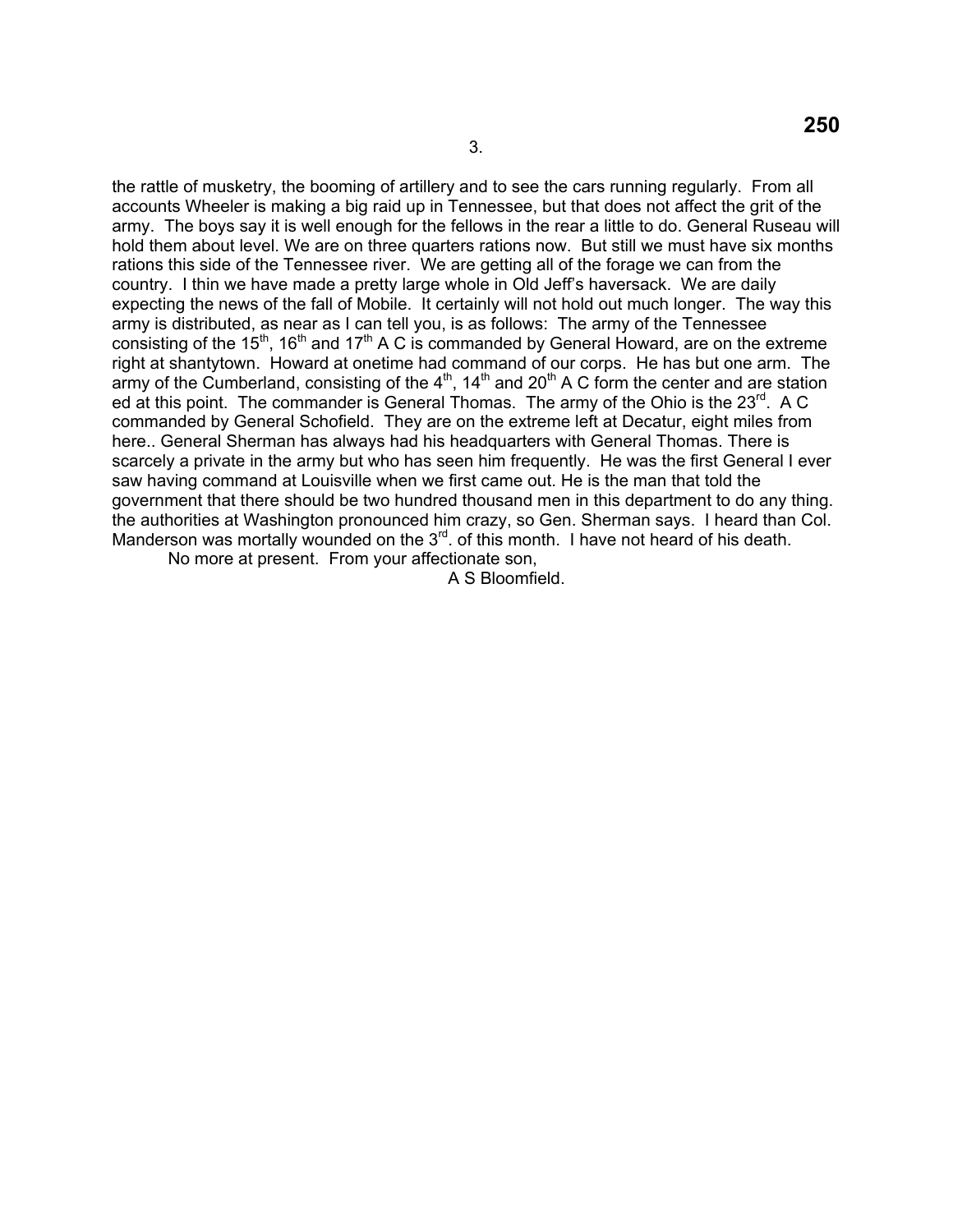### CAMP AT ATLANTA, GEORGIA. Sept,  $25^{th}$ , 1864.

Respected Brother:-

 This is Sunday and as sure as I live it seems more like Sunday than any day I have spent in the service.

 We are had no inspection today, but are to be inspected tomorrow at 9 A.M. The infantry in our old division are going back to Chattanooga to relive Gen. Steadman's command. I know that one of the batteries are going b ck that belong to the second division in and for all that I know we will go. There is some talk that the  $4<sup>th</sup>$ . A  $\tilde{C}$  are going to do guard duty along the railroad. I have not heard from home since the  $4<sup>th</sup>$  of this month. The last letter that I got was from Father. The rebels cut the railroad between there and Big shanty last night capturing the mail train and burning it. I guess they got my letter. The report is now that we are going to be paid off this week. We heard here that some soldier gave your Professor a sound threshing one night at a dance somewhere in Randolph. Is it so, and where did it happen? What was the difficulty and who was the soldier that would dare to strike the pet? I don't know but he would be good enough fellow if it was not for this father. Every veteran from Randolph owes Dr. price a threshing, but I don't suppose he will ever get his just dues from the boys. Maybe the day is coming when some one will pay him off.

 We have heard of Sheridan's victory in Virginia. How many thousand votes did that secure from Old Abe? How do the people think the election is going in Randolph? Who has volunteered in Randolph and Marlboro? And who are drafted, if you have any drafts? Our battery has been consolidated and is now a four gun battery. No.3 and 5 squads were broken up. L. B. Maxwell is Q M Sargeant. We have a very pleasant camp well policed. We have drawn our clothing. I threw away the boots which I got of you today. You have probably heard about the way the rebels bury their dead. We are now encamped on the ground that was so hard fought over by McPherson and Hood. Now, I am going to tell you what I saw within a hundred and fifty years of our battery, between here and the weel which we get our water from. I think I will be telling the truth when I say these is half an acre here on which there are fifty dead rebels laying in piles on top of the ground and were pretended to have been covered up but the heavy rains have washed all the dirt off again and how their bones are bleaching in the sun.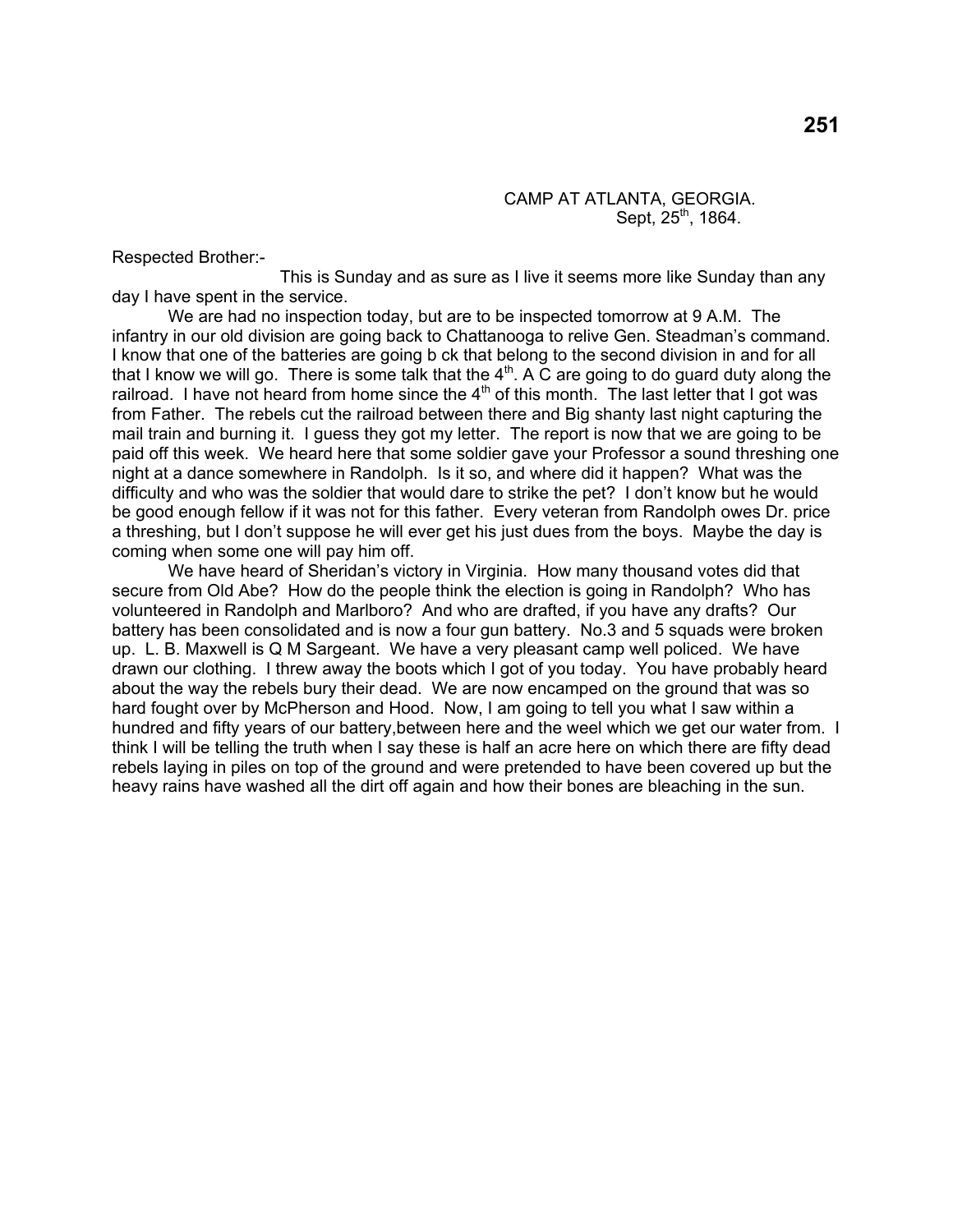I have no doubt that some one will write home that they could pick up wagon loads of skulls but I cannot tell quite as big a tale as I only saw five skulls in one place, but there are thousands of skeletons that will be turned up if the ground is ever plowed. Every thing is quiet about Atlanta and news from the other parts of the army is very good.

We are getting good rations and cannot complain of such soldiering.

Your brother,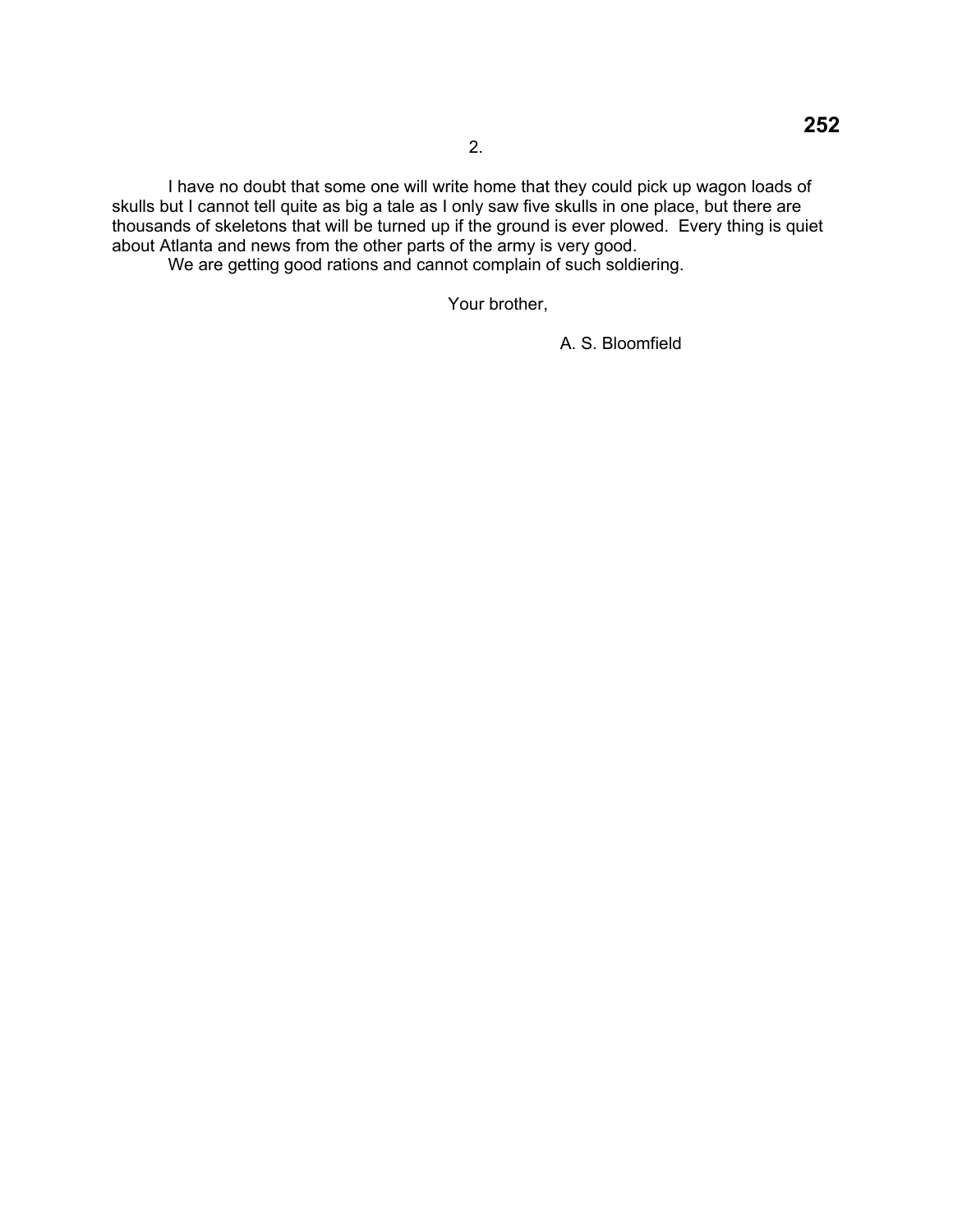# **253**

#### CAMP AT ATLANTA, GEORGIA.

### Oct. 2<sup>nd</sup>, 1864

Respected Sister:-

 I write today not knowing whether the mail leaves this place or not. We have not received any for nearly a week. I have not heard from home since the  $4<sup>th</sup>$ . of last month. There has been considerable trouble in the rear of our army. I think it will all come out in our favor. But the rebels have destroyed several miles of our railroad. There is a report that the bridge across the Chattachoucha river was washed away by high water last night. I know of three divisions going back. With that exception our forces here are the same size that they were while the siege was going on. Brute Sherman, as the Richmond papers call him, has got this place cleared of cits. I have not heard a shot of any kind since we captured the place. Have you seen General Sherman's letter to General Hood? And Hood's reply? There is a report that Governor Brown of Georgia and General Sherman are communicating under a flag of truce concerning the way to pursue to get the state of Georgia back into the Union. We have hard of General Sheridan's great victory in Virginia. He once had command of a division in this corps.

 Yesterday we had a telegraph dispatch read to us from the secretary of War. It stated that the 10<sup>th</sup> and 19<sup>th</sup> A C had crossed James Creek charged the enemy and driven them out of the works capturing four thousand prisoners, fifteen pieces of artillery. The enemy were completely surprised. I think Richmond will have to cave before many days. There is a report in camp that General Grant has received orders to cease firing until further notice. If this is true the dispatch will be read to us at roll call. General Sherman is the best General we have ever had to send the news around to his different commands. The army is very much encouraged again. Benjamin Yarian was down to see Dave today. He heard that Eli was going home on a furlough as soon as his wound get swell enough for him to travel. Tell all about the draft if there was any. I shall expect to hear from home soon,

> From your brother. A. S. Bloomfield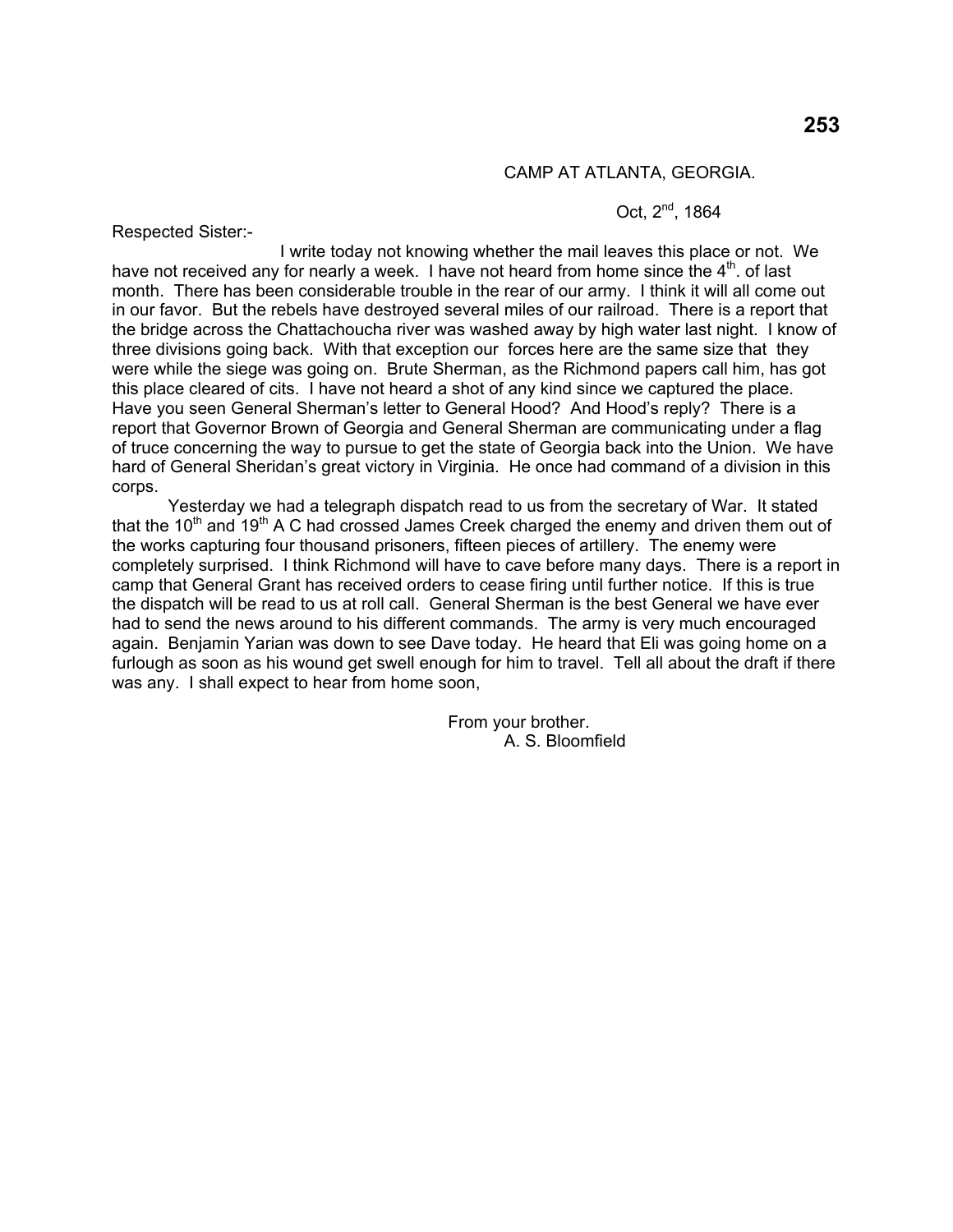#### CAMP NEAR GAINESVILLE, ALABAMA CHERROKEE COUNTY, ON THE NORTH SIDE OF THE COOSA RIVER Oct, 22<sup>nd</sup>, 1864

Respected Brother:-

I take this opportunity to you, the only I have had since the  $2^{nd}$ . day of this month. Since then I have received two letters from you and one from Celestine. I was very glad to get your photographs and equally glad to see Ella's which very plainly shows that she is growing and getting the appearance of a woman. None but those who have been away so long from home and friends can tell the many pleasant thoughts that will come beck to them when they have the likeness of their friends to look at.

Well enough of this. I know what would be your first question me if permitted. I am going to explain as well as I can. On the morning of the  $3<sup>rd</sup>$  fo the present month we receive orders at midnight to be ready to march at daylight. We started. the whole army following expect the 20<sup>th</sup> and 16<sup>th</sup> A. C. which were left at Atlanta. We soon found out what our errand was. We were to follow the rebel army which was going for our hard tack line. They struck the railroad at big Shanty the same day we crossed the Chattahoucha river. We took our time and let them get their whole force onto the road. It seemed to excite some very much, but Sherman was letting them get just where he wanted them. One of our little excitable officers rode up to General Sherman soon after then got possession of Big Shanty and told him that the enemy held Big Shanty. All the reply Sherman gave him was lets make them hold it. We offered them battle but they would not fight. They preferred going ahead and see if they could not capture some of our small garrisons along the road where had rations stored. One of those places was Altoona where they lost heavily and failed to get the mammoth pile of hard bread which seemed to be almost within their grasp. The place contained a million and a half hard rations. They had to take the same route that we did when we flanked the rebel army out of the past. We took the inside track which is at least one hundred miles nearer and again Sherman let them get onto the railroad between Resacca and Dalton. Again we moved up and tried to get a fight out of them but still they moved on toward Chattanooga rather preferring to fight their way north than south. but at Tunnell Hill they met Pap Thomas and he gave them a good threshing. At that they flew the track after come near losing their whole command. If we had succeeded in getting a fight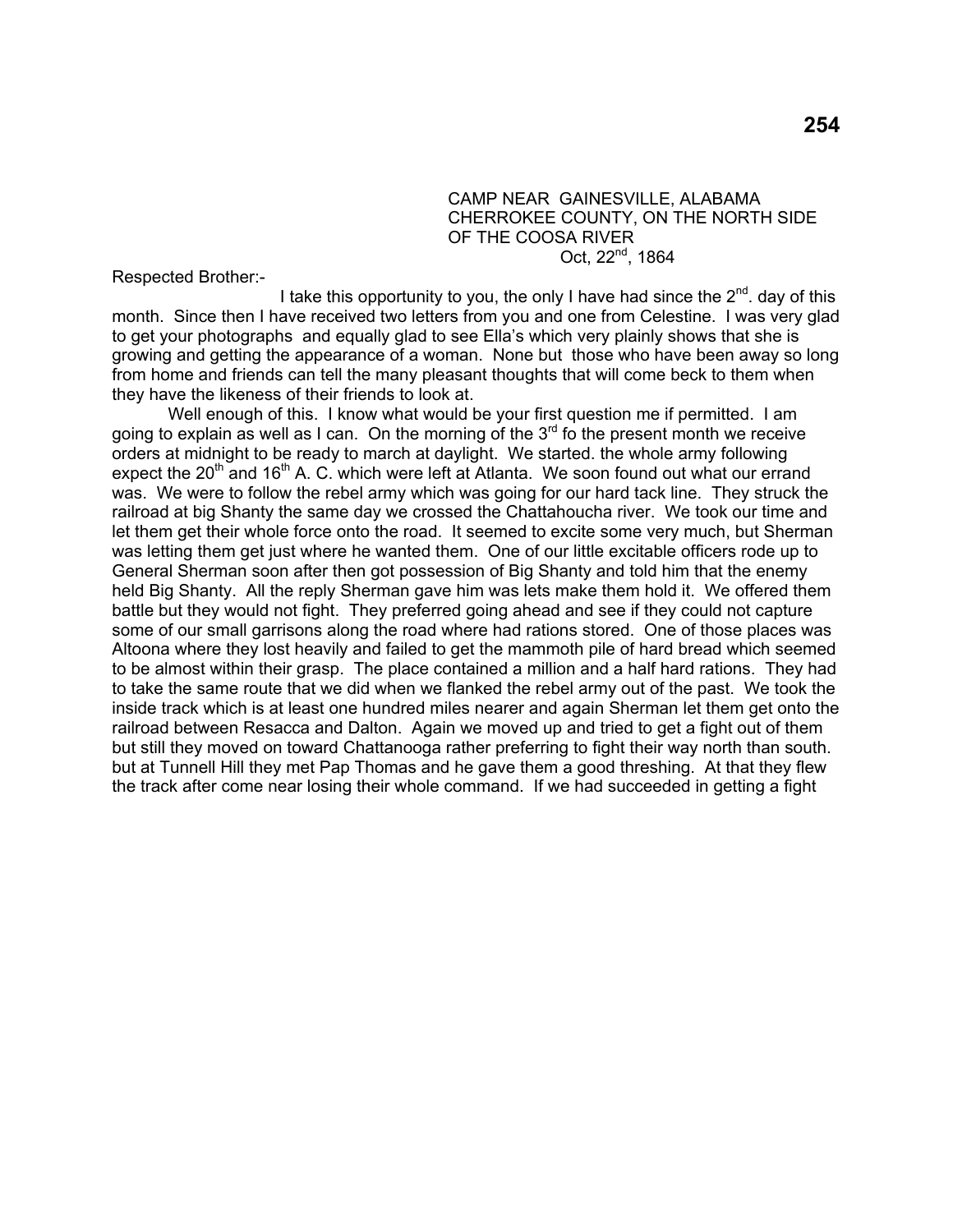out of them they would have lost heavily. It would have been the ruination of Hood's army. They had fifteen days supplies with them when they started expecting to feed their army from our commissaries, but I do not think they got a day's rations from us. There were three corps of them and each corps had one hundred and fifty wagons with which to load the rations they might capture, but instead of that they loaded their wagons with dead and wounded. We took more prisones than they. They are retreating on the north side of the Coosa River and I guess by this time the last of them have crosse We have driven them into the Blue Mountains in Alabama and now the whole army is resting in this valley. Our corps has not lost a man. They say the rebels arestriking to a junction of one of their railroads where they can draw rations. They are nearly starved having nothing but what they forage from the country. Some of the prisoners we took had nothing but pop corn and boiled sorgham cane. The army is better off for this tramp than they would have been laying idle at Atlanta. Our wagon trains have all been sent back to Rome, that being the nearest point to the railroad, for clothing and rations. General Sherman has issued a general order that the troops shall live as much as possible off from the country. We are allowed to take any thing that is outside of the house. We draw about 3-5 rations from the government. We get nearly all of our meat from the country. The truth is that we are taking nearly every thing that can be eaten by men or animals, and we sued rails recklessly when we get into camp. We have a great deal of talk about where we are going on our next campaign. General Thomas is at Louisville, Ky. organizing an army of 60,000 new troops. I think from what the Johnies say they are getting pretty badly discouraged. The last news we had from Richmond was of very encouraging character. I think every thing is working our favor. The cutting of our railroads do not amount to any thing. We can lay five miles of track per day and from both directions at that. We have one years rations for all of the troops left at Atlanta. We have only receive two mails since we left Atlanta. I cannot say when this will leave but there are some prospects of mail going out now. I received three packages of paper. I got the one that had that diary and one bunch envelopes and one quire of paper. The other two packages had two qui es in each. there were in all five quires of paper one bunch of envelopes one diary, just the kind that I wanted, and twelve cents of postage. From what you say there must be some back yet. but I am much obliged for it. Sent me the cost of the articles and I will pay you for them.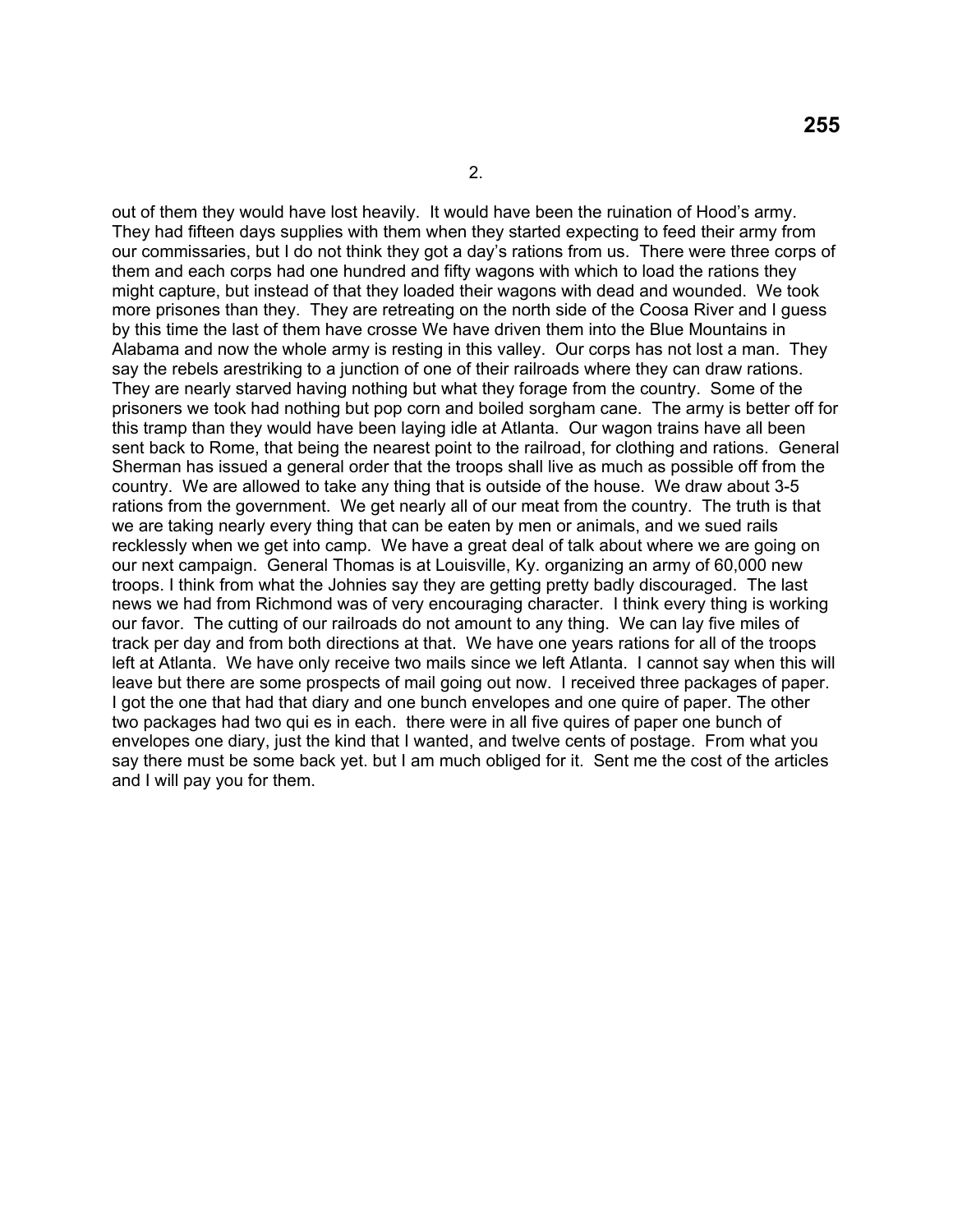I saw Frank Ingledue a few days ago and spent several hours with him. From what you say I think you have a pretty early snow in Ohio. It seems curious to talk about snow this early. We have only had two frosts. One of them was last night. I think we are going to have another one tonight.

 I was very glad to hear of the draft going off with so little disturbance. I think the election will be held throughout the north without the least doubt bur the girls wanted to do something for their country. Infantry comprises the main strength of the army. You explain Emmit's case entirely different from what I have hard it. I can tell you what Doc done for the veterans of Randolph. If it had not been for him we would have received \$150.00 instead of \$100.00. He did his best not to let us have any bounty. He made speaches at meetings in Randolph in which he tried to persuade the people not to pay us any bounty telling them they had us tight. We had enlisted down at the front and that it was throwing money away paying us a bounty; that they had better save the mony to clear the town and so they can keep such traitors as the Stallsmiths and other, at home. There are soldiers here that will not forget it if they should live until their heads are as white as snow. We know who our friends are if we are a thousand miles from home. He is a good Union man as long as he can stay at home, make money and keep his son out of the ranks. What did he do to get his delicate little boy out of the service? If you do not know I can tell you.

From your brother,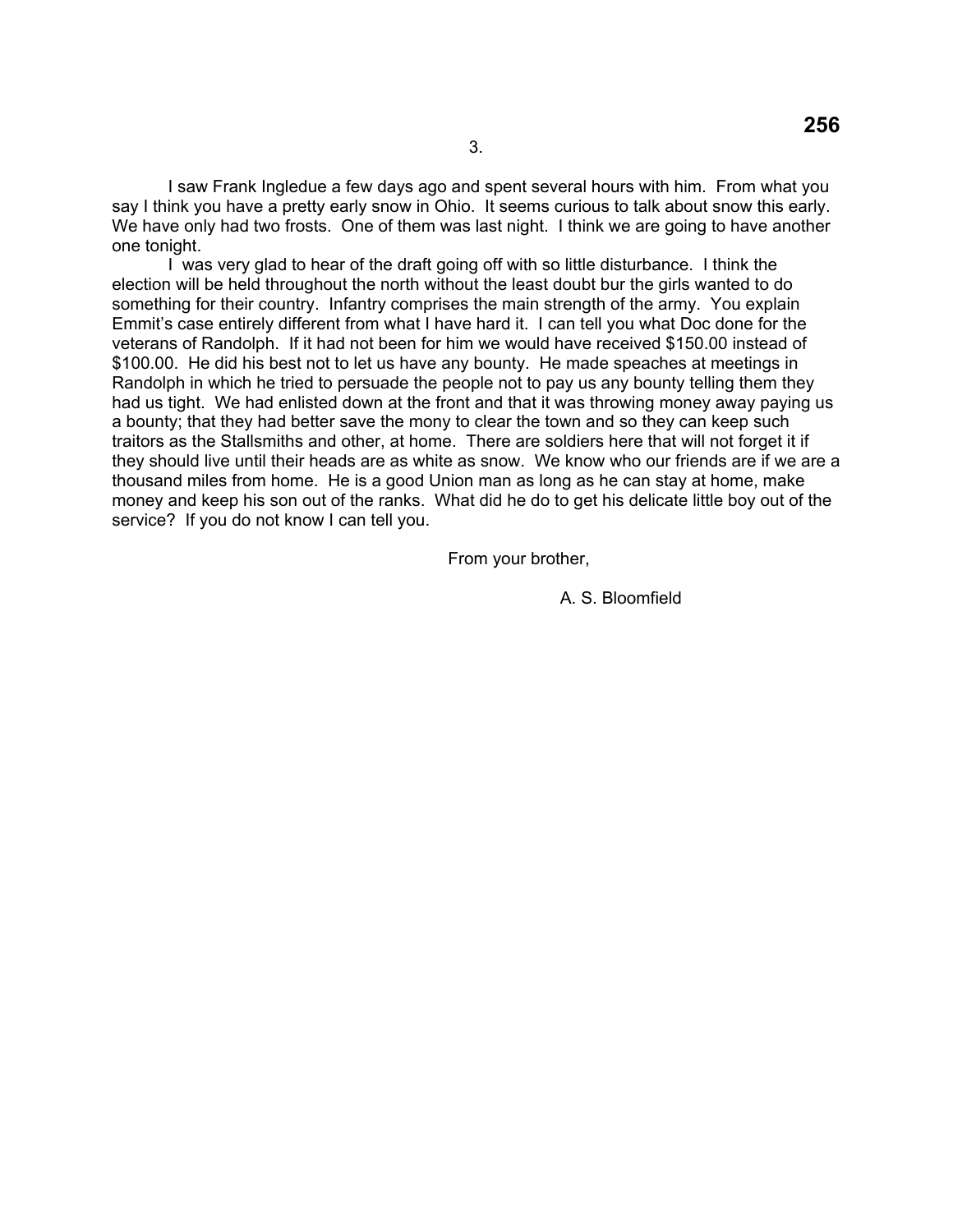#### CAMP NEAR GAINESVILLE, ALABAMA, TEN MILES FROM THE GEORGIA LINE, TWENTY- SIX MILES FROM ROME, GEORGIA. Oct, 25- 1864.

Dear Cousin:

 I received your welcome letter several weeks ago but owing to our unsettled condition I have put off writing until this late day. I have had the best of health this summer and fall and I never saw our company so robust and rugged as at present. I found out that there is a good deal in knowing how to be a soldier. Well, Lewis you said you were waiting for the draft to come off before you wrote to me. So I thought I should wait until I heard from the draft in the  $19<sup>th</sup>$ . district. I am much pleased with the news that I hear from all of the northern and eastern states. The 500,000 were raised with much less disturbance than I had expected. That was the break of day for the Union cause for the United States, but I must say that I am sorry that some of the ones that were drafted got off. But then some will say, and I shall have to admit it to be true, that an army raised by volunteers is better than a drafted one.

You spoke about the presidential campaign, so I must say something concerning it for I take a deep interest in it as every soldier should. You know that when I enlisted I was not much of a politician, but as one changes in habits so will his mind change. Now the strength that our authorities show was the cause of the quotos of the different states being filled so promptly. I think it has done more for the coming election than a dozen of the best speakers in the state could have done. Now, we have got Atlanta. Before that the copper heads were noisy, yes boisterous, but when it fell they were more mild and now, that the presidents call has been responded to, they can be seen talking amongst themselves in very low tones. Then General Sheridan'' Victory in Virginia spread over the states like wild fire. Then they could be seen standing around corners or congregated together in grogg shops talking convalescent tones. Now, I can imagine that I can see far enough into the future to see the very hour they are going to expire. The day will be six hours after the polls are closed. That will be about midnight a very suitable time for death. They will have but one ceremony afterwards, that will be to fall in line with with picks and shovels and bury their noted grave digger. The man that could not take Yorktown with 180,000 men when the enemy had 13, 000- men and no first class fortifications. Now, Richmond may fall and I am in hopes that it will before the election.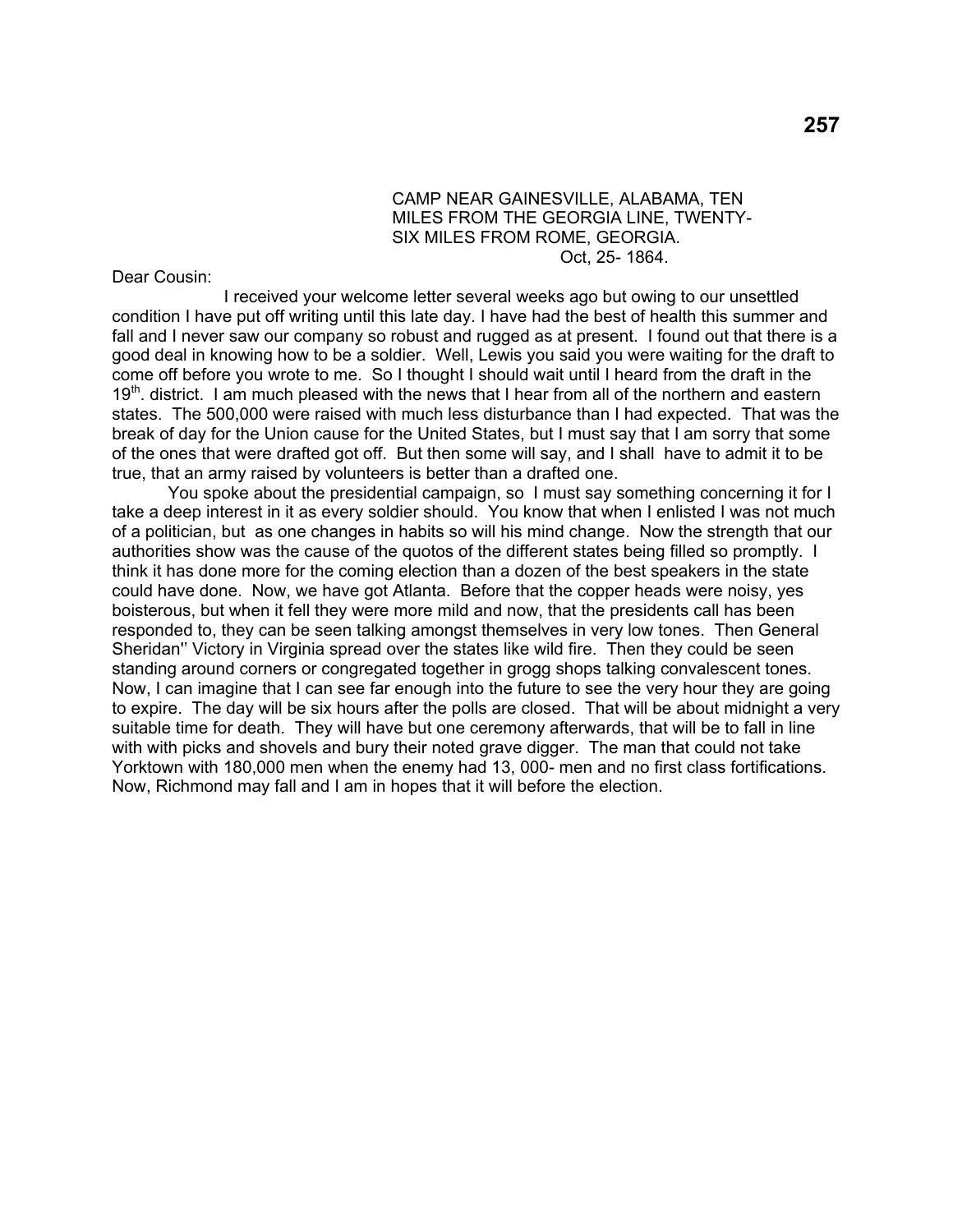comes off. It will only make their dying h urs more dismal. It will be like torturing them with a red hot iron.

 Now, I see this working in our own battery. they used to swear xxxx they would vote for McClelland but now they say they will if they are allowed to. I assure you will let them but I cannot say what will be consequence...

Wednesday Morning, 26<sup>th</sup>.

 I su pose that long be ore this reaches you you will have learned from the papers of the movement of this army and a portion of ours. On the morning of the  $3<sup>rd</sup>$  of this month the 4tyh,  $14<sup>th</sup>$ ,  $15<sup>th</sup>$ ,  $17<sup>th</sup>$ , and  $23<sup>rd</sup>$  A. C. received marching orders. It was a great query among the troops what was up but before many days we knew what was the matter. Hood's whole force consisting of three A.C.'s were in our rear. They struck the railroad at Big Shanty, three miles north of Kennesaw mountains going north, tearing up the track, burning the ties and bending the iron. They destroyed the road to Acworth, about six miles. Where they burned several buildings and tore the station to pieces. From here to Altoons pass they did but little damage. At a small creek two miles from the Pass there was a small garrison of sixty men. They were in a good stock are where they fought and kept them off all day killing eighty they not losing a man. But after dark the enemy crawled up poured turpentine on the timer and set it on fire. The smoke compelled them to surrender. Their next attempt was to take Altoona Pass. There our men had good works. They made several charges getting up within twenty feet of our men, but such a murderous fire was poured in on them that they had to retreat leaving over four hundred dead and wounded on the field. We had a million and a half of rations at this point, and the rebels had four hundred and fifty wagons with them that they expected to load at the Pass. But still they were nit satisfied. They took to the left and crossed the Altoons mountains, where Sherman's men did when they flanked Hood out of the Pass in June. Our army pass ed up the railroad while the enemy went almost one hundred miles around. The next place they made their appearance was at Rome.. But our main army was too near they thought, so they made a rapid march and struck the road again north of Rasecca. Here was a large ridge and considerable rations stored. They were guarded by three small forts with three pieces of artillery. They came near losing their whole army here once and perhaps think ing that it was an unlucky place for them they did not attack the garrison but one ton tearing up the road. At Dalton there was a small garrison of twelve hundred negroes. There are various reports as to what became of the force. Some say that they were all captured others that they took to the woods.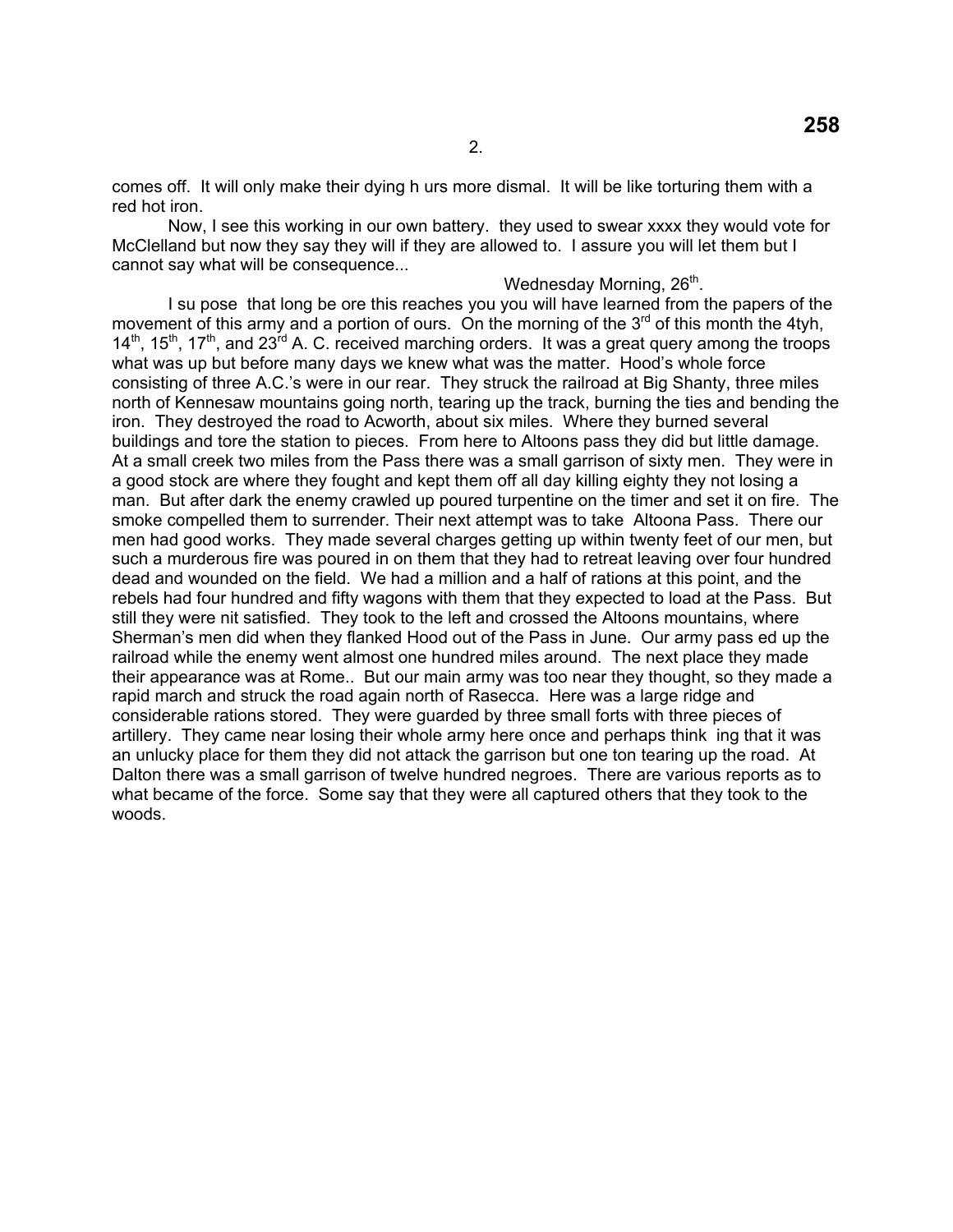One thing is certain that they did not fight as they should have done. the Johnies passed on and took the two most important Passes in Rocky Face ridge. their next effort was at Turnnell Hill where General Thomas had collected a small army. Some say thirty thousand, but I doubt if he had half that many. The Johnies attacked and were repulsed. The report is that they left six hundred dead on the field. B this time their rations had run out and the meat were living on fresh meat an corn that they gathered from the fields that they passed. Someofo the prisoners were took had nothing but parched corn and sorgham in their havesacks. They all admitted that they were almost starving. Their raid was a perfect failure. They did not capture a day's rations, did not destroy any of the large bridges and failed to make us evaculate Atlanta. they were afraid to go into Tennessee, so they took to the left and retreated into Alabama keeping on the north side of the Coosa river. They are now in the vicinity of the Blue mountains, several miles from here. The report is that Beauregard has command of the Johnies. General Sheridan has fought another battle in Virginia. In the commencement he was shipped and driven five miles losing eighteen pieces of artillery Afterwards he was reinforced with fifteen thousand pitching into them and giving them a good threshing, taking thirty pieces of artillery and recapturing all that he had lost at the commencement of the battle. I have not see the official report of the battle as yet. We have received no papers, but expect some soon. We have had only two mails since the second of this month. I shall expect to hear from you soon after the presidential election. With my well wishes for your well fare I am your friendxx and cousin, A. S. Bloomfield.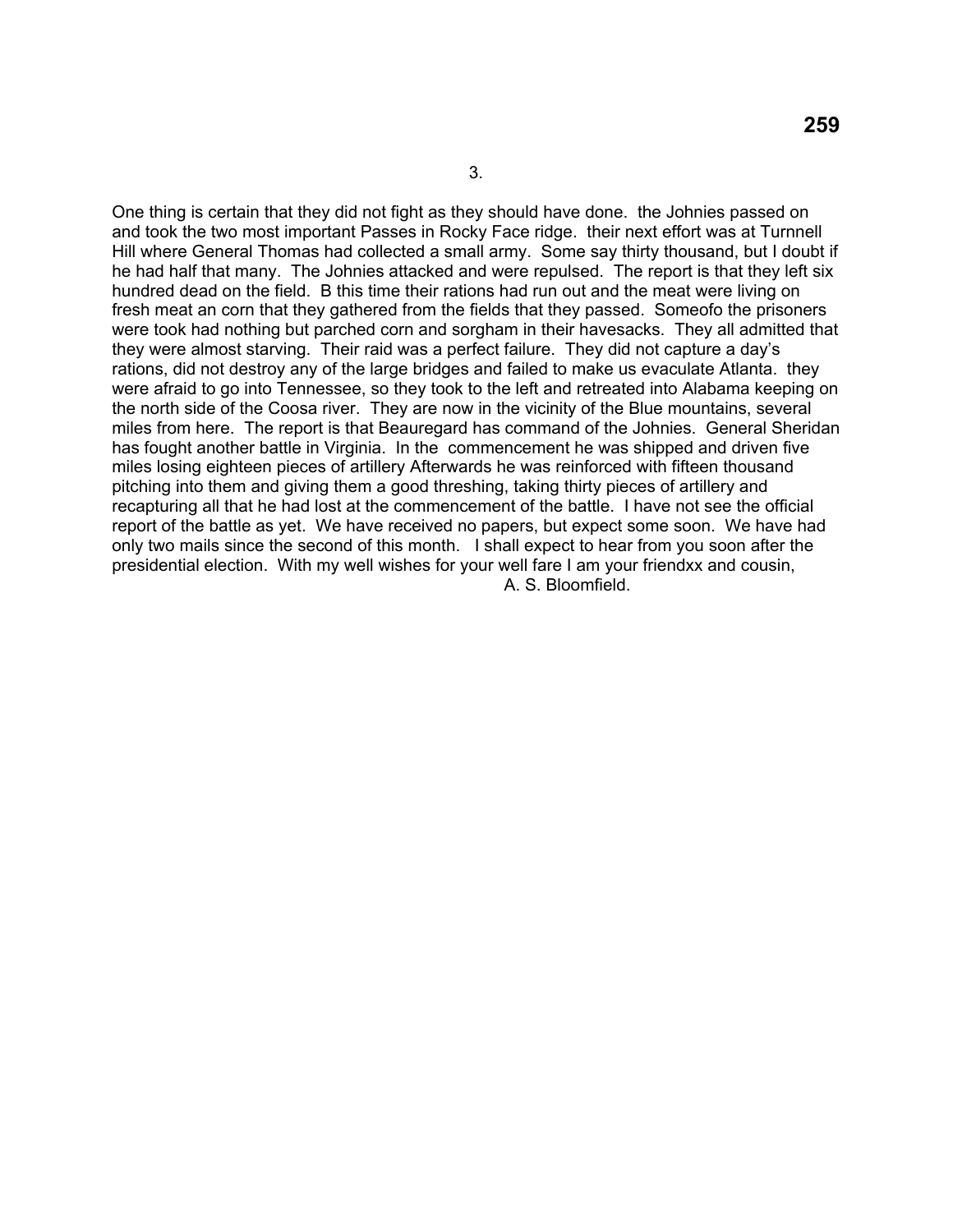## CAMP AT CHATTANOOGA, TENNESSEE.

### Oct,  $30^{th}$ , 1864.

Respected Sister:-

I received your welcome dated on the  $18<sup>th</sup>$ . of the present month. When I wrd e home before we were at Gainesville Alabama, sixty two miles from here. We marched here in three days, arriving yesterday after dark. this morning we moved into town. None came this way but the  $4<sup>th</sup>$ . A.C. the report is that we are going to Decatur, Alabama. The infantry took the cars and I suppose we are waiting for transportation.

There is a rumor that the  $4<sup>th</sup>$  A C is going to Missouri to reinforce Rosecrans. To my surprise this morning I met Owen Gaskell. He is the 83<sup>rd</sup>. Indiana. I think I shall go over and see him this evening. Lieut. E. B. Belding is promoted to Captain of Battery E. Capt. W. f. Goodspeed is promoted to Major. Lieut. Scovel I think will be our Captain.

 The road is line with new recruits. I am in hopes that Bill Bates will get caught by some provost marshall.

 You must excuse me for not writing more for I am scrouched up under the gun carriage tokeep out of the sun. When we get settled I shall write more than I have this time.

We have not seen any thing of the new recruits for our battery. I do not think they can get into the battery as it is full at present..

Your brother,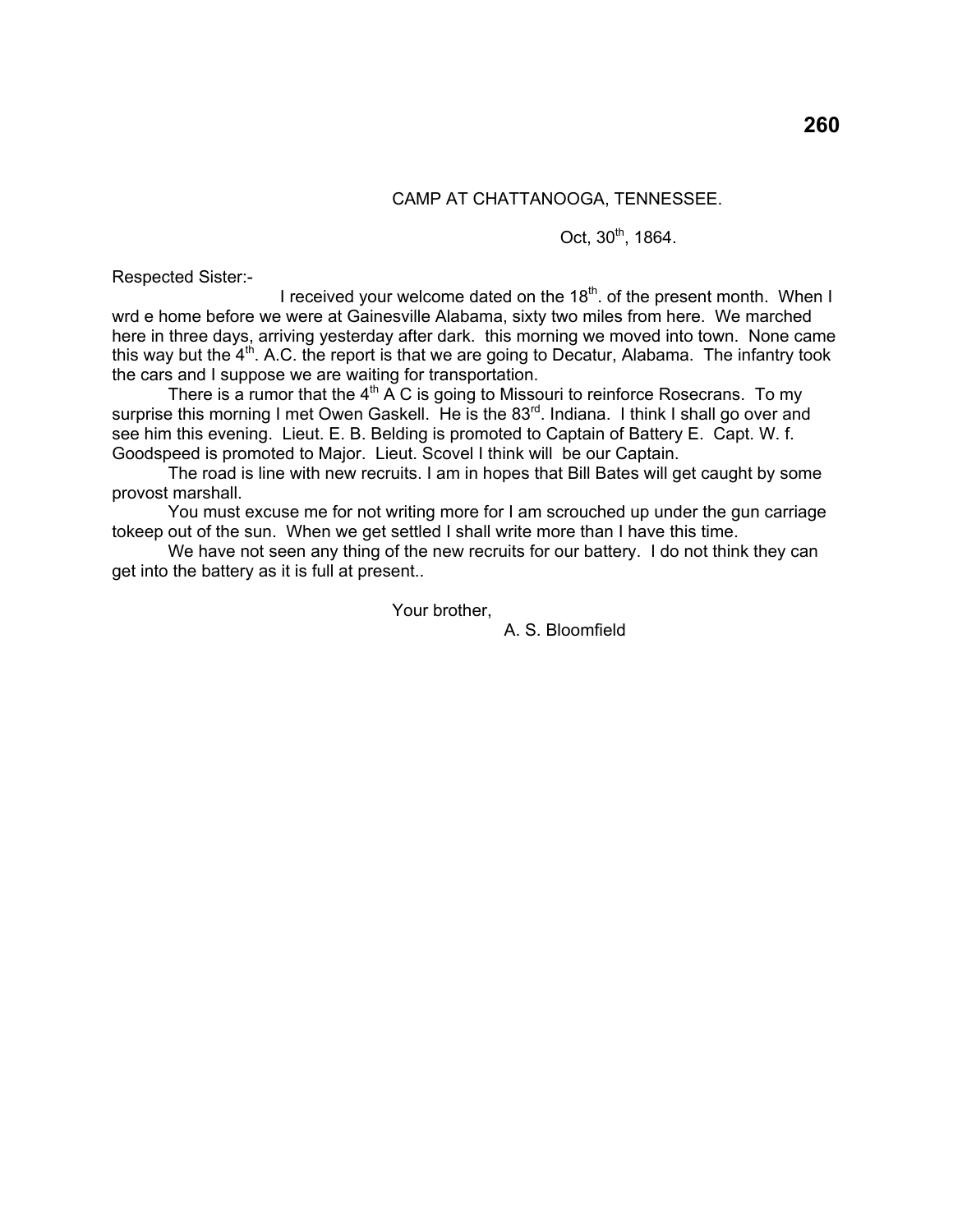### CAMP AT PALASKA, TENNESSEE, SOUTH OF NASHVILLE ON THE R. R. RUNNING FROM NASHVILLE TO FLORENCE.

Nov ,6-1864

Respected Sister:-

I received your welcome letter dated Oct,  $25<sup>th</sup>$  This was the first mail we have received since we left Chattanooga. When I wrote home before we were at Chattanooga awaiting transportation. The  $4<sup>th</sup>$ .A.C. were all shipped by rail to Athens, Ala. This place being thirty-two miles west of Huntsville. We went one hundred and forty-four miles on the cars and it took us tow nights and one day to make the trip. I suppose you want to know the news of Shermans army. Some of our boys came from Nashville last night. They say the 23<sup>rd</sup> A.C. was there. There is a report currant in camp that Sherman has gone from Mobile with the army of the Tennessee. The rebels are constantly making raids into our lines of communications tearing up a few miles of railroad or cutting the telegraph wires. They do not seem disposed to fight if they can get away without. From all accounts Hood's whole force is in the vicinity of Florence. We are fortifying his place and we have the strongest kind of natural positions to build ou rworks on. The report is that this is to be the head quarters of the army of the Cumberland. This army is getting largely reinforced with new recruits which is encouraging to our army. Our battery has not gotten any yet and I do not think we will. This town is the county seat and is about the siize of Ravenna. The county is quite thickly settled for Tennessee. These is [prospects f our getting ay soon if Hood does not give us marching orders soon. We are having cool and windy weather now, and it has rained about half of the time for the past week. I do not know how you sent those stamps but I am much obliged for them. I am in hopes that Bill Urwin is married by this time for I believe that I have hard of his marriage at least half a dozen times this year. We hard some firing yesterday. It was a great distance off and I have not heard what force it was. We are all right as long as the rebels leave us alone and we draw full rations. With my respects I remain,

Your brother,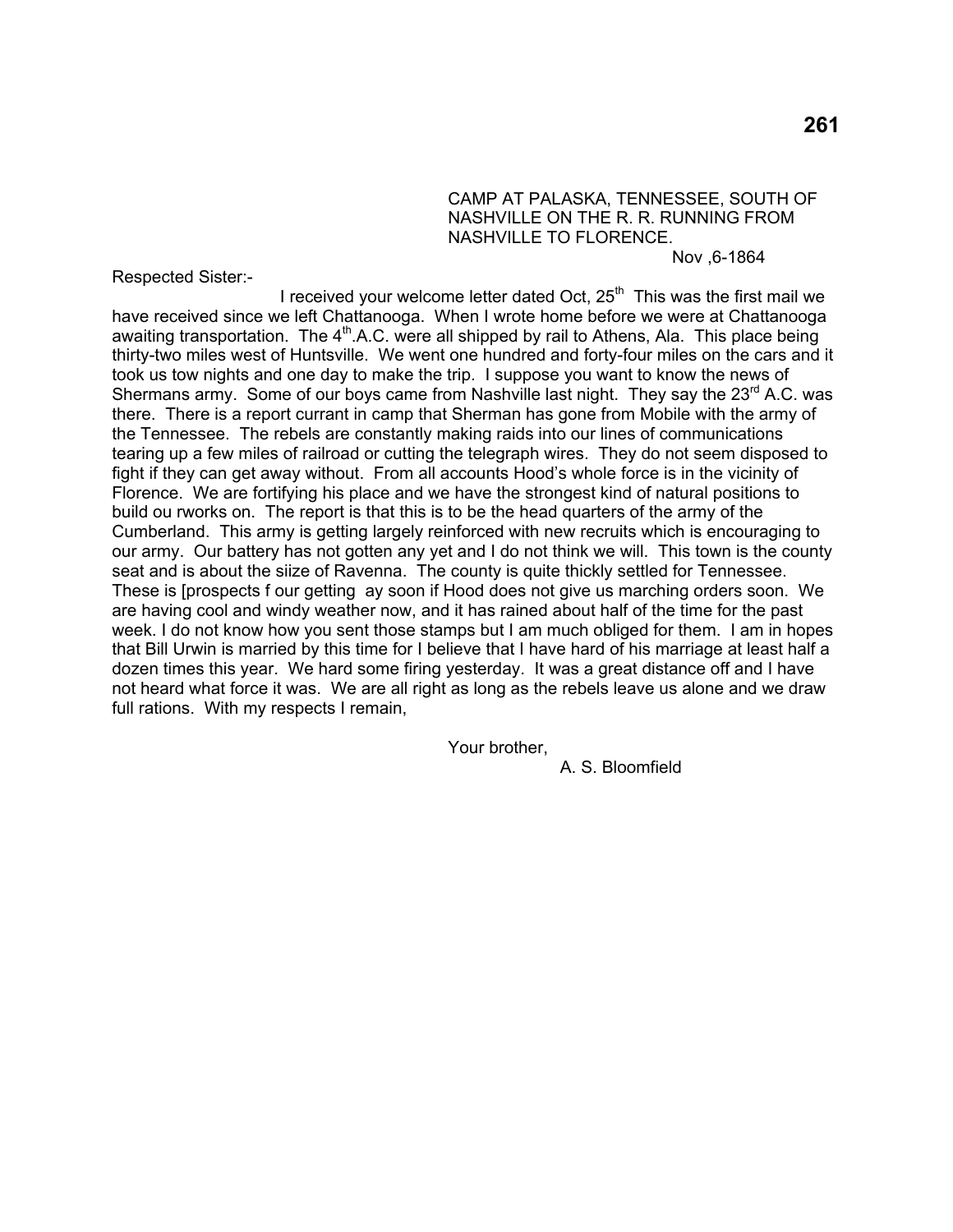#### IN CAMP AT PALASKI, TENNESSEE.

#### NO, 13<sup>th</sup>, 1864

Respected Father:-

 I seat myself this pleasant day to let you know that I am all right. I have never in my life enjoyed better health than I now do. Last winter and fall I was some troubled with the Rheumatism. The doctors say that the army is the healthiest now that i has ever been. There is not a man in our batter now but what is able to do duty. We are having some very pleasant fall weather. It has been cold enough to freeze the ground a little once or twice.

Well the election is over. It was very quiet here. There did not any one seem to be in the least excited about the result of the election. I lay it all to the army being so confident that the Union party was going to gain the day. Our battery went sisty-five for L & J, and three for M C & Co. One of the latter notes was put in through mistake. Several notes for old Abe were put in by our boys that were back with the wagon trains. The  $14<sup>th</sup>$ . O V I vote was 319 for L & J and 9 for M C & co. One Tennessee regiment in our corps to a man for Lincoln. Every regiment that I have hard from went as strong as two-thirds for the Union. The exceptions were among the regiments that contained a great many canadians. There is no end to the abuve and slander that is heaped on those who voted for M C & P. No news of the election arrived there until last Friday, when there was a telegraph dispatch sent to the state agent by the Governor of Ohio and also to the  $4<sup>th</sup>$  A C Headquarters. It as to the effect that L & J were elected in every state except New Jersey, Delaware and Kentucky. The dispatch was read before every command in this corps and loud were the cheers that went up from among the valleys and hills surrounding this town. The soldiers have added a new sentence to one of their camp signs. It reads as follows now: "In 1864 we stuck Old Abe for four years more". It used to be sung this way: "1864 Old Abe socked us for four years more". We expect late papers soon as the road is to repaired between here and Nashville. We have been informed that the mail goes out this evening. High waters have washed away a small ressle and also took the Duck River bridge out of line. We have been here over one week. During this time the  $4<sup>th</sup>$ . A. C. has not been idle. We have a strong line of works around this place with abbattises.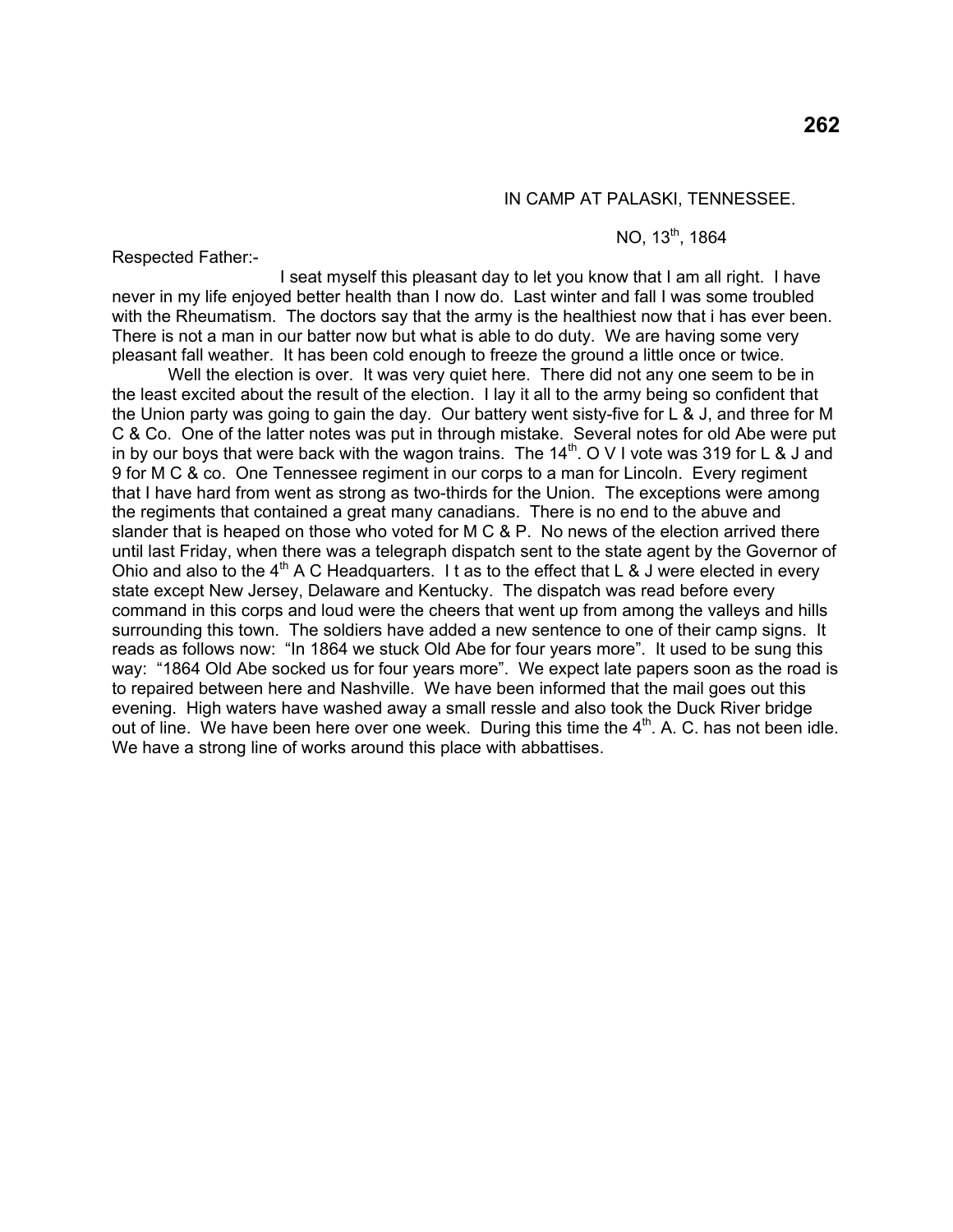in front of them. Besides there was an old fort here that has been built over a year, that will hold eleven guns. There is a much stronger position here naturally than there is at Atlanta. Our force is estimated at 15000 strong. e calculate that 50,000 cannot get us out of here without they starve us out. The town is down in a deep hollow and is about the size of Ravenna.

 Since I wrote home before the longer looked for paymaster has come around. We received seven months pay and two installments on our bounty, amounting in all to \$203.00 for veterans. the most of the troops were paid off in government bonds. I have sent \$200.00home by the state agent in bonds. I t goes to the Governor of Ohio and he sends them to the different county treasurers. You will get mine at our county treasurer7y. I suppose you will get a treasurery note when it arrives there which will not be fore the middle of next month. Now this money I gave the state agent is turned over to the pay master here and the Governor sends other money. Now, if you an draw such bonds as I turned over do so for there are several dollars interest due on them now. Feb 15<sup>th</sup>. there was six months interest due on them. \$100 of it was in a bond drawing 7 &3-10 per cent. The were two \$50's drawing 6 per cent compound interest payable semi-annually. I calculate that these bonds are worth more than \$200.00 in greenbacks, but I have though all of the time that when you came to draw it some one would have them concerted into green backs. Now if you can possibly get the bonds such as I turned over do so unless you think there money better, and if you get it put it to such use as you think best. there is some prospects of us getting two months more pay before the pay master goes back. Our battery has sent home over \$12,000.00 and our state agent says he has sent to the state over \$400,000.00 and he has several regiments to go to yet.

With these few lines I remain, as ever,

Your affectionate son,

A. S. Bloomfield

**263**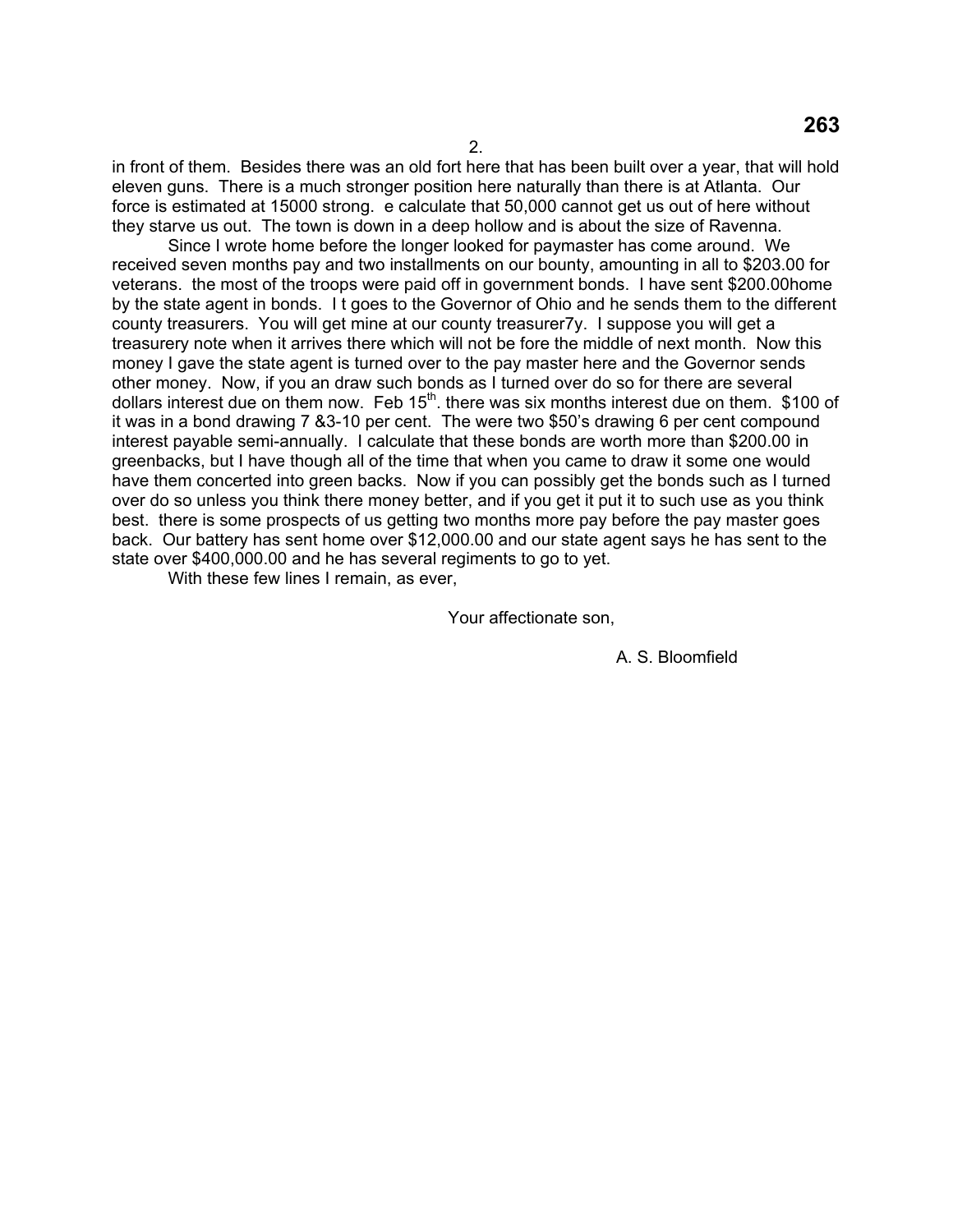#### CAMP AT PALASKA, TENNESSEE.

#### Nov. 21<sup>st</sup>,1864.

Respected Sister:\_

 I seat myself this evening in front of the fire,buring in a small fire place just sufficient to warm our tent. There are three of us staying in one tent. I received yu welcome letter y er a week ago but owing to the inclemency of the weather put off writing until last Sunday. The day you know I always write, but yesterday was all put in building our chimney and making other improvements. It has stormed every day for over a week. It has been blowing and snowing all day to day. This evening it is freezing and the ground is white with snow, but never-the less we have good quarters if we are only permitted to stay here this winter. Clothing one can have all he wants to draw. This is a beautiful place for troops to encamp in. I wish you could only behold the scenery that I can by stepping in my tent door. We are on a large hill about the center of the main body of the  $4<sup>th</sup>$ . A.C. I can very plainly see the camp fires of at least ten thousand troops all on the slope of the hills,towards us so that thy preset the appearance of a clear evening when one cnnot count the enumerable stars. I wrote to Father one week ago last Sunday and sent him a receipt to draw my money at Ravna. A part of the 23<sup>rd</sup> A. C. are encamped within a few miles of here yesterday. I saw Benj. Yarian and Lark Craig. They are well and hearty. I cant say as there is any thing going on of any im portance in this department. The country is full of gurrillas and they are some trouble to the railroads and our forage parties. I suppose you have learned long before his reaches you that General Sherman has stared with the army of the Tennessee and the  $20<sup>th</sup>$  and  $14<sup>th</sup>$  A.C. Atlanta is evacuated and ever thing is destroyed We will hear stirring news from him in twenty or thirty days. The western army will be the ruination of old Jeff yet.

 Every thing looks very prosperous for the Union army at present I almost hear that this protracted wet weather will hinder his progress but then I cannot think that defeat can be possible for such a manas General Sherman with the backing he has. We have the enemy in just the right shape now and we have a spare army to harrass and pitch into their weak points. I received a letter a few days ago from Celestine I should think that you would feel as if you was deserted abou tthe place with the dogs all gone. Now, Gertrude you wanted to know my opinion about the Melodian. I must say it put me in mind of the old woman.who told her boy to never go into the water until he learned to swim,so I think it would have been good policy to have learned to play on one before putting so much money in an inst tument but ow you have a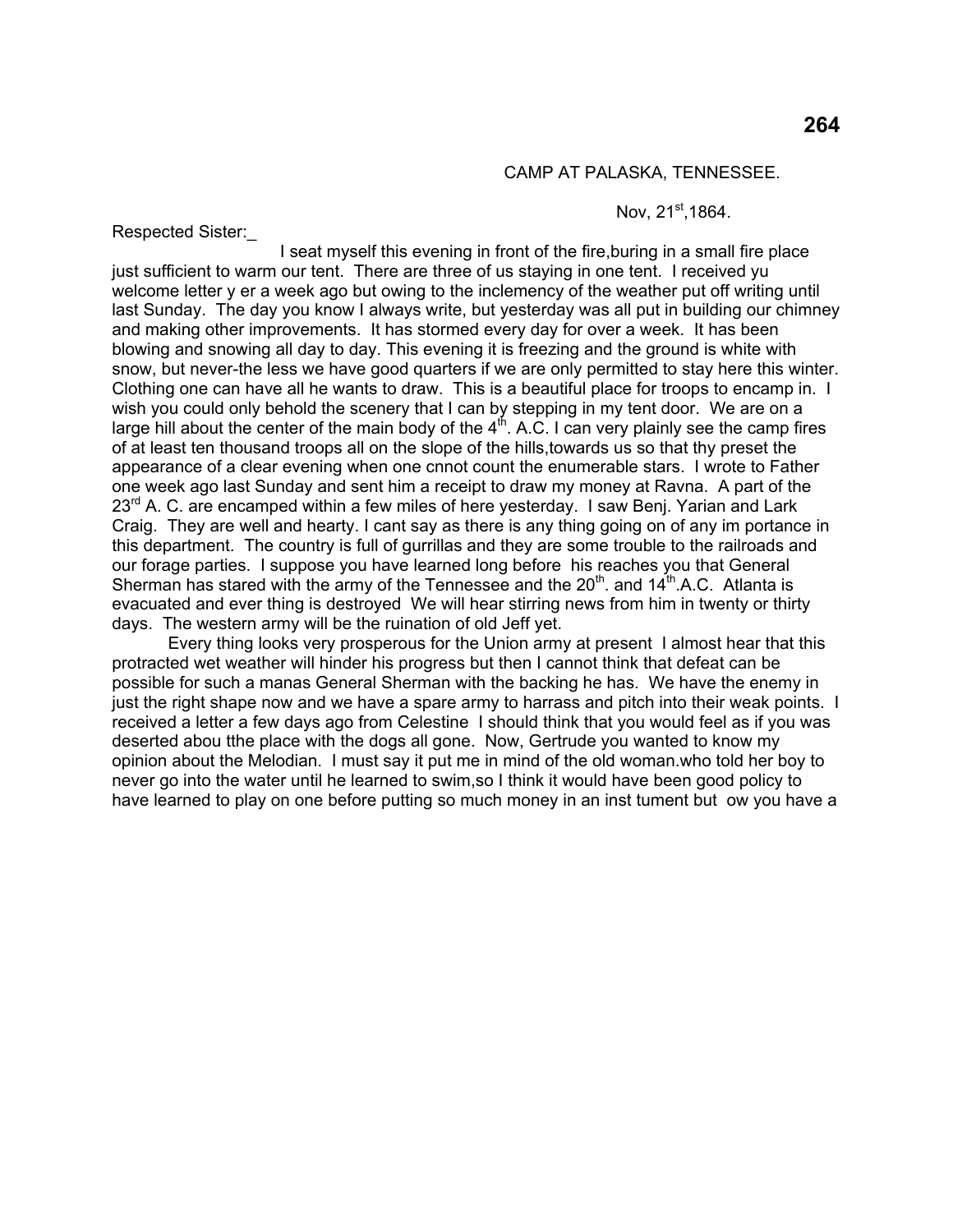good opportunity to learn,so be sure to improve it so you can say the money was well spent.

 You say they call you Bloomfield's Melodian. Well, you know if they did not talk they would not say any thing.

 Well you said you was going to have company. All I have to say is that I hope you will all have a pleasant time. I think that if I live to see next winger I will be at home and spend some of the long winter evenings with you and the young folds.

 You say that John Keller's wife has a little one. Well it is no more than I had expected to hear after so many soldiers being home, of an increase in the population of Ohio.

 I shall expect to get a long letter from you. You must excuse this poor writing as I have only about two inches of the candle to do it with.

No more at present.

From your affectionate brother,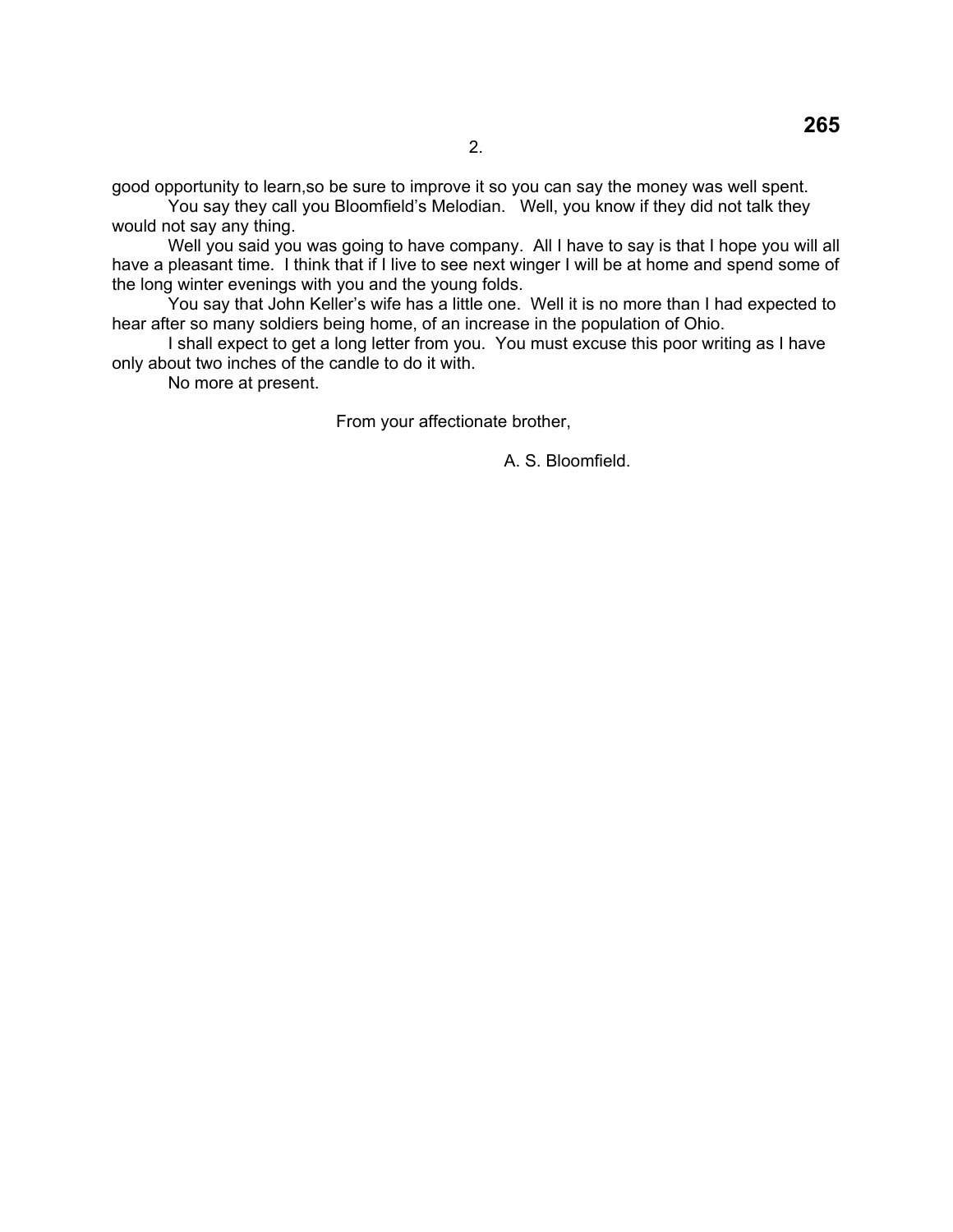## CAMP ON THE NORT SDIE OF DUCK RIVER TWO MILES FROM COLUMBIA.

#### Nov, 28- 1864.

Respected Sister:-

 I received a letter from you sometime ago about the time we evacuated Palaska. for the past Teek we have been pretty busy. Hood's army now commanded by General Beauregard blank the  $4<sup>th</sup>$  and  $23<sup>rd</sup>$  A.C. at Pealaska, with as much larger force we than we have, which compelled us to evacuate. We got away with everything of any value and fell back to Columbia,a distance of twenty file miles. At the latter place we have buil good works and fought them three days. They did not choose to charge our works but sent their cavalu twelve miles up the river to cross and it es rumored that the infantry are crossing twenty miles below. But from some cause or toher we received orders to vacuate last night, and so we did so. Our rear guard left town this morning at day break. We got away with every thing belong to the government but two sixty four pounders which we spiked and burned the carriages so they are of no account to any one now. The enemy seemed to know that we were evacuating and commenced a furious attack before day break. Our forces took up a strong position on the north side of the river and have been fighting them all day, mostly with artillery at long range. Our men burned the railroad bridge. The cars are running through from Nashville last night say there we e thriteen boat loads of soldiers arrived there last evening from Missouri. A.J.Smiths of the 16 A. C. are arriving here now. I do not think we are going to back any more. I do not understand why we evacuated the town. We could have held it in spite of the Johnies. We are on full rations and communications are open. The rebel cavalry was on the xxxxx pike in ou rear this morning in the vicinity of Franklin. I saw Battery D of the 104 th. today. They lost one man since they came here. There is considerable firing and one would think to hear the noise that there was a general engagement going on.

 But not, so. There has been a very few wounded. You may look for stirring news from this department soon. There will be a general engagement soon. Old Beauregard will have to fly back. I am mistaken; the letter that I got form Thomas a few days ago instead of from you. We are forty miles from Nashville. I have best of healty but am laboring under some difficulties tonight owing to some of our detachment capturing two bushel and a half of white beans. We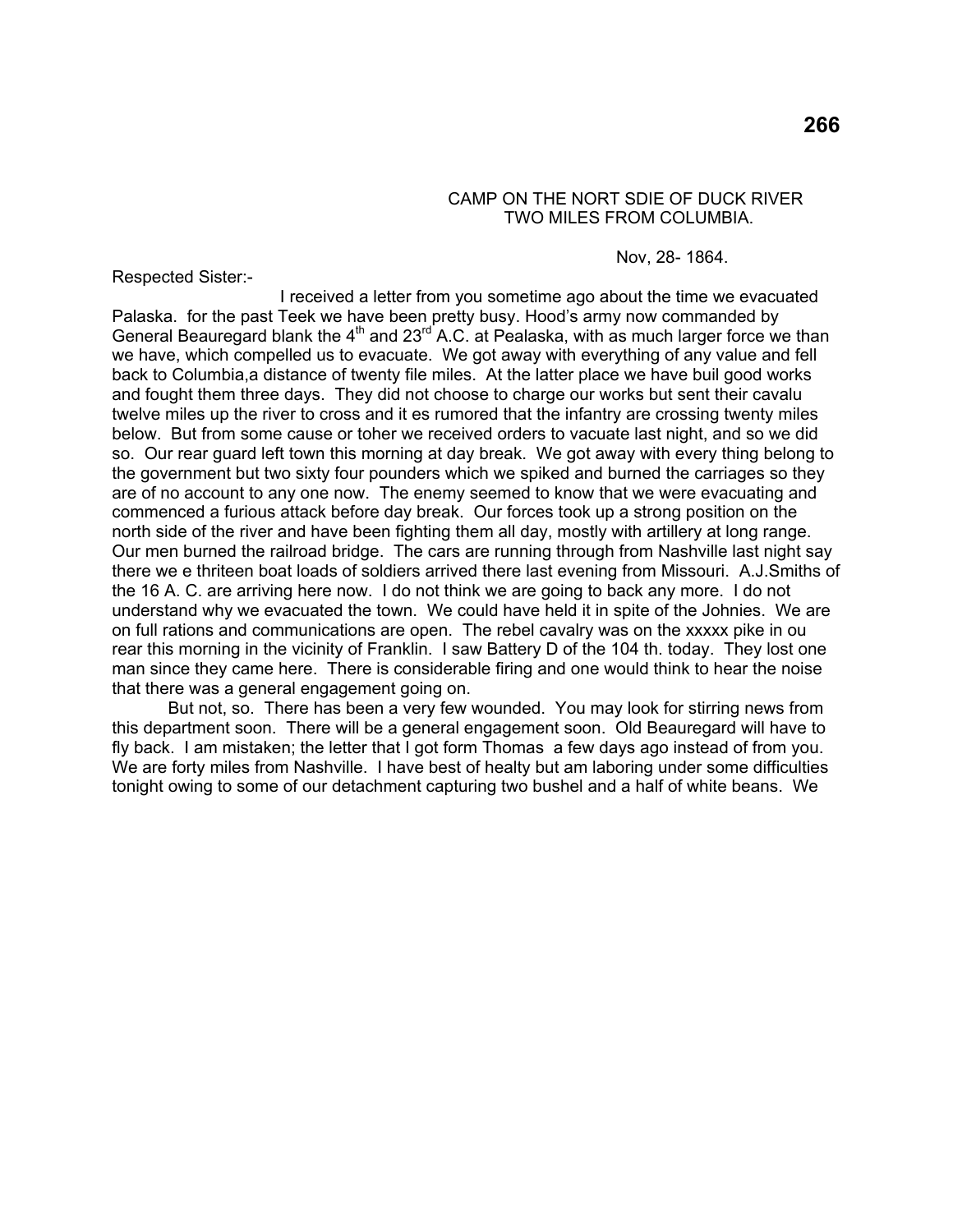can devour them without the need of Garrie Lorgue's mashing machines to prepare them for ladies' use. I shall expect to hear from some of you soon. We get our mail every day. No more at present.

From your affectionate brother,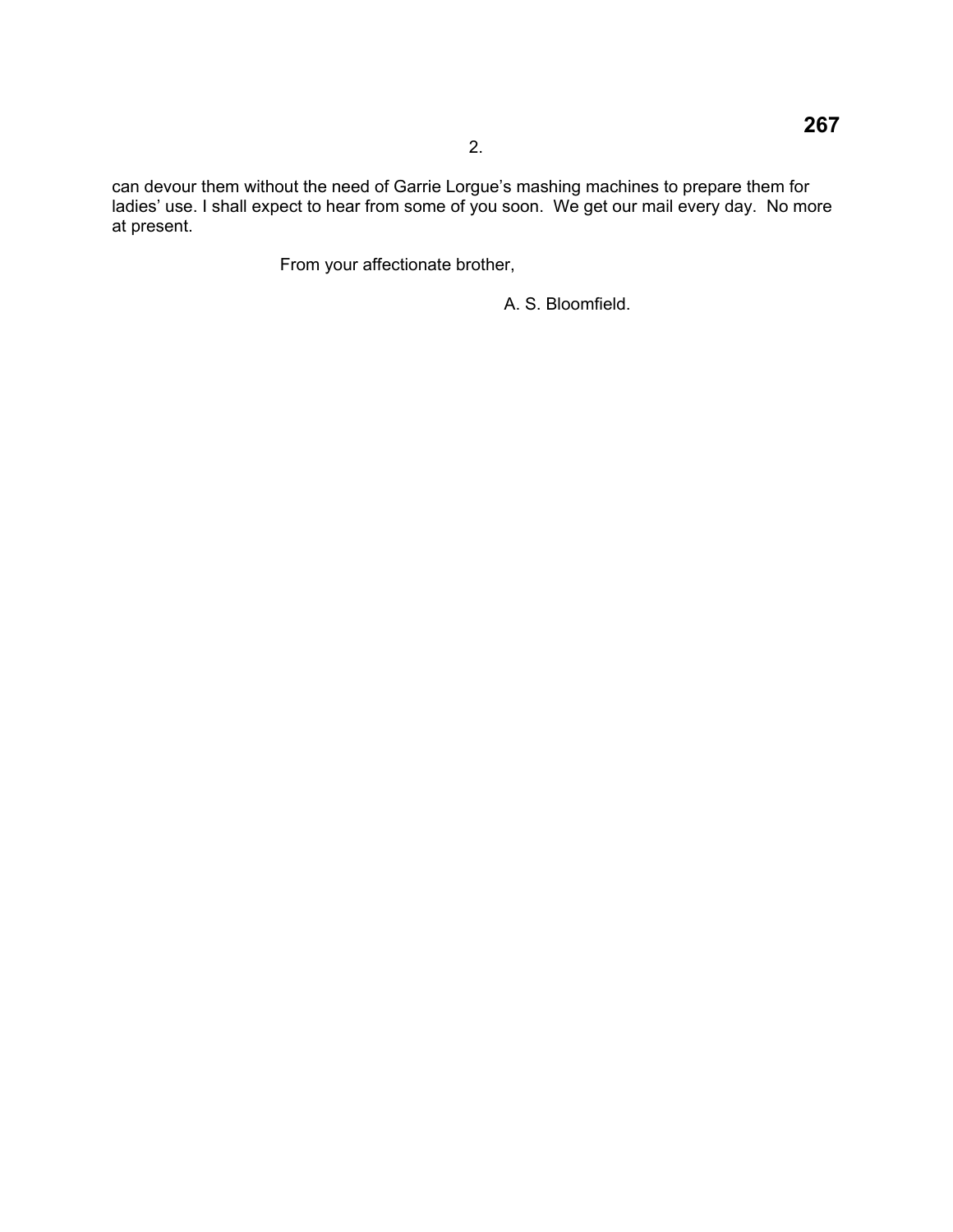#### CAMP AT NASHVILLE- TENNESSEE

Dec, 3<sup>rd</sup>, 1864

Respected Brother:-

 When I wrote home last wee were in camp on the north side of Duck river. the next morning our division the  $2<sup>nd</sup>$  started with the artillery and baggage wagons for Frankli8n, distance 24 miles, but hen we got to Spring Hill, just half way we were attacked by a large force of cavalry and mounted infantry. General Stanley says we fought fifteen thousand. We fought them from eleven A.M. until 7 P.M. and they came nearly surrounding us. They drove us from every position we took. they charged our liens, mounted, and if I must tell the truth they got our infantry some what demoralized, expecially the new recruits, but we had plenty of artillery and a good chance to use it, and this was all that saved the wagon train of the  $4<sup>th</sup>$  A.C. The rebels took some prisoners and most of our wounded but got no wagons or artillery.. All of this time the  $23<sup>rd</sup>$  A.C. were fighting and holding them from crossing at Columbia. By might their advance was up at Spring Hill, and before day light the whole thing had left Spring Hill The  $23^{\text{rd}}$  A. C. got away with every thing but about sixty head of cattle. The rebels encamped within a few hundred yards of the pike inline of battle tow miles long and so close to the road that our men could see the men around their camp fires. At several times their was brisk firing between the rebel pickets and our column which was marching on the road. I near saw the rebels so bold in my life as they were here. We had one man killed. He was No.2 on the gun I am on. He was shot through the brain and died instantly. His name was Hazen Carlos. We had some timbers pile up in front of our gun or I do not double that all of us would have been killed or wounded. We got a good coffin in town and buried him. That night we fell back to Franklin. Our advance got there at day break when they commenced to fortify

 While on the road that night the rebel cavalry made an attack on our train when about half way between Springfield and Franklin, capturing ten or fifteen wagons, killing the mules and burning the wagons, but getting away with nothing of any account. The way we retreated w s as follows: We were on a good pike wide enough for one column of baggage wagons and one artillery to march at the same time. the column of infantry was on one side of the road, the cavalry on the other,with the beef cattle. The rebels pressed us hard all day. Our rear got into Franklin about 3 P.M. and before they got in we could se the rebel cavalry driving our cavalry on the flanks. They immediately crossed a small river at this place. Our hospital train and plunder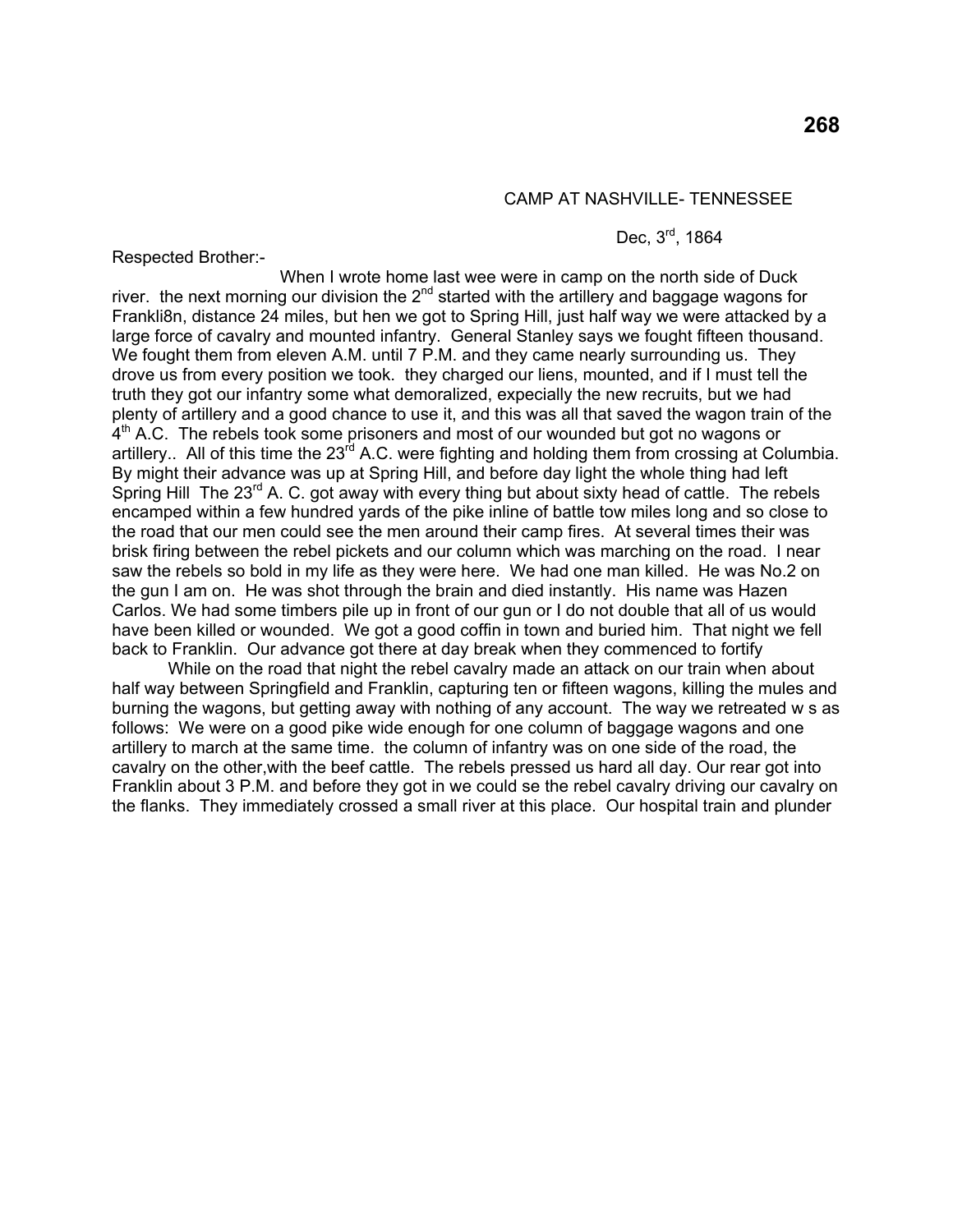train immediately crossed and pushed on for Nashville. The amunition trail followed across the river and it was not one hour before the enemy made their appearance in our front and they began to mose on our works in heavy lines of battle and their cavalry formed in their rear to charge on our lines should we get stampeded . then commenced one of the bloodiest fights than any of the army of the Cumberland every witnessed. They never threw out a skirmish line but advanced in a line of battle. They came up to our line of works,planted their colors on our center. The enemy got the works in the centr and held them for a few minutes, I think not to exceed two. They also held some of the batteies. The first Kentucky battery fired two shots after the enemy had passed their guns. The rebels carried off some of our amunition and robbed the men of their money. Some of the battery killed the rebels with their picks and axes. Some threw stones at them. But at this time our men got our broken lines rallied and charged back and took our line of works again and stuck to them. I saw more bravery and cowardice shown in this battle then I ever saw before. The right section of our battery was ordered to take a position in the center just s the chage commenced. Before we got to tour position the lines were broken,so we did not get into the place intended for us, but unlimbered a few rods to the rear of the main line. No battery could take a position here then. I had better tell you what Battery A did at this time and save you asking questions. Eery cannoeer left the guns and went back with the infantry, but the worst of it was they all forgot to rally and go back to the guns, or rather nearly all. I was the only one on our gun who went back. There were several No.1 men came back. My Lieut. went back to the sectionand I thought I could stand it fi he could. We fired two shots.Madison and I carried up an old stump and got behind it for safety. Our Capt was owounded butnt seriously. Fed Fairchild was wounded in the leg. We had several horses shot. Our artillery brigade, which has seven batteries, lost sixty-one men and nine killed. Our men took between two and three thousand prisoners, and a large number of officers. We got away with the greater portion of our wounded. I think the rebels made two charges on our left, four n the center and seven on the right. Some say they were drunk.

 I think they must have been for I never saw such reckless charging in my life. The battle raged until 8 P.M. The night fighting was magnificent and beyond description. The most of our artillery belonging to our corps and the  $23<sup>rd</sup>$  A. C. was on the lin lines and used up nearly all of their amunition.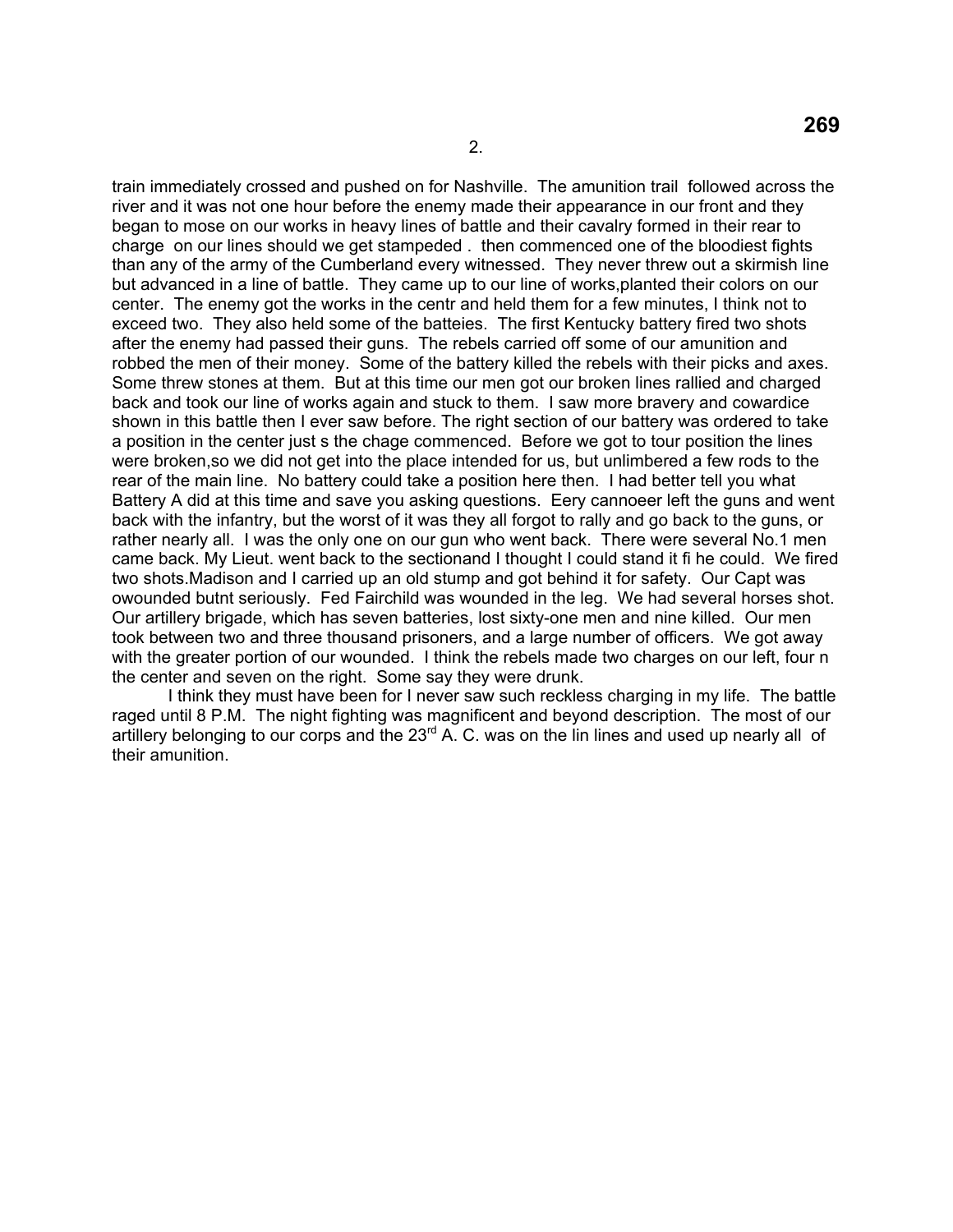I saw volleys of artillery go into their columns and they never waved a stop, their officers riding in front with their sabers drawn as good commanders should. some even tried to leap over our works. After the enemy fell back from our lines some of our men went out in front of our works. They reported the ground almost covered with dead. The prisoners say they saw three of their Generals fall and several are wounded.

 Our lines of battle was two miles long, in a half circle aroun the town, which is larger than Salem, OHh. Each flank rested on the river. You will hear of the noble work of the 104<sup>th</sup>. Ohio. I think they captured seven battle flags. I understand we captured seventeen flags in all. Tthe enemy had by far the largest force. I do not know of our army losing any thing of any account but one ambulance and one casion. Our rear guard fell back across the stream about three o'clock in the morning. They followed our rear guard close for nine miles to a small place called Brentonwood. It is nineteen miles from Franklin in to shville which the most of the troops made by 12 A.M. We lost a few taken prisoners, and some of our wounded fell into their hands I am certain our loss will not reach more than a few hundred in the dilled, wounded and prisoners. The papers estimate the rebel's loss between ten and fifteen thousand. I was the bloodiest affair that has happened since the war commenced General Stanley was wounded early in the the fight but did not leave the field. Savillua Stalls' brother was killed. Johnathan Yarian was in the fight but got out with a bullet hole in hi s knapsack. Benjamin and David are hearty. Ely got back yesterday. I saw Milt Whetstone. He is well. Hi is unwell. John was at work with a team on College Hill. The rebels came up within a fet miles of the City but from what I can learn are trying to go around in order to join the rebel forces in eastern Kentucky.

 We have received reinforcements. The citizens are out at work on the fortifications. some are even armed. Considerable of excitement among the cits. but the City is perfectly safe. Hear firing yesterday in the direction of Murfreesboro. I got out without a scratch. perfectly quiet today. Our tro9ops have moved out about hour miles. I have good health but have a lame leg. Do not know what is the matter. No more at present.

From your affectionate brother,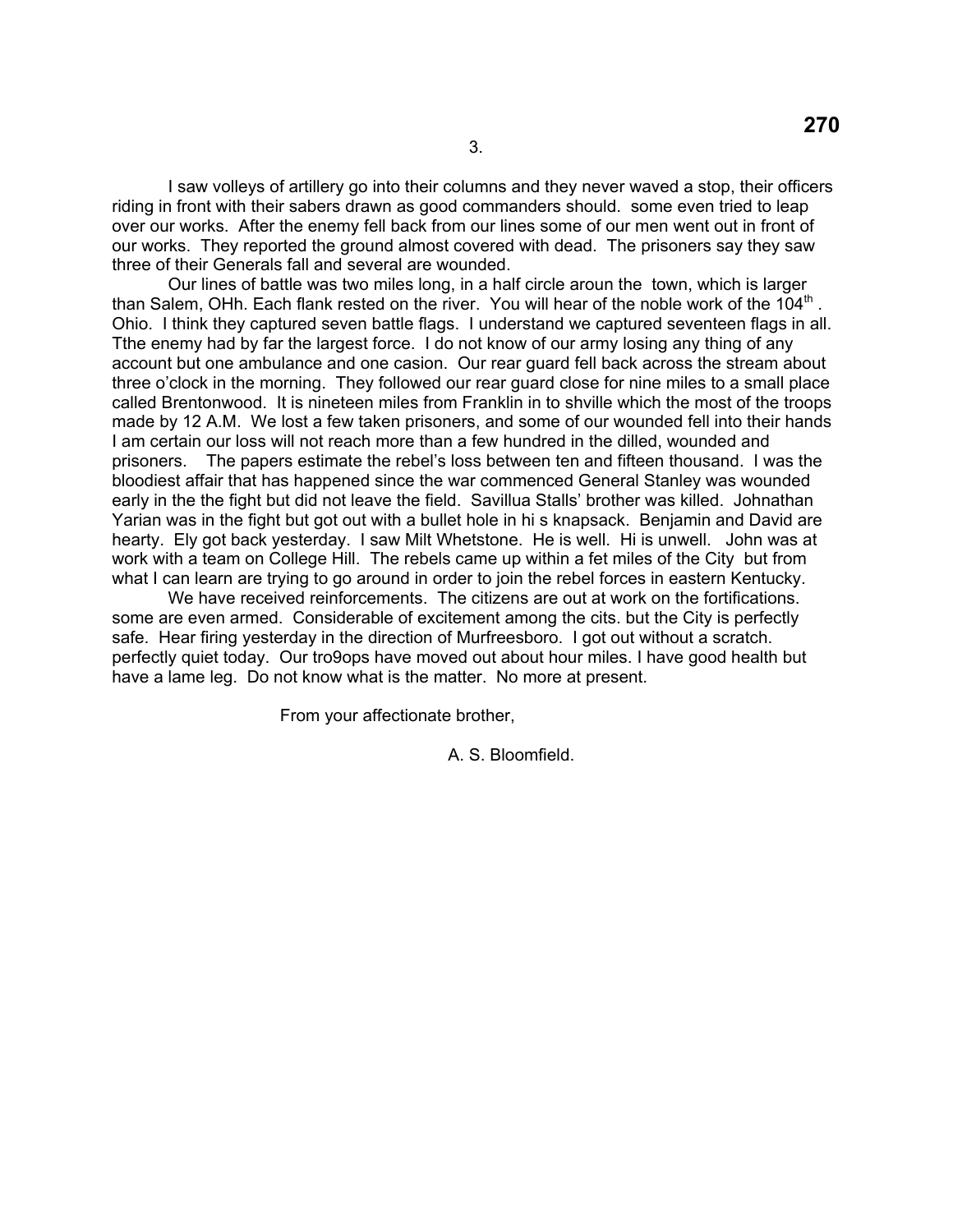### CAMP AT NASHVILLE, TENNESSEE

Respected Sister:-

Dec, 12- 1864.

 I received your welcome letter yesterday and also received one from Celestine over a week ago. It has been just twelve days I believe since we came here. The rebels have annoyed us but very little. They have built their works a good distance from ours so our artillery will not hurt them.

 They have only fired a few shots. I presume they wrought they could siege us out of Nashville with muskets but they cannot come it. We have had some very cold weahter but not as cold as last New Years was. It did not thaw a bit yesterday. I heard today that General Millroy had whipped the rebels at Murfreesboro only a day or so ago. The report in camp is that the rebels are moving some where now. The prospects are that we are going to march tomorrow. I have just seen Robert Filson and the rest of the boys in the 65<sup>th</sup>. Ohio. They start home in a day or so. What little news we get from General Sherman is of encouraging character.

 Van Nomer got back a few days ago all safe and sound. We have about two inches of snow here now.

 Gertrude you must excuse me for not writing more at this time. It is so very cold we cannot do a very good job writing in our pup tents without any fire.

No more at present,

Your affectionate brother,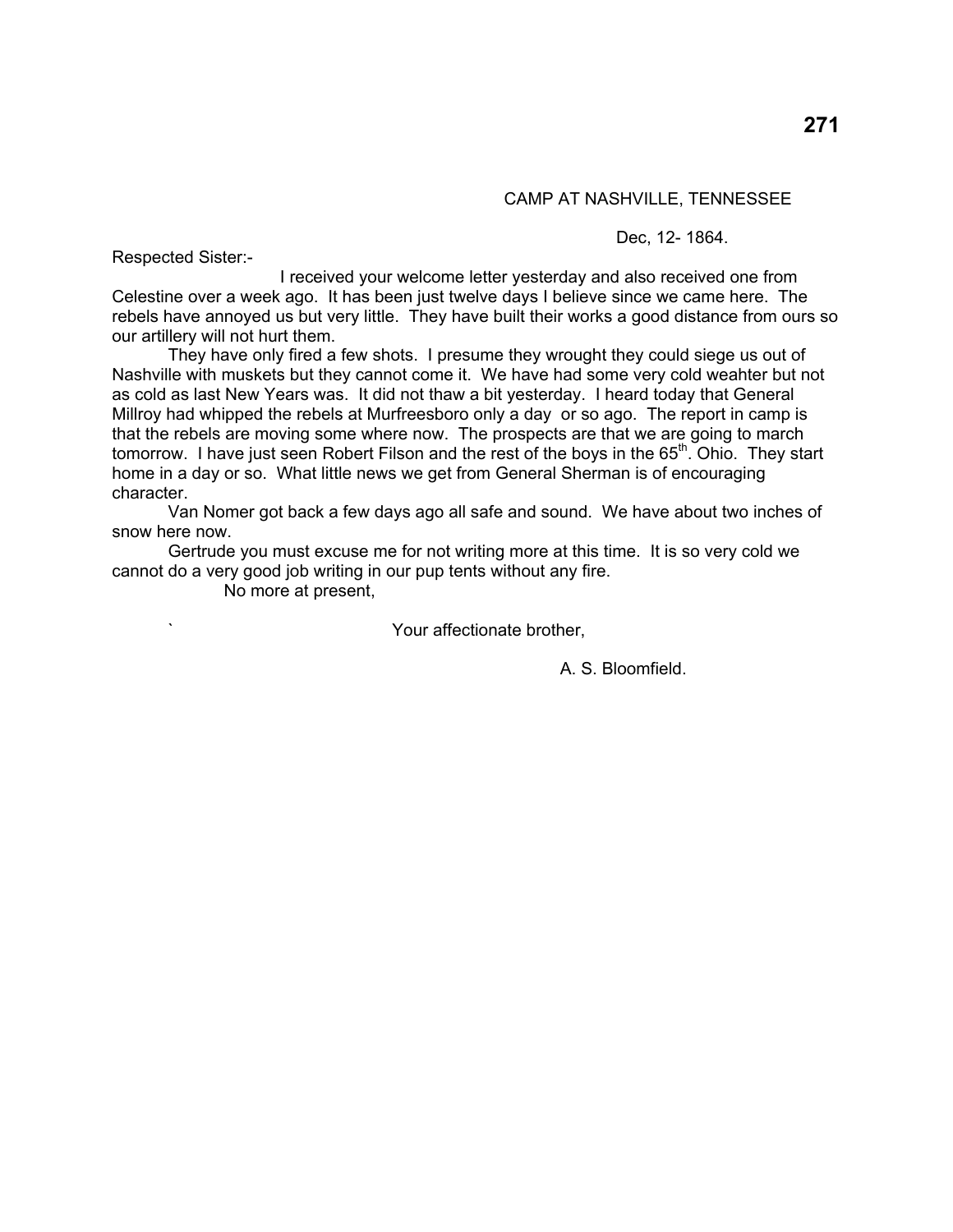# **272**

#### CAMP AT NASHVILLE, TENNESSEE.

### Dec,  $16^{th}$ , 1864.

Respected Father:-

 I seat myself this evening to inform you of my where-a-bouts, as this day and yesterday will b days of long remembrance to every soldier of the army of the Cumberland. Our battery was relieved from the  $4<sup>th</sup>$ . A.C. on the  $14<sup>th</sup>$  of this month, and took no part in the two days battle that has just gone on. We now belong to the reserve artillery and are very comfortably situation in the good barracks. This is the first good luck for Battery A. There has been something however of far greater importance going on for the last few days. We could see from various signs that Hood had better get away from Nashville or there would be trouble. So on the morning of the 15<sup>th</sup>, long before day break, troops were being moved from our left to our right. The ones moved were the  $23^{rd}$ . A. C. Our lines were in a half circle, both flanks resting on the river. Our outer line of works were nine miles long. The  $16<sup>th</sup>$ .A.C. commanded by A.J.Smith, were on the extreme right; the 4<sup>th</sup>.A.C. next; the 23<sup>rd</sup>.A.C. on the left. But when the battle commenced the  $23^{rd}$  A.C. were moved to the right of the  $4^{th}$  A.C. and the 16<sup>th</sup>. shoved farther to the right. Early yesterday morning several regiments of colored troops and some artillery attacked on the extreme left. this drew the rebels attention while our forces were masked on the right. About 8 A.M. the attack was made. We succeeded in taking their first line of works, the first charge. At the same time the 16<sup>th</sup> A.C. with the aid of Gun Boats turned the rebel's extreme left and cut them loose from the river. As the rebels say "we went into them end ways" and soon got them out of their works. All day our men drove them to the left, or rather turned their left flank and by dark they had been driven from two to four miles taking two lines of works, capturing eighteen pieces of artillery with casioins and lumber, six hundred prisoners, and I think about twenty wagons, some loaded with amunition. All of their dead and some of their wounded fell into our hands. Our men used a great amount of artillery. I have never seen artillery used so freely as today and yesterday. The most of the battery fired by volleys. We had four pieces or more to the rebels one, and when they opened fire with the battery, we would turn three or four batteries on them and make them shut up. Some of their pieces had very horse killed. Our loss on the 15<sup>th</sup>, was light because artillery was used to such a great extent. I had the pleasure of looking on during this battle from our works.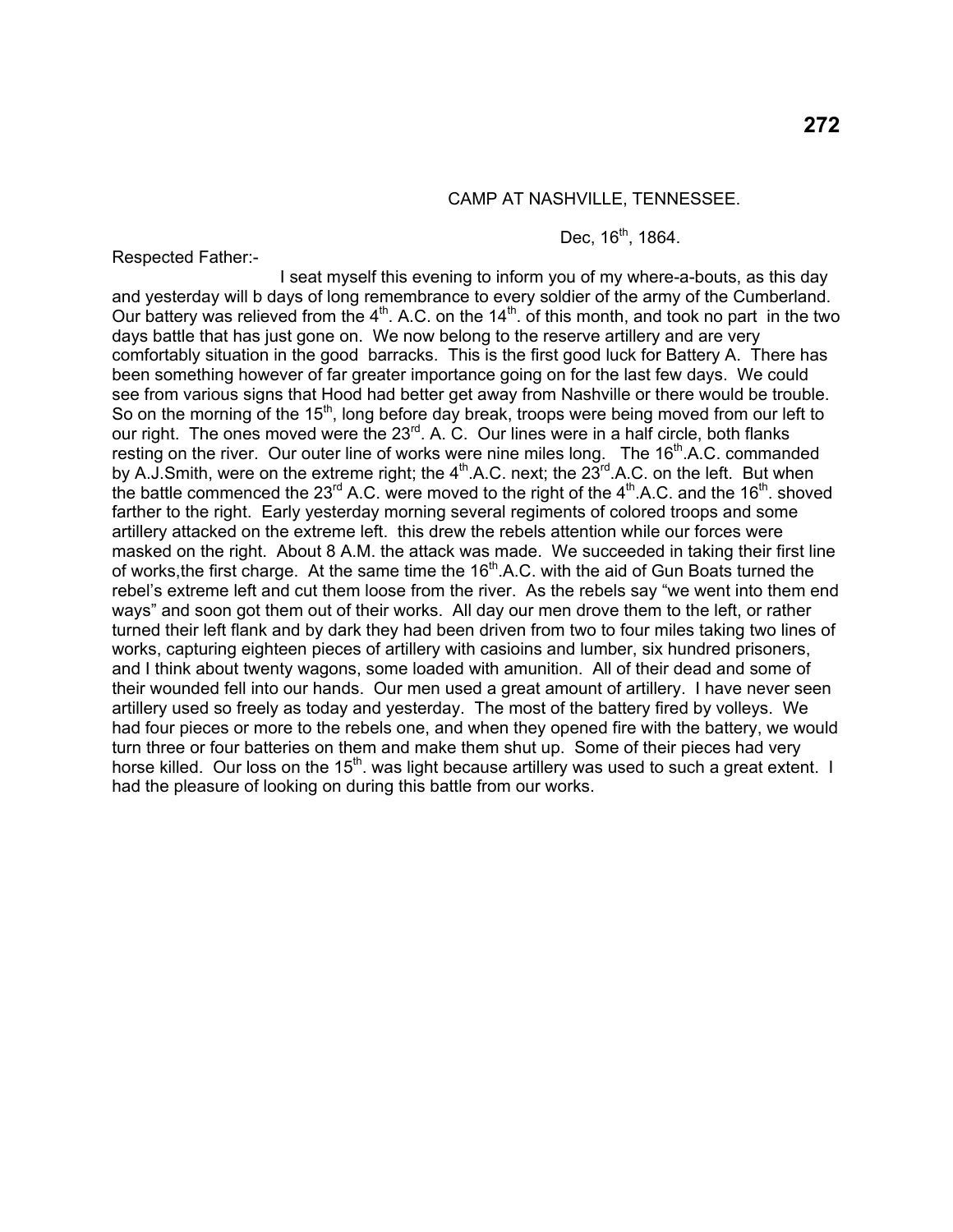I could look four miles to our front. It all being lower ground than that of the City. I could very plainly see the line of battle and see the shells burst around the rebel batteries. It was tolerable quiet all night only the sharp skirmish kept up between the pickets. Ourmen got all of our wounded off the field, and at day light this morning our men attacked. During the night our troops were asked on our left and were not long in turning the rebel's right, so that at twelve noon today our line of battle ran nearly straight north and south, so we have them cut off from the Franklin Pike and they will have to retreat toward Johnsonville. The rumor is that Gen. Ruseau is moving from Murfreesboro with a force of cavalry and infantry in the direction of Franklin which he could reach as soon as Hood could.

 There has been one constant roar of artillery all day. It is far ahead of any thing I have ever heard. Some of our boys have come from the front about the middle of the afternoon and they say our men were driving them and had taken three lines of works which they had put up last night. At dark this evening we could hardly hear the artillery so we have driven tm from four to six miles today. The news has just come in from the front that the Johnies and our men made a charge oat the same time but before they came together the Johnies broke and our men took from four to six thousand prisoners. Now the end of the tale is pretty big but one thing I do know our men have been driving them all day and I have seen several hundred prisoners brought in. I have not seen any of the fighting today but from reports our men are driving them from every position they took, and it was principally done with artillery so our loss cannot be heavy. The rebel lay dead all along the field yet.

 Gen.Thomas had all of the Government employees armed and some of the citizens. About fifteen thousand in all there . Some of them were engaged in the fight. During the battle thousands of men, women and children crowded on hills and housetops to view the field. It commenced to rain today about three H.M. and it w will make it very difficult for either army to maneuver. The prisoners we took say they were nearly starved. Only had parched corn and fresh meat. Tthey are miserably clad. Almost naked to compare with the way our army is clothed. The privates have no kind of a tent and the officers are very poor specimens of officer's quarters. Wee took all of their camp equipage which was behind their first line of works, which amounted to nothing to our men. The prisoners all say their officers had all confidence that Hood was going to take the City in a few days. They say yesterday morning the news came that Gen. Shermans army had been whipped at Savannah, his army almost annihalated.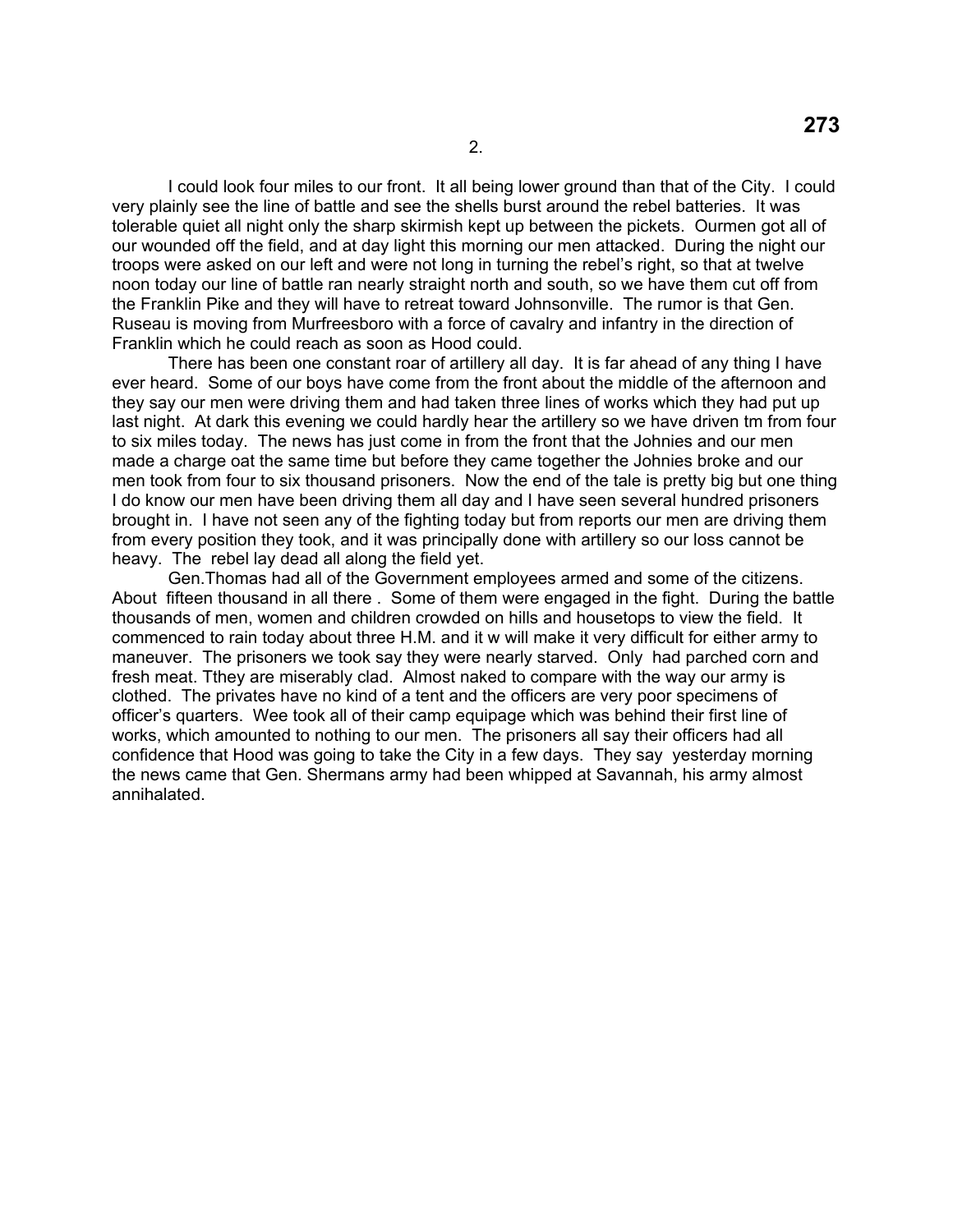and all that they had to do in the west was to take Nashville and thewar would be over, in the west. We here different news from General Sherman, and Hood's army must e badly demoralized for we got over one half of their artillery yesterday. I have not heard of any of our men being taken,and without doubt our cavalry has been at work some where. I think tomorrow will end the fight. This is as near as I can come to the particulars of the right up to this evening. there has always been some doubt as to the ability of Gen.Thomas to command the army of the Cumberland, but I think this will clear up all doubt. The last report is that there has already been over four thousand prisoners brought in.

 Father, I can tell you this army feels different from what they did when they were falling back here. The question is where is Hood going to cross the Tennessee river, and how can be cross it if he could not cross the Cumberland, which I know he has tried several times and failed, so if General Thomas continues to drive them, how can they escape? I think this is going to be the greatest victory of the present year, but the joke with us is that Battery A has got into the reserve artillery for the first time,and there is no doubt but that we will stay here several months possibly a year. Captain Scovel was wounded at Franklin and has applied for a furlough. Capt. good pseed has been promoted to Major and ahs charge of all of the artillery in the  $4<sup>th</sup>$ .A.C.

 Now, Father you and the rest of our folks have often spoken about sending me a box of eatibles, but I have always discouraged you in it. I would be very glad to get it now if you wish to send any thing. I should like some apple butter. It can be put up in cans, old oyster cans would be good. I guess a little butter would be the next article, and some cheese if you made any this summer. Dried fruit is light and in no danger of spoiling. I would not put in any green apples. I shall write soon and will tell you what I can learn of the great fight.

With my well wishes I remain,

Your affectionate Son,